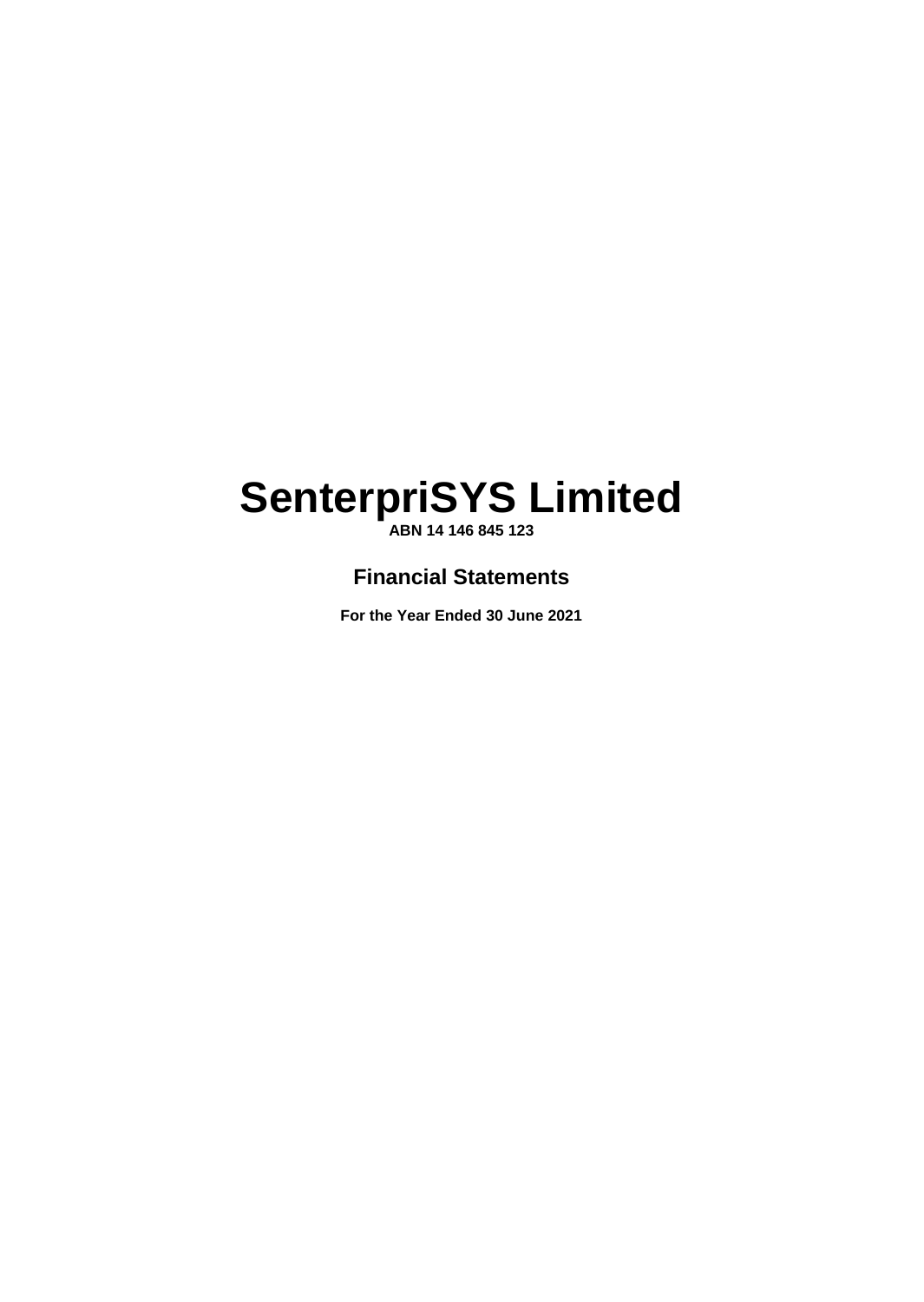**ABN 14 146 845 123**

# **Contents**

**For the Year Ended 30 June 2021** 

# Page

# **Financial Statements**

| Chairman's Letter                                                                  |    |
|------------------------------------------------------------------------------------|----|
| Directors' Report                                                                  | 3  |
| Auditor's Independence Declaration under Section 307C of the Corporations Act 2001 | 12 |
| Directors' Declaration                                                             | 13 |
| Statement of Profit or Loss and Other Comprehensive Income                         | 14 |
| <b>Statement of Financial Position</b>                                             | 15 |
| Statement of Changes in Equity                                                     | 16 |
| <b>Statement of Cash Flows</b>                                                     | 17 |
| Summary of Significant Accounting Policies                                         | 18 |
| Notes to the Financial Statements                                                  | 25 |
| Independent Audit Report                                                           | 38 |
| Additional Shareholder Information                                                 | 42 |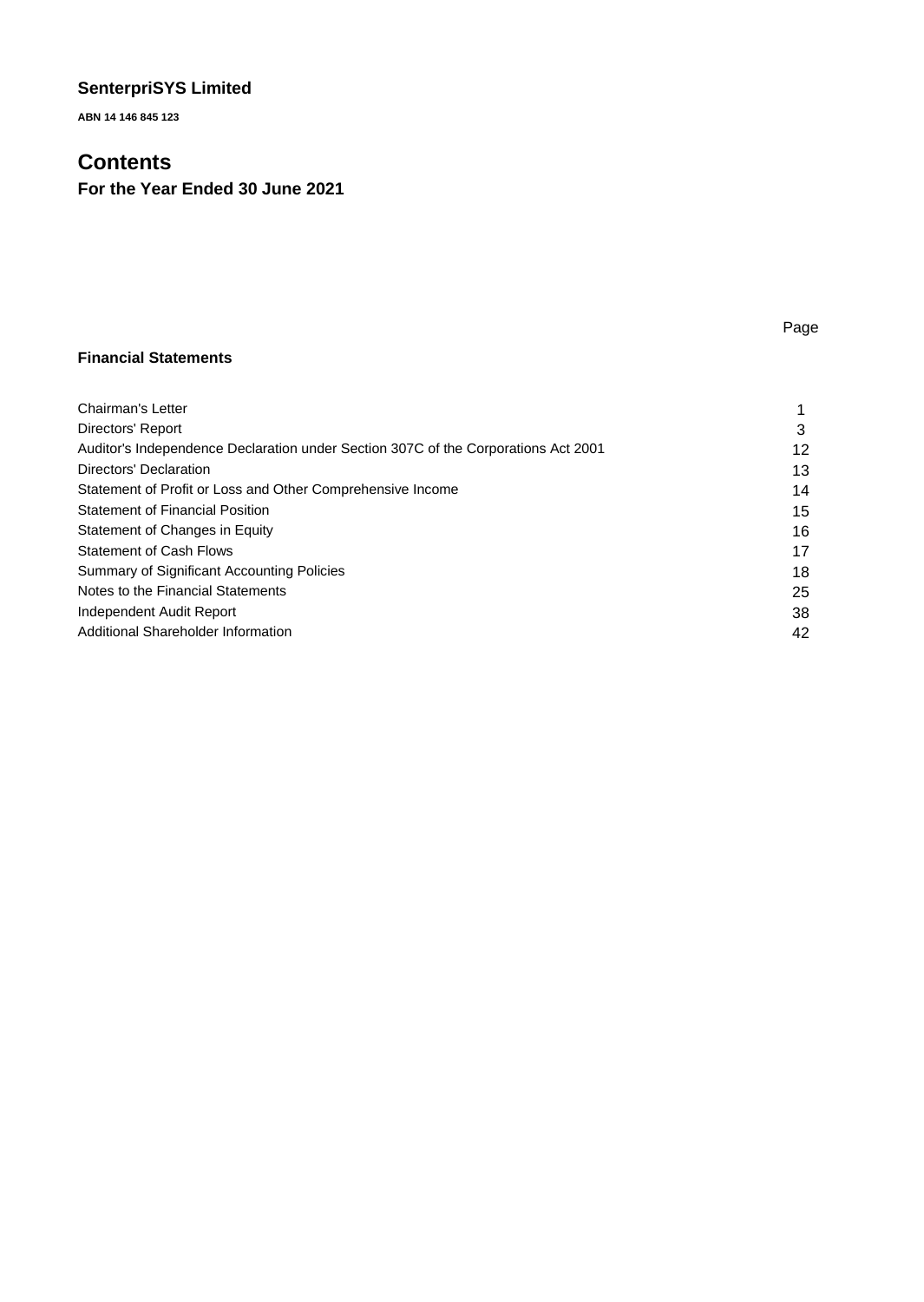**ABN 14 146 845 123**

# **Executive Chairman's Letter**

# **For the Year Ended 30 June 2021**

The Company recorded a net profit of \$288,418 (2020: \$142,878). The Company has a positive working capital position of \$212,244 (2020: (\$310,055)).

We now confirm that after many false starts, Tamawood Limited is using all of the modules and in FY21 25% of the project's capitalised software development cost has commenced amortisation over 10 years. A further 50% of the capitalised software development cost will commence amortisation in FY22.

A complete overhaul of the website and digital marketing has commenced with a focus on builders in the US and Australian markets.

### **FY22 Outlook**

- The knowledge database software has been given to two companies to beta test. It is anticipated this will be fully operational before December 2021. This software will form the basis for the first version of "QANOTIX" (ISO:9001 quality assurance software) which will be available in FY22 and adapted for use by a number of industries.
- Website and digital marketing activity will increase, and the number of enquiries is expected to grow now that BUILDERSYS has been substantially completed. As part of our marketing strategy, we incorporated key search terms in our description of the BUILDERSYS software as follows:

SENTERPRISYS, is an easy to use, JOB COSTING AND PROJECT TRACKING BUILDERSYS integration ERP system that offers improved accuracy, standardisation, and automation. It offers Virtual ASSISTANT PROCESS, ESTIMATING, CRM, SCHEDULING, CONSTRUCTION AND ACCOUNTING MANAGERS, and delivers seamless efficiency, industry-focused data integration and functionality with the possibility of significantly increasing BACK OFFICE AND SUPERVISORY STAFF PRODUCTIVITY. The system also provides automatic reporting of, user defined, DELAYED individual TASKS lists to the responsible manager. The structure of the login access to key documents on the BUILDERSYS PORTAL ensures necessary documents are signed and delivered as required.

BUILDERSYS is designed to easily import up-to-date material prices and specification data that is available on various websites as well as, in most cases, offer easy INTEGRATION WITH EXISTING ACCOUNTING SOFTWARE. The software can also be easily converted to PRE-EXISTING TERMINOLOGY AND CUSTOM CONSTRUCTION PROCESSES. Work from home and mobile devices are also supported. Payment approvals are user defined and linked to WORK IN PROGRESS REPORTING, prior work inspections and third-party certification. Orders, claims, contract documentation are automatically posted from the document library to, login controlled, SUBCONTRACTOR/SUPPLIER AND CUSTOMER PORTALS.

The solution was developed, tested, and improved over 30 years of continuous use, designed for automated scheduling and rescheduling efficiency, it can standardise the CONTROL SALES PROCESS and initial CUSTOMER COMMUNICATIONS leading to reductions in errors and potentially improved margins. SUBCONTRACTOR RETENTION can be improved through better scheduling, and reduced losses caused by poorly timed and incorrect order deliveries. Time saved by SUPERVISORS may be used for additional inspections resulting in IMPROVED SITE SAFETY, QUALITY, AND CUSTOMER SATISFACTION or reduced indirect costs. Handheld mobile device-based certification, preceding claims, also assists process standardisation.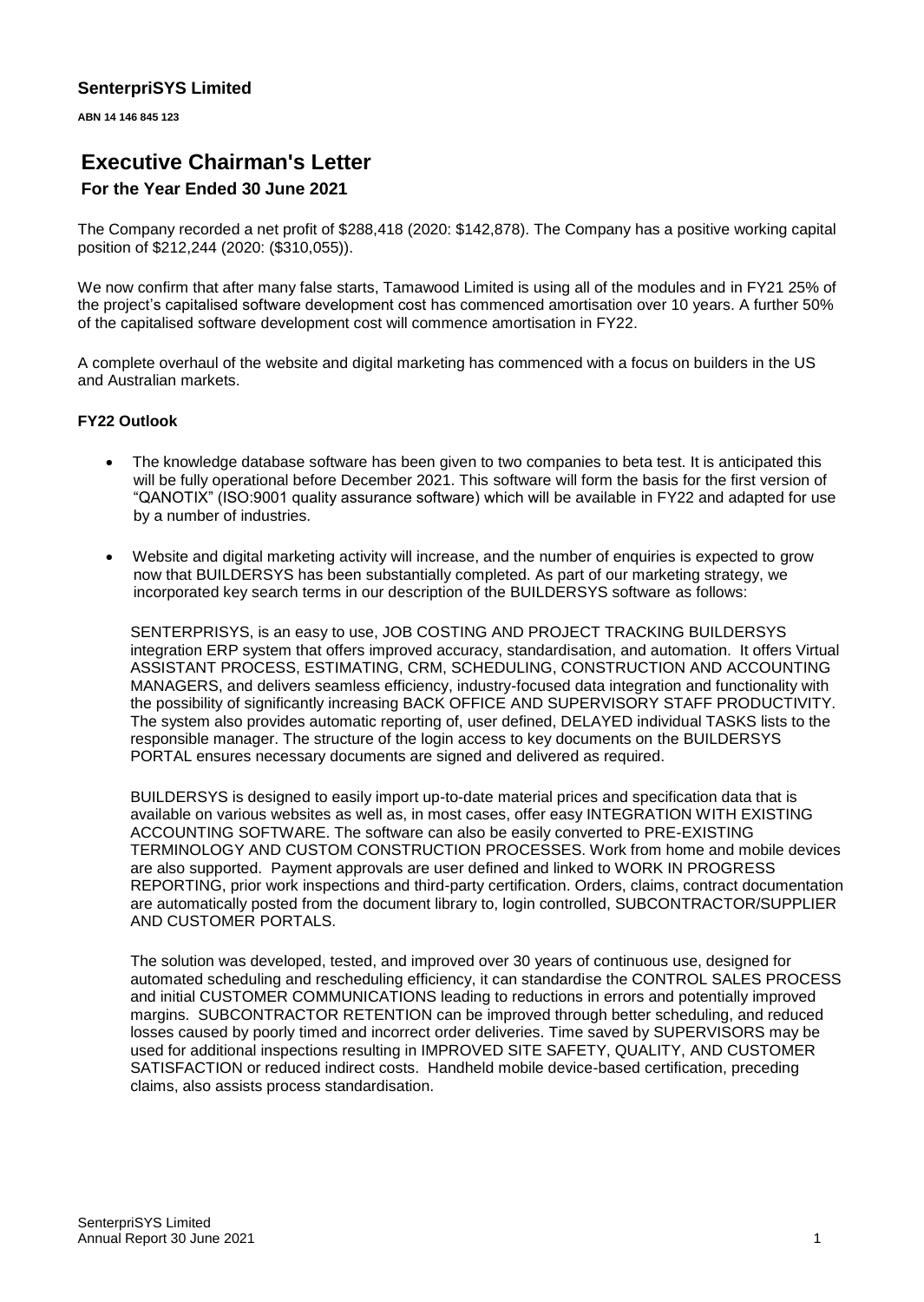**ABN 14 146 845 123**

# **Executive Chairman's Letter**

# **For the Year Ended 30 June 2021**

BUILDERSYS licencing requires no significant upfront investment, nor a fixed term agreement, USD40 per month per active project, in addition to usual service providers fees and SMS service charges needed to enable some of the functions. The extremely low cost compares favourably with the commonly quoted 1% to 2% of total revenue cost for much less effective software solutions. Back-office automation and productivity gains alone should produce substantial return on USD40 per month whereby users invest in fully integrated CRM, Job costing and project tracking software on a per active project basis. Importantly users can start or stop using the system at any time with the number of projects left entirely up to the user and all data remains available notwithstanding a project being inactive.

• Following the recent capital raising, the Company has sufficient working capital to meet its obligations for the next 18 months, in addition, Rainrose Pty Ltd, an entity I control, has signed a letter of support guaranteeing the Company's obligations.

|                           | 2019      | 2020      | 2021               |
|---------------------------|-----------|-----------|--------------------|
| Revenue                   | \$586,368 | \$709,979 | \$1,015,169        |
| <b>Employee Wages</b>     | \$166,383 | \$243,618 | \$454,757          |
| <b>Profit After Tax</b>   | \$6,008   | \$142,878 | \$288,418          |
| <b>EPS</b>                | 0.009c    | 0.002¢    | 0.004 <sub>c</sub> |
| Share Price as at 30 June | 17¢       | 7¢        | 3¢                 |

#### **SPS Performance since 2019**

LM izhonihy

Lev Mizikovsky Executive Chairman

Dated: 8 September 2021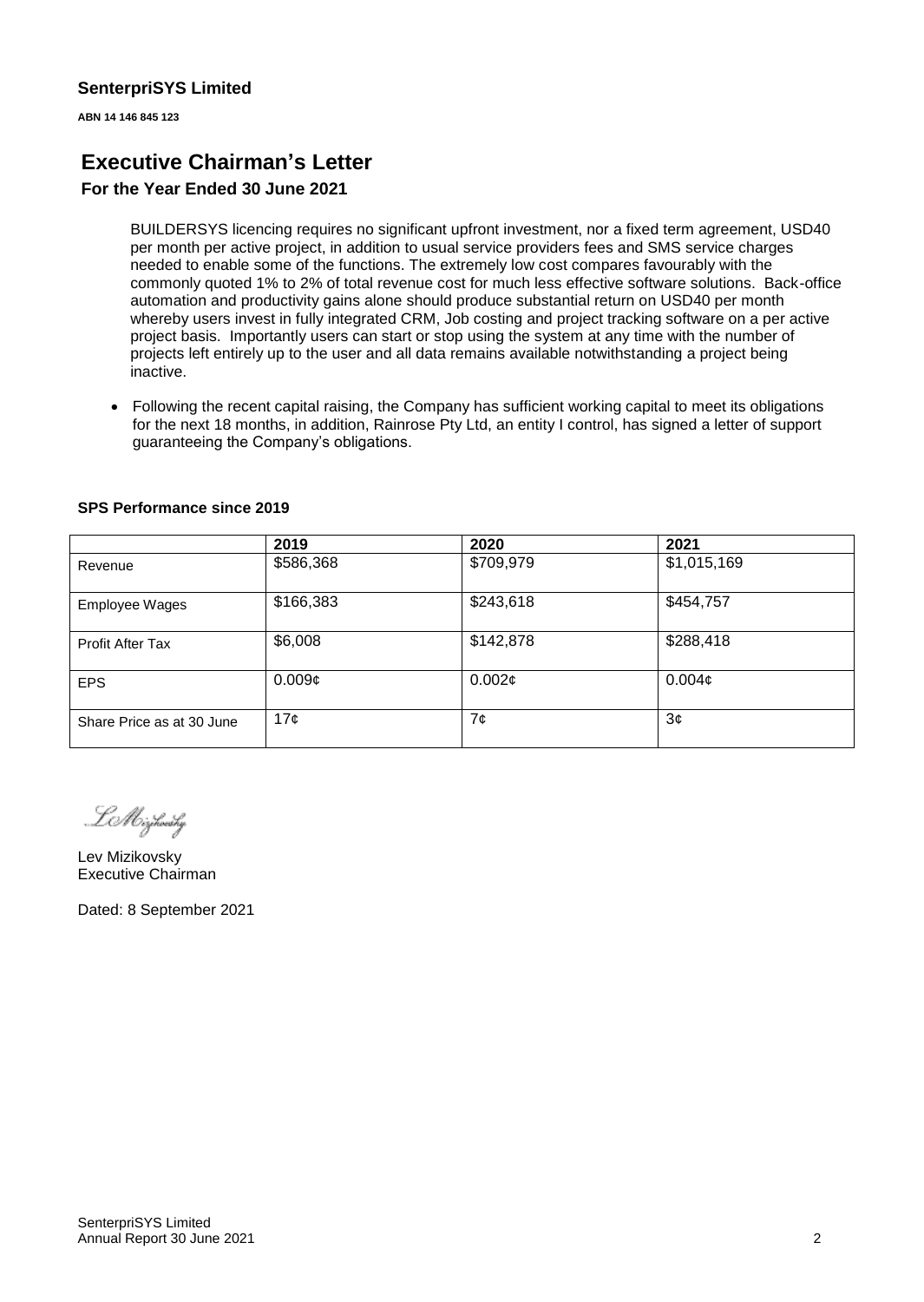**ABN 14 146 845 123**

# **Directors' Report For the Year Ended 30 June 2021**

The directors present their report, together with the financial statements of the Company, being SenterpriSYS Limited ("SenterpriSYS" or the "Company") and its controlled entities ("Group"), for the financial year ended 30 June 2021.

#### **Directors**

The names of the directors in office at any time during, or since the end of, the year are:

| <b>Names</b>    | <b>Position</b>          |
|-----------------|--------------------------|
| Lev Mizikovsky  | Executive Chairman       |
| Rade Dudurovic  | Non-executive Director   |
| Laurie Lefcourt | Non-executive Director   |
| Michael Fennell | <b>Managing Director</b> |

Directors have been in office since the start of the financial year to the date of this report unless otherwise stated.

#### **Company secretaries**

The following person held the position of Company secretary at the end of the financial year:

Geoff Acton ([B.Com, ACA, GAICD])

Narelle Lynch (Cert Gov (PRAC))

#### **Principal activities and significant changes in nature of activities**

The principal activity of SenterpriSYS during the financial year was to develop enterprise project management software for small to medium residential house builders and subcontractors ("Software").

There were no significant changes in the nature of the Group's principal activities during the financial year.

#### **Operating results and review of operations for the year**

The Group achieved an operating profit after tax of \$288,418 for the year ended 30 June 2021 (2020: \$142,878). The revenue of \$1,015,169 was derived from continuing to provide support and maintenance for the IT systems of Tamawood Limited, AstiVita Limited and Advance NanoTek Limited as well as licensing fees for the use of the Software by Tamawood Limited. There are no contracts in place and this revenue is derived on a month-by-month basis as the services of SenterpriSYS are required by these companies.

While the Group is still in Software development phase, all modules are being utilised by Tamawood Limited, a related entity. SenterpriSYS has commenced marketing the Software and a number of third-party enquiries have been generated.

#### **Review of financial position**

The net assets of SenterpriSYS increased from \$2,972,721 as at 30 June 2020 to \$3,966,565 as at 30 June 2021. Please refer to the Executive Chairman's letter on pages 1-2 for further commentary.

As at 30 June 2021 the Group had working capital of \$212,244 (2020: (\$310,055)).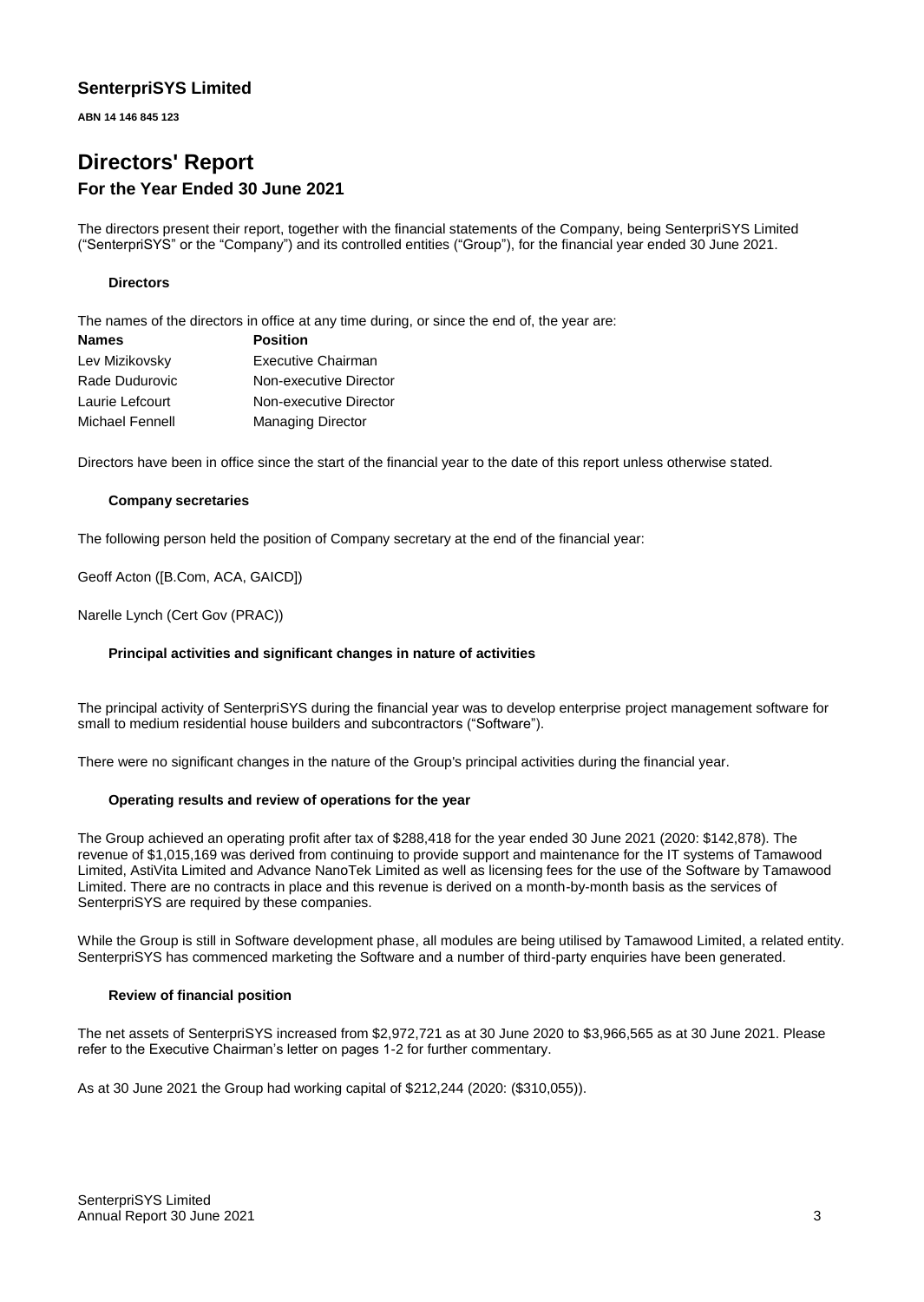**ABN 14 146 845 123**

# **Directors' Report For the Year Ended 30 June 2021**

Review of financial position

Following the recent capital raising, the Group has sufficient working capital to meet its obligations for the next 18 months. In addition, Rainrose Pty Ltd, an entity controlled by the Executive Chairman, Mr Lev Mizikovsky, has provided a letter of support guaranteeing the Company's obligations for the next twelve months.

#### **COVID-19 impact to the company**

There has been no impact to revenue or the business activities of SenterpriSYS due to COVID-19. The Group has not qualified for Government support from the JobKeeper initiatives.

#### **Dividends paid or recommended**

No dividends were declared or paid during the financial year.

#### **Significant changes in state of affairs**

There have been no significant changes in the state of affairs of entities in SenterpriSYS during the year.

#### **Events after the reporting date**

No matters or circumstances have arisen since the end of the financial year which significantly affected or could significantly affect the operations of the Group, the results of those operations or the state of affairs of the Group in future financial years.

#### **Future developments and results**

The Group has substantially completed the Software development phase and the focus in FY22 will be to market the Software to residential house builders and subcontractors in order to provide these businesses with an integrated software solution that addresses order processing, supply chain management, estimating, project management and customer relationship management. Website and digital marketing has already commenced.

#### **Environmental matters**

SenterpriSYS's operations are not regulated by any significant environmental regulations under a law of the Commonwealth or of a state or territory of Australia.

#### **Options**

No options over issued shares on interests in the Company or a controlled entity were granted during or since the end of the financial year and there were no options outstanding at the end of this report.

#### **Insurance of officers**

During the year, the Group paid a premium to insure the Directors, Secretaries and Officers of the Group and its controlled entities. The liabilities insured exclude any criminal, fraudulent, dishonest or malicious act or omission or improper use of information or position to gain a personal advantage.

The liabilities insured include costs and expenses that may be incurred in defending civil or criminal proceedings that may be brought against the officers in their capacity as officers of entities in the Group.

Details of the premium paid in respect of insurance policies are not disclosed as such disclosure is prohibited under terms of the contract.

SenterpriSYS Limited Annual Report 30 June 2021 4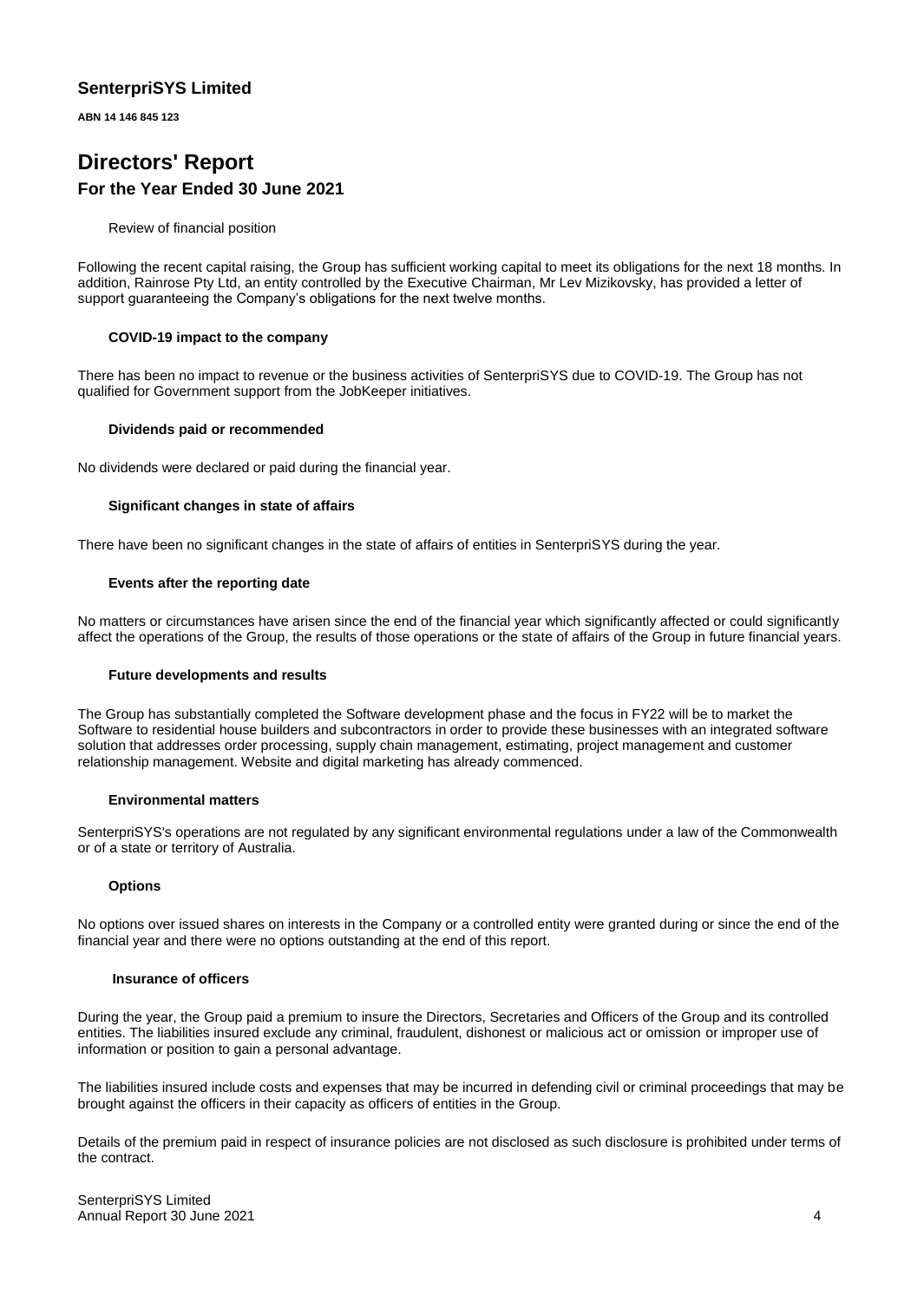**ABN 14 146 845 123**

# **Directors' Report For the Year Ended 30 June 2021**

#### **Information on directors**

| Lev Mizikovsky             |                                                                                                                                                                                                                                                                                                                                                                                                                                                                                                                                    |
|----------------------------|------------------------------------------------------------------------------------------------------------------------------------------------------------------------------------------------------------------------------------------------------------------------------------------------------------------------------------------------------------------------------------------------------------------------------------------------------------------------------------------------------------------------------------|
| Qualifications             | <b>FAICD</b>                                                                                                                                                                                                                                                                                                                                                                                                                                                                                                                       |
| Experience                 | Lev Mizikovsky is Executive Chairman and major shareholder of<br>SenterpriSYS. Lev is the founding Director of Tamawood Limited which<br>started in July 1989 and is still a Non-executive Director and major<br>shareholder. Since 1997, Mr Lev Mizikovsky has been a Fellow of the<br>Australian Institute of Company Directors (FAICD). He is a substantial<br>shareholder in a number of other Queensland companies including<br>Lindsay Australia Limited, Advance NanoTek Limited, Tamawood Limited<br>and AstiVita Limited. |
| Rade Dudurovic             |                                                                                                                                                                                                                                                                                                                                                                                                                                                                                                                                    |
| Qualifications             | B Com (Hons), LLB (Hons)                                                                                                                                                                                                                                                                                                                                                                                                                                                                                                           |
| Experience                 | Rade Dudurovic has an extensive background in private equity with<br>strong exposure to industrial and branded consumer manufacturing and<br>distribution businesses particularly in the Asian region. He has<br>qualifications in commerce and law and is a CPA as well as Senior Fellow<br>of FINSIA. Rade is a Non-executive Director of Advance NanoTek Limited<br>and AstiVita Limited.                                                                                                                                       |
| Laurie Lefcourt            |                                                                                                                                                                                                                                                                                                                                                                                                                                                                                                                                    |
| Qualifications             | B. Finance & Administration, FCA, GAICD                                                                                                                                                                                                                                                                                                                                                                                                                                                                                            |
|                            | Laurie has extensive experience in senior finance roles across a number                                                                                                                                                                                                                                                                                                                                                                                                                                                            |
|                            | of industries including mining and resources, construction, infrastructure<br>and agriculture. She has held CFO and company secretary roles in both<br>small and large organisations. Laurie has significant experience from her<br>executive career relating to strategy, governance, risk management and<br>compliance. Laurie is a Non-executive Director of Tamawood Limited and                                                                                                                                               |
| Experience                 | Advance NanoTek Limited.                                                                                                                                                                                                                                                                                                                                                                                                                                                                                                           |
| Michael Fennell            |                                                                                                                                                                                                                                                                                                                                                                                                                                                                                                                                    |
|                            | Michael Fennell brings to SenterpriSYS extensive experience given his<br>30+ years within the Tamawood Group. Michael has detailed knowledge<br>and understanding of the Software architecture and design, system                                                                                                                                                                                                                                                                                                                  |
| Experience                 | integration and virtualisation.                                                                                                                                                                                                                                                                                                                                                                                                                                                                                                    |
| <b>Company secretaries</b> |                                                                                                                                                                                                                                                                                                                                                                                                                                                                                                                                    |
| Geoff Acton                |                                                                                                                                                                                                                                                                                                                                                                                                                                                                                                                                    |
| Qualifications             | B.Com, CA, GAICD                                                                                                                                                                                                                                                                                                                                                                                                                                                                                                                   |
|                            | Geoff is a chartered accountant and has more than 20 years of history<br>with the Tamawood Group including Director, Chief Financial Officer and<br>Company Secretary. Further, he has an in-depth knowledge of the<br>renewable energy sector as head of the successful Renewable Energy                                                                                                                                                                                                                                          |
| Experience                 | Certificate trading business established in 2004.                                                                                                                                                                                                                                                                                                                                                                                                                                                                                  |
| Narelle Lynch              |                                                                                                                                                                                                                                                                                                                                                                                                                                                                                                                                    |
| Qualifications             | Cert (Gov Prac)                                                                                                                                                                                                                                                                                                                                                                                                                                                                                                                    |
|                            | Narelle was appointed joint Company Secretary on 9 November 2018.<br>She is also joint Company Secretary of Tamawood Limited, AstiVita                                                                                                                                                                                                                                                                                                                                                                                             |
| Experience                 | Limited and Advance NanoTek Limited                                                                                                                                                                                                                                                                                                                                                                                                                                                                                                |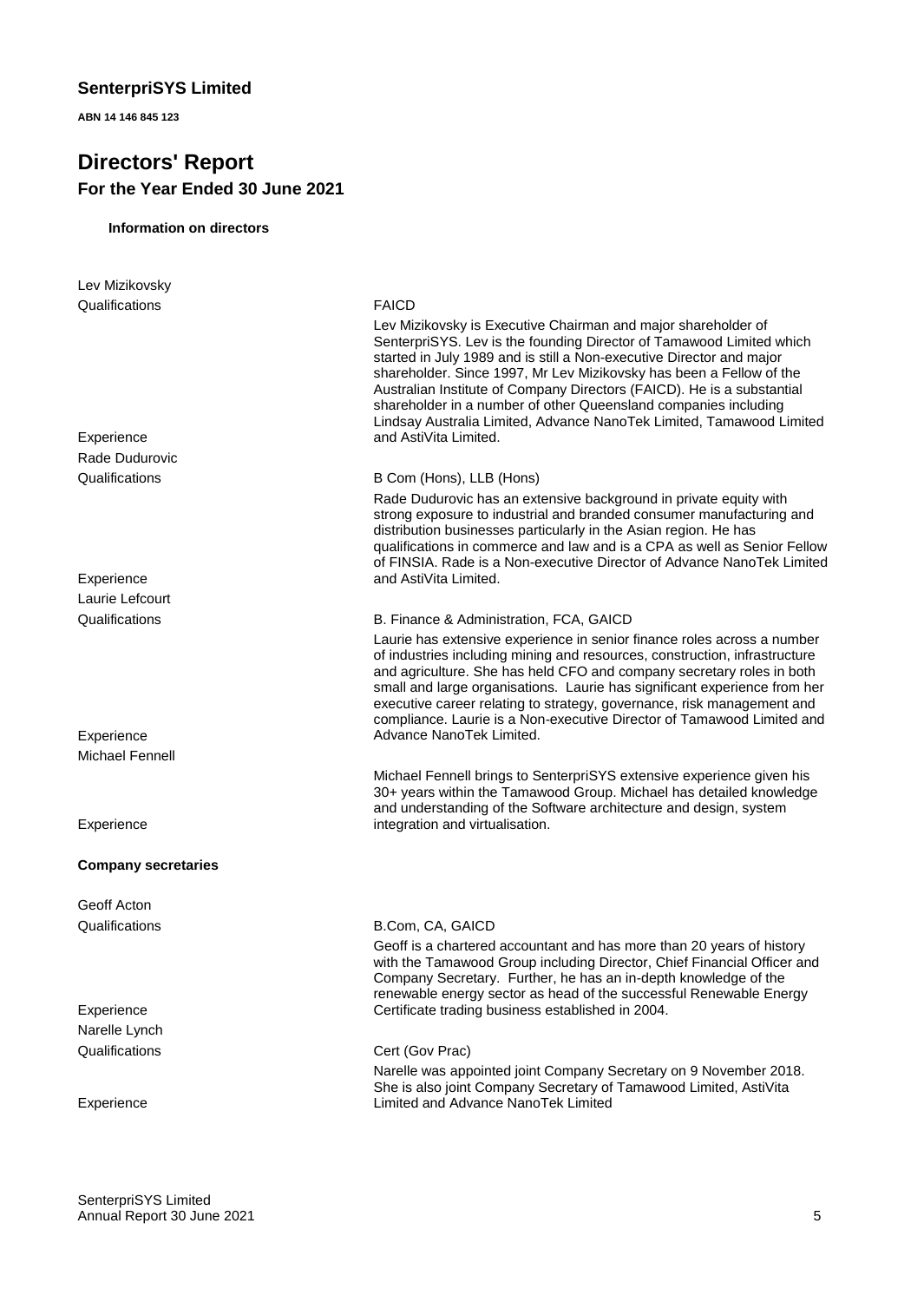**ABN 14 146 845 123**

# **Directors' Report For the Year Ended 30 June 2021**

#### **Meetings of directors**

During the financial year, 16 meetings of directors (including committees of directors) were held. Attendances by each director during the year were as follows:

|                 | <b>Directors' Meetings</b><br><b>Audit Committee</b> |                    | <b>Risk Committee</b>                  |                           | Remuneration<br>Committee              |                    | <b>Nomination</b><br><b>Committee</b>  |                           |                                        |                           |
|-----------------|------------------------------------------------------|--------------------|----------------------------------------|---------------------------|----------------------------------------|--------------------|----------------------------------------|---------------------------|----------------------------------------|---------------------------|
|                 | Number<br>eligible to<br>attend                      | Number<br>attended | <b>Number</b><br>eligible to<br>attend | <b>Number</b><br>attended | <b>Number</b><br>eligible to<br>attend | Number<br>attended | <b>Number</b><br>eligible to<br>attend | <b>Number</b><br>attended | <b>Number</b><br>eligible to<br>attend | <b>Number</b><br>attended |
| Lev Mizikovsky  | 11                                                   | 11                 | 2                                      | ◠                         |                                        |                    |                                        |                           |                                        |                           |
| Rade Dudurovic  | 11                                                   | 11                 | 2                                      |                           |                                        |                    |                                        |                           |                                        |                           |
| Laurie Lefcourt | 11                                                   | 11                 | 2                                      |                           |                                        |                    |                                        |                           |                                        |                           |
| Michael Fennell | 11                                                   | 11                 | 0                                      | $2^*$                     | 0                                      | $1*$               | 0                                      | $4*$                      | 0                                      | $4*$                      |

\*attended by invitation

#### **Non-audit services**

The Board of Directors, in accordance with advice from the audit committee, is satisfied that the provision of non-audit services during the year is compatible with the general standard of independence for auditors imposed by the Corporations Act 2001. The directors are satisfied that the services disclosed below did not compromise the external auditor's independence for the following reasons:

- all non-audit services are reviewed and approved by the audit committee prior to commencement to ensure they do not adversely affect the integrity and objectivity of the auditor; and
- the nature of the services provided do not compromise the general principles relating to auditor independence in accordance with APES 110: Code of Ethics for Professional Accountants (including Independence Standards) set by the Accounting Professional and Ethical Standards Board.

The total fees to the Group's external auditors, William Buck Audit (Vic) Pty Ltd, for non-audit services during the year ended 30 June 2021 was Nil (2020: Nil).

#### **Auditor's independence declaration**

The auditor's independence declaration in accordance with section 307C of the *Corporations Act 2001* for the year ended 30 June 2021 has been received and can be found on page 12 of the financial report.

#### **Remuneration report (audited)**

This remuneration report for the year ended 30 June 2021 outlines the remuneration arrangements of the key management personnel of the Group, including the Directors, in accordance with the requirements of the *Corporations Act 2001* (the Act) and its regulations. This information has been audited as required by section 308(3C) of the Act.

#### **Remuneration policy**

The performance of the Group depends upon the quality of its key management personnel. To prosper, the Group must attract, motivate and retain highly skilled Directors and other key management personnel.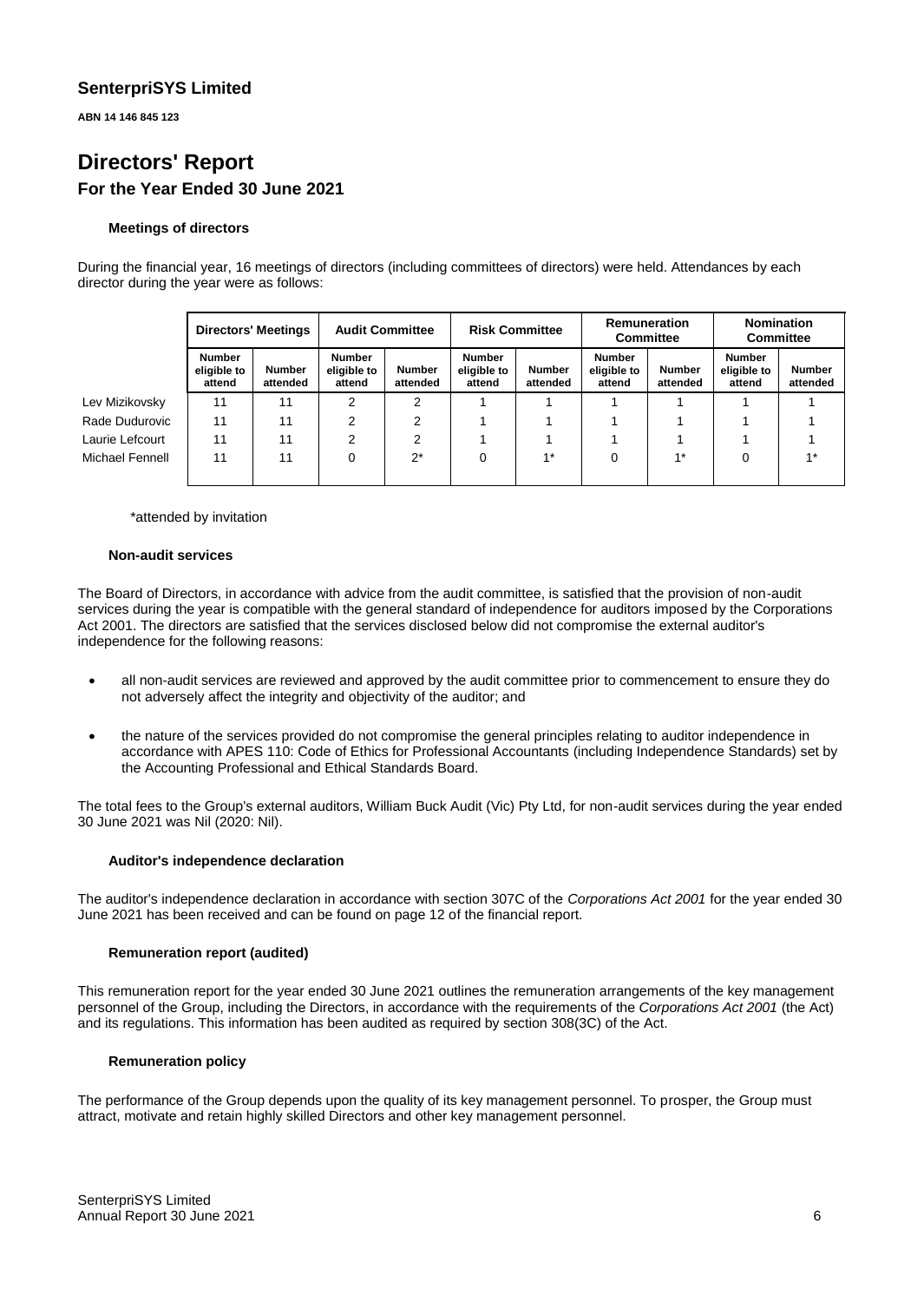**ABN 14 146 845 123**

# **Directors' Report For the Year Ended 30 June 2021**

#### **Remuneration report (audited)**

Executives and Other Key Management Personnel

To this end, the Group embodies the following principles in its remuneration framework:

- Provide competitive rewards to attract high calibre key management personnel
- Link executive rewards to shareholder value

#### **Remuneration Structure**

In accordance with best practice corporate governance, the structure of Non-executive Director and Executive remuneration is separate and distinct.

#### **Non-executive Director Remuneration**

#### **Objective**

The Board seeks to set aggregate remuneration at a level that provides the Group with the ability to attract and retain Directors of the highest calibre, and at a remuneration level within market rates.

#### **Structure**

No element of Non-executive Director remuneration is directly linked to profit performance. Remuneration is approved at the Annual General Meeting and the proposed cap is \$250,000 for the aggregate remuneration of Non-executive Directors. Details of remuneration which is linked to performance is detailed in the service agreement note for key management personnel.

#### **Executives and Other Key Management Personnel**

#### **Objective**

The Group aims to reward Executives with a level and mix of remuneration commensurate with their position and responsibilities within the Group so as to:

- Align the interests of Executives with those of shareholders
- Link rewards with the strategic goals of the Group; and
- Ensure total remuneration is competitive by market standards.

#### **Structure**

Remuneration consists of the following key elements:

- Fixed executive remuneration;
- Other remuneration such as superannuation and leave entitlements; and
- Commission and bonuses payable.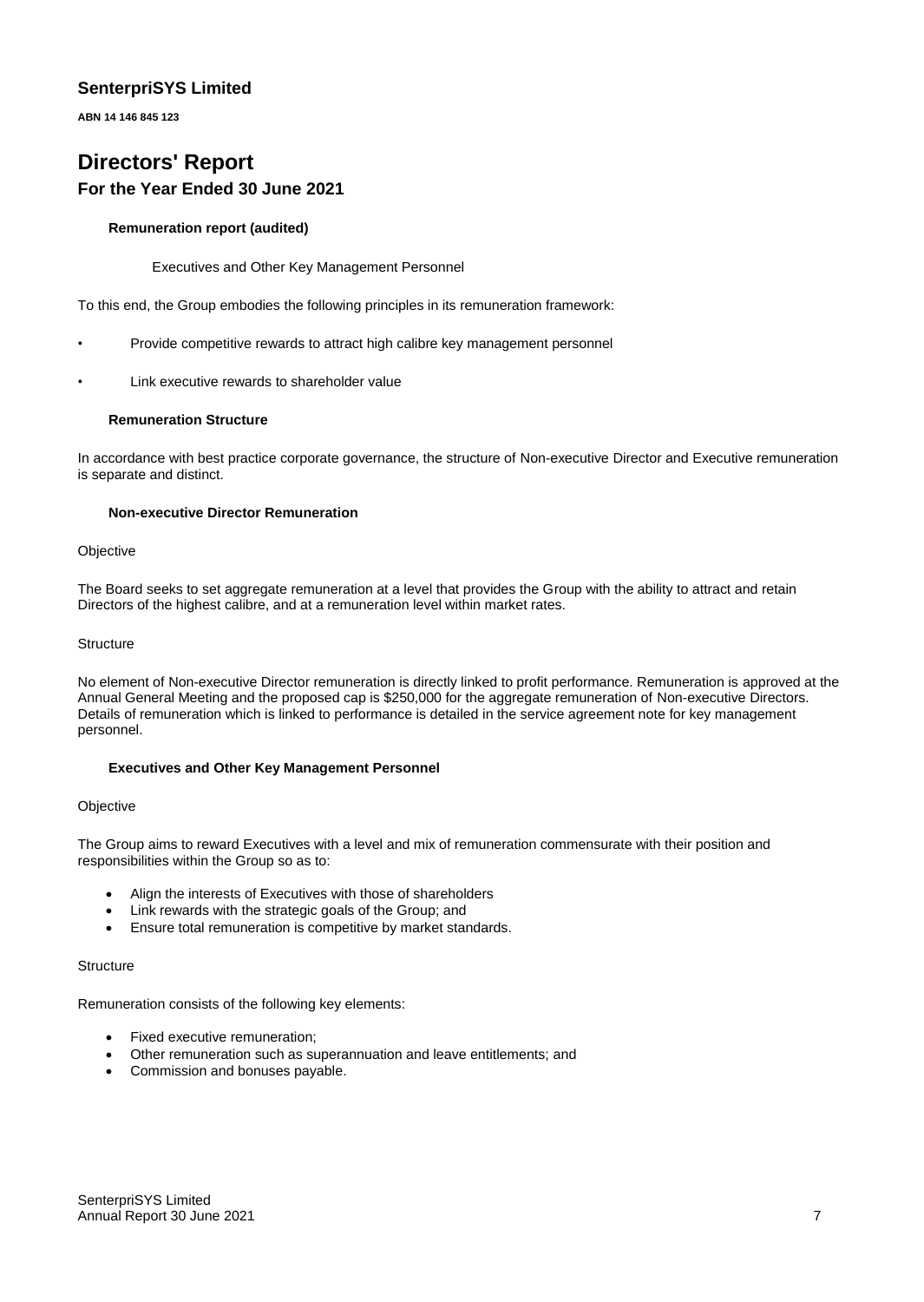**ABN 14 146 845 123**

# **Directors' Report**

# **For the Year Ended 30 June 2021**

#### **Remuneration report (audited)**

#### **Remuneration details for the year ended 30 June 2021**

The following table of benefits and payment details, in respect to the financial year, the components of remuneration for each member of the key management personnel of SenterpriSYS.

#### **Table of benefits and payments**

|                                          | <b>Short term Benefits</b>  |                          |                        |                                    | Post<br>employment |                                    |                                       |                |
|------------------------------------------|-----------------------------|--------------------------|------------------------|------------------------------------|--------------------|------------------------------------|---------------------------------------|----------------|
|                                          | Cash salary<br>fees & Leave | <b>Bonus</b>             | <b>Non</b><br>monetary | <b>Equity</b><br>settled<br>shares | Superannuati<br>on | Long term<br><b>Benefits (LSL)</b> | <b>Termination</b><br><b>Benefits</b> | Total          |
| 2021                                     | \$                          | \$                       | ъ                      | \$                                 | \$                 | \$                                 | \$                                    | J              |
| <b>Directors</b>                         |                             |                          |                        |                                    |                    |                                    |                                       |                |
| L Mizikovsky (Executive Chairman)        |                             | $\blacksquare$           | $\blacksquare$         |                                    | ۰.                 |                                    |                                       | $\blacksquare$ |
| R Dudurovic (Non-executive Director)     | 20,000                      | $\blacksquare$           | $\blacksquare$         | $\blacksquare$                     |                    |                                    |                                       | 20,000         |
| L Lefcourt (Non-executive Director)      | 20,000                      | $\overline{\phantom{a}}$ | $\blacksquare$         |                                    | ۰                  |                                    |                                       | 20,000         |
| <b>Sub-total Non-executive Directors</b> | 40,000                      | $\blacksquare$           | -                      |                                    |                    |                                    |                                       | 40,000         |
| <b>Executive Directors</b>               |                             |                          |                        |                                    |                    |                                    |                                       |                |
| M Fennell (Managing Director)            | 155,142                     | $\blacksquare$           | ۰                      |                                    | 14,739             | 2,602                              |                                       | 172,483        |
| <b>Sub-total Executive Directors</b>     | 155,142                     | $\blacksquare$           | $\blacksquare$         |                                    | 14,739             | 2,602                              |                                       | 172,483        |
| <b>Total</b>                             | 195,142                     |                          |                        |                                    | 14,739             | 2,602                              |                                       | 212,483        |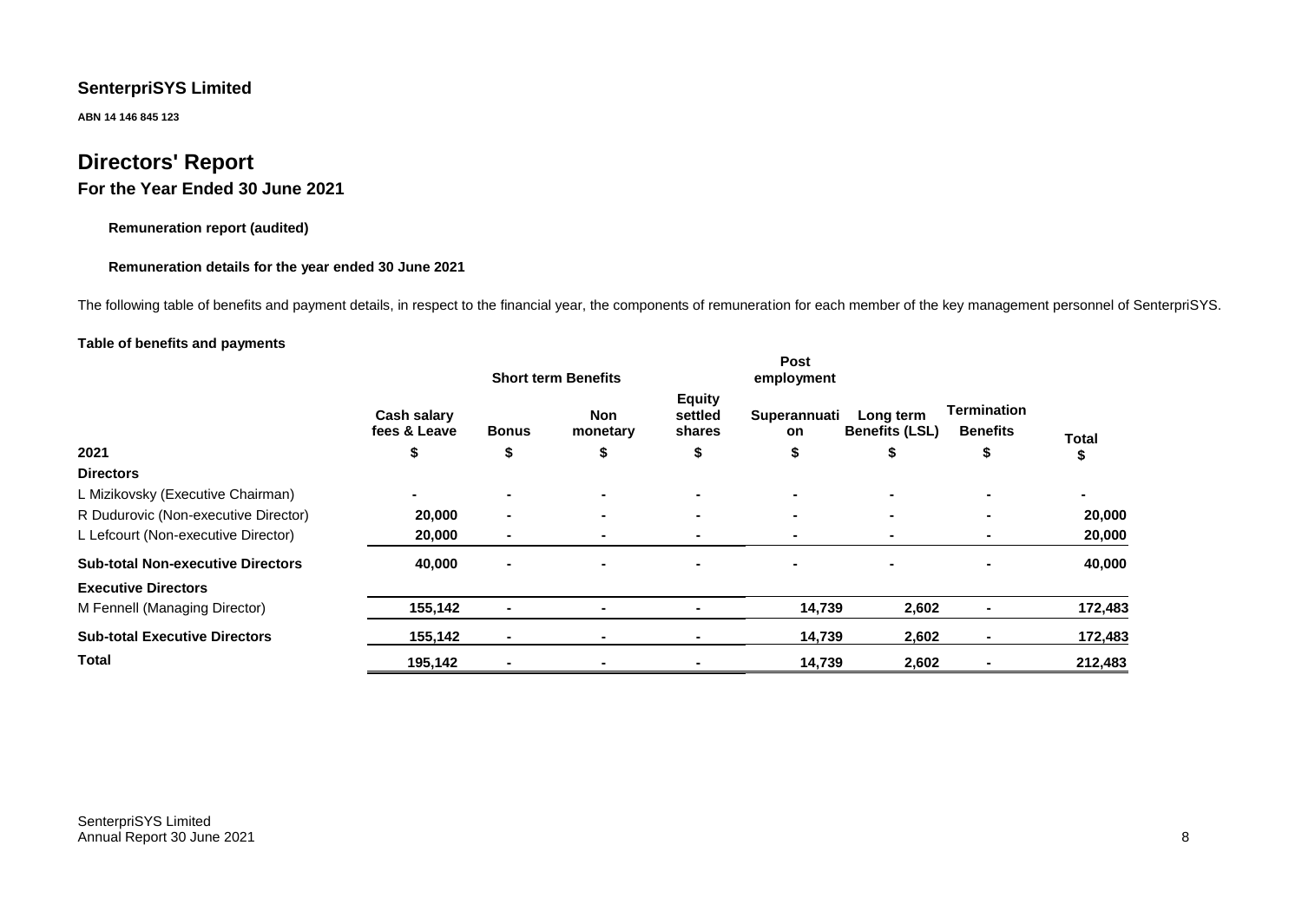**ABN 14 146 845 123**

# **Directors' Report**

# **For the Year Ended 30 June 2021**

#### **Remuneration report (audited)**

#### Remuneration details for the year ended 30 June 2021

|                                          | <b>Short term Benefits</b> |                                |                          |                                    | Post<br>employment |                                    |                                |         |
|------------------------------------------|----------------------------|--------------------------------|--------------------------|------------------------------------|--------------------|------------------------------------|--------------------------------|---------|
|                                          | fees & Leave               | Cash salary Superannuati<br>on | <b>Non</b><br>monetary   | <b>Equity</b><br>settled<br>shares | Superannuati<br>on | Long term<br><b>Benefits (LSL)</b> | Termination<br><b>Benefits</b> | Totals  |
| 2020                                     | \$                         | \$                             | \$                       | \$                                 | \$                 | \$                                 | \$                             |         |
| <b>Directors</b>                         |                            |                                |                          |                                    |                    |                                    |                                |         |
| L Mizikovsky (Executive Chairman)        |                            |                                | $\overline{\phantom{0}}$ |                                    |                    |                                    |                                | ٠       |
| R Dudurovic (Non-executive Director)     | 20,000                     | $\overline{\phantom{a}}$       | $\sim$                   | $\sim$                             | ۰.                 | $\overline{\phantom{0}}$           |                                | 20,000  |
| L Lefcourt (Non-executive Director)      | 20,000                     | $\overline{\phantom{a}}$       | -                        |                                    |                    |                                    |                                | 20,000  |
| <b>Sub-total Directors</b><br><b>KMP</b> | 40,000                     | $\overline{\phantom{a}}$       | $\overline{\phantom{0}}$ |                                    |                    |                                    |                                | 40,000  |
| M Fennell (Managing Director)            | 173,250                    | $\overline{\phantom{a}}$       | 13,208                   | $\overline{\phantom{a}}$           | 14,798             | $\sim$                             |                                | 201,256 |
| <b>Sub-total Executive Directors</b>     | 173,250                    |                                | 13,208                   | $\overline{\phantom{a}}$           | 14,798             | ٠                                  |                                | 201,256 |
| <b>Total</b>                             | 213,250                    |                                | 13,208                   |                                    | 14,798             |                                    |                                | 241,256 |

#### **Cash performance related bonuses**

None of the key management personnel remuneration paid in 2021 was performance based (2020: Nil).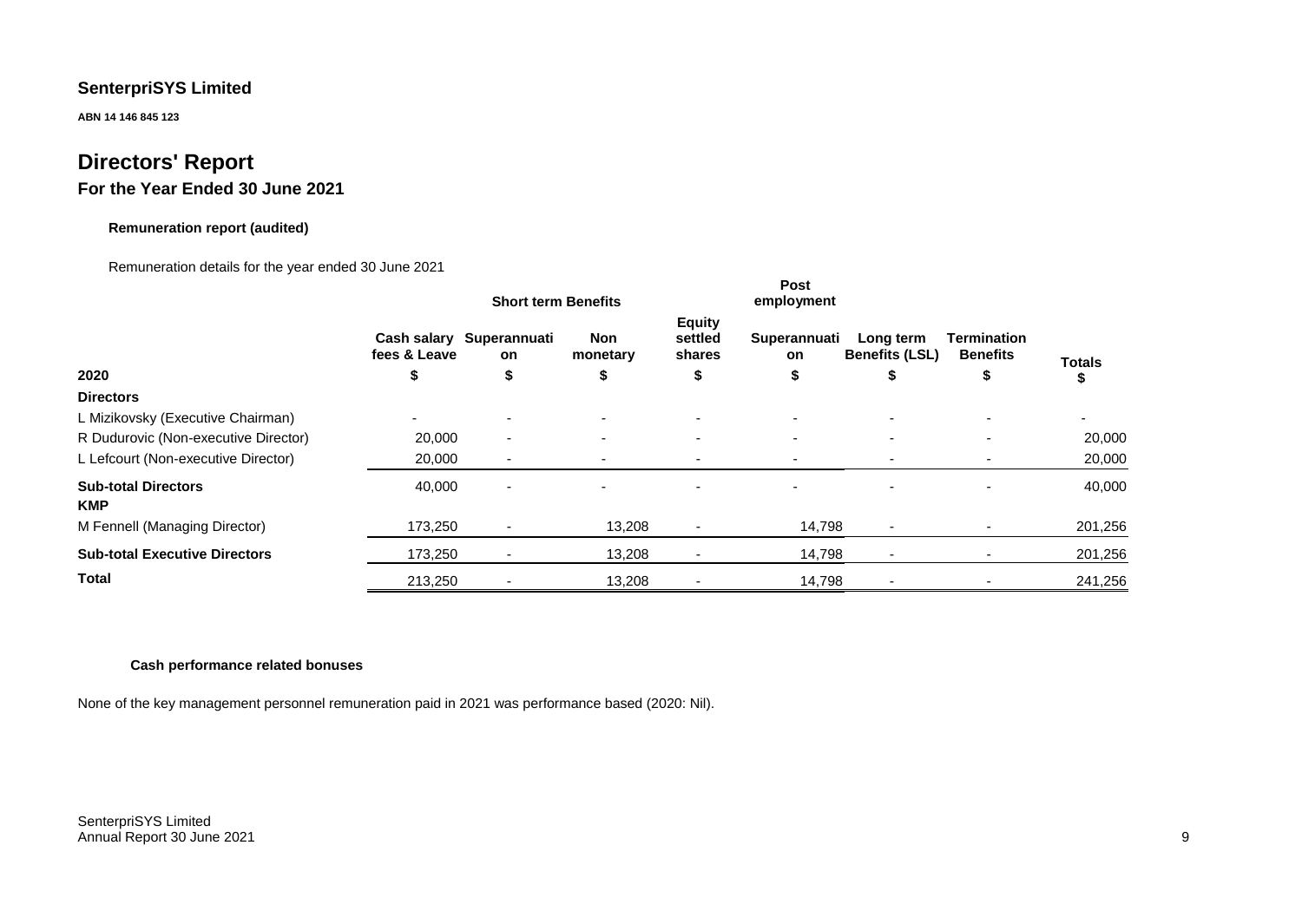**ABN 14 146 845 123**

# **Directors' Report For the Year Ended 30 June 2021**

**Remuneration report (audited)**

#### **Key management personnel shareholdings**

| 30 June 2021     | <b>Balance at</b><br>beginning<br>of year | <b>Granted as</b><br>remuneration | <b>Other</b><br>changes | <b>Balance at</b><br>the end of<br>year |
|------------------|-------------------------------------------|-----------------------------------|-------------------------|-----------------------------------------|
| <b>Directors</b> |                                           |                                   |                         |                                         |
| Lev Mizikovsky   | 39,451,633                                |                                   | 19,923,841              | 59,375,474                              |
| Rade Dudurovic   | 585,292                                   |                                   | 4,584                   | 589,876                                 |
| Laurie Lefcourt  |                                           | -                                 | 4,334                   | 4,334                                   |
| Michael Fennell  | 2,059,337                                 |                                   | 2,193                   | 2,061,530                               |
|                  | 42,096,262                                |                                   |                         | 19,934,952 62,031,214                   |
| 30 June 2020     | <b>Balance at</b><br>beginning<br>of year | <b>Granted as</b><br>remuneration | <b>Other</b><br>changes | <b>Balance at</b><br>the end of<br>year |
| <b>Directors</b> |                                           |                                   |                         |                                         |
| Lev Mizikovsky   | 39,451,633                                |                                   | ۰                       | 39,451,633                              |
| Rade Dudurovic   | 585,292                                   |                                   | ۰                       | 585,292                                 |
| Laurie Lefcourt  |                                           |                                   |                         |                                         |
| Michael Fennell  | 2,059,337                                 |                                   |                         | 2,059,337                               |
|                  | 42,096,262                                |                                   | ٠                       | 42,096,262                              |

In April 2021, SenterpriSYS undertook a rights issue on a 1 for 3 basis raising \$705,426 and issued 23,514,200 shares on 3 May 2021.

### **Equity Instruments Granted as Share Based Payment**

Details of ordinary shares in the Company, issued as a result of the implementation of the Employee Share Scheme are set below:

| <b>Share based</b><br>payments | S     | Number<br>оf<br>shares | <b>Grant date</b> | %<br>vested<br>in period in period | %<br>forfeited | <b>Vesting date</b> |
|--------------------------------|-------|------------------------|-------------------|------------------------------------|----------------|---------------------|
| <b>KMP</b><br>Michael Fennell  | 5.000 | 50,000                 | 04/02/2019        | $\overline{\phantom{a}}$           | 100%           | 05/02/2021          |

Vesting conditions were not met, as a result the shares were not issued.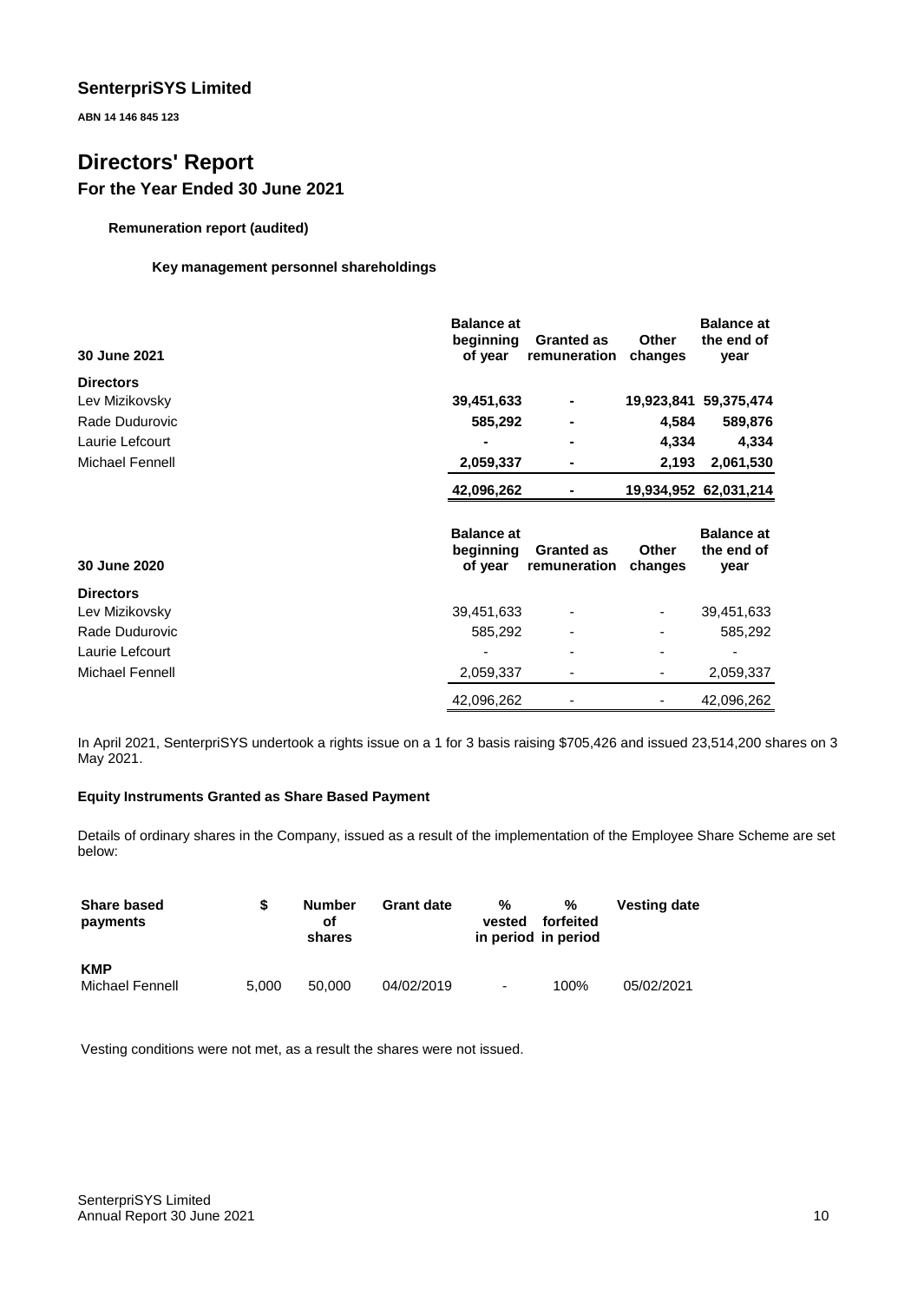**ABN 14 146 845 123**

# **Directors' Report For the Year Ended 30 June 2021**

#### **Remuneration report (audited)**

#### **Service Agreements**

It is the Group's policy that service contracts and employment contracts for key management personnel are open ended but capable of termination on two weeks' notice. The Group retains the right to terminate the contract immediately by making payment equal to one month's remuneration in lieu of notice.

On termination, Directors and other key management personnel are entitled to receive their statutory entitlements of accrued annual and long service leave, together with any superannuation benefits. No other termination benefits are payable, except as otherwise approved by the Remuneration Committee.

Unless otherwise stated, service agreements and employment contracts do not provide for predetermined compensation values or the manner of payment. Compensation is determined in accordance with the general remuneration policy outlined above. The manner of payment is determined on a case-by-case basis and is generally a mix of cash and non-cash benefits as considered appropriate by the Board.

#### **End of Audited Remuneration Report**

#### **Auditor's independence declaration**

The auditor's independence declaration in accordance with section 307C of the *Corporations Act 2001* for the year ended 30 June 2021 has been received and can be found on page 12 of the financial report.

This Director's Report, incorporating the remuneration report, is signed in accordance with a resolution of the Board of Directors.

. LA Oizikovsky

Lev Mizikovsky Executive Chairman

Dated: 8 September 2021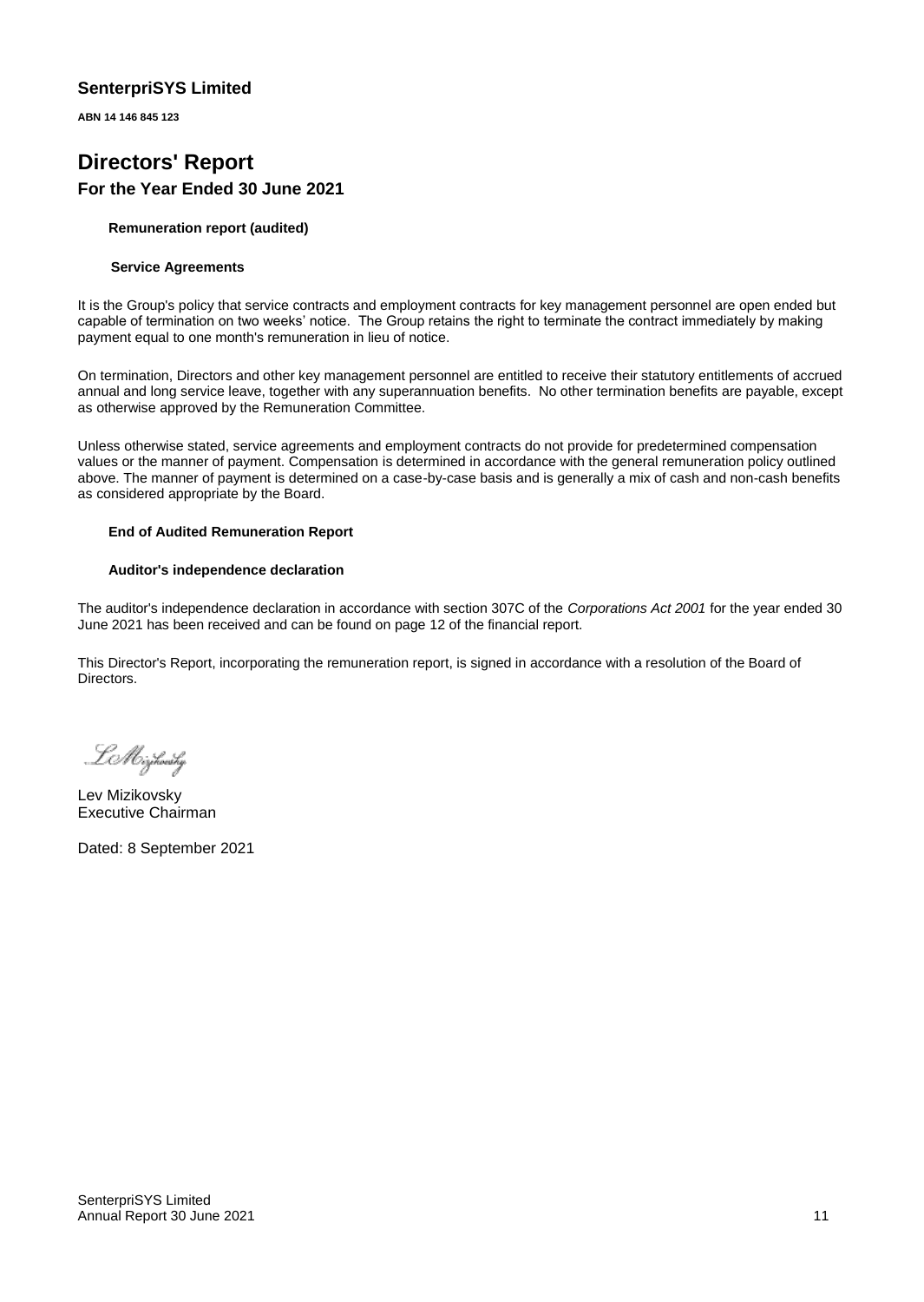# **B William Buck**

#### **AUDITOR'S INDEPENDENCE DECLARATION UNDER SECTION 307C OF THE CORPORATIONS ACT 2001 TO THE DIRECTORS OF SENTERPRISYS LIMITED**

I declare that, to the best of my knowledge and belief during the year ended 30 June 2021 there have been:

- no contraventions of the auditor independence requirements as set out in the Corporations Act 2001 in relation to the audit; and
- no contraventions of any applicable code of professional conduct in relation to the audit.

William Bek

**William Buck Audit (Vic) Pty Ltd**  ABN 59 116 151 136

**J. C. Luckins Director** 

Melbourne, 8 September 2021

#### **ACCOUNTANTS & ADVISORS**

Level 20, 181 William Street Melbourne VIC 3000 Telephone: +61 3 9824 8555 williambuck.com

William Buck is an association of firms, each trading under the name of William Buck across Australia and New Zealand with affiliated offices worldwide. Liability limited by a scheme approved under Professional Standards Legislation. (WB015\_2007)

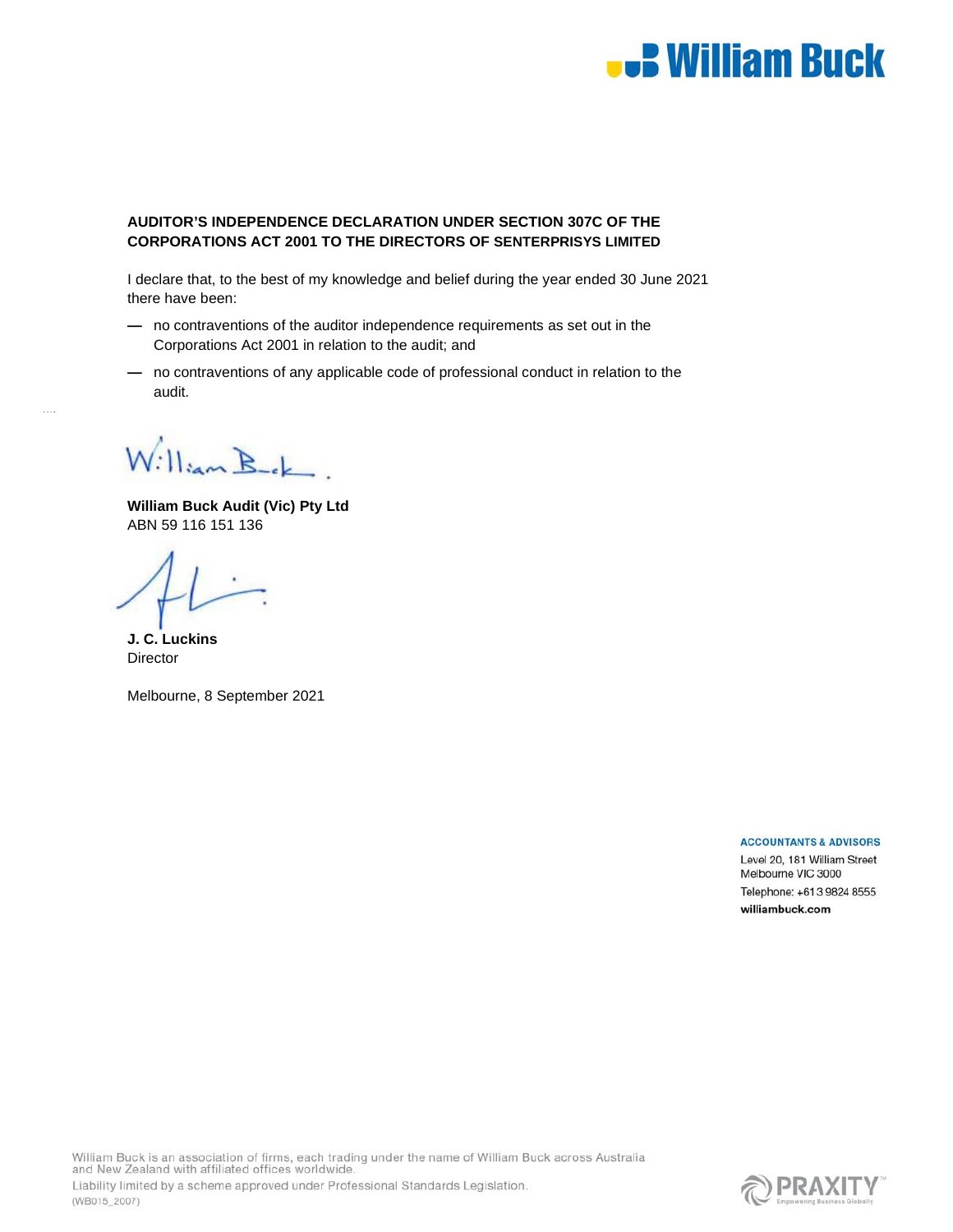**ABN 14 146 845 123**

# **Directors' Declaration For the Year Ended 30 June 2021**

*The directors of the Company declare that:*

- *1. the financial statements and notes for the year ended 30 June 2021 are in accordance with the Corporations Act 2001 and:*
	- *a. comply with Accounting Standards, which, as stated in basis of preparation Note 1 to the financial statements, constitutes explicit and unreserved compliance with International Financial Reporting Standards (IFRS); and*
	- *b. give a true and fair view of the financial position and performance of the consolidated group;*
- *2. the Chief Executive Officer has given the declarations required by Section 295A that:*
	- *a. the financial records of the Company for the financial year have been properly maintained in accordance with section 286 of the Corporations Act 2001;*
	- *b. the financial statements and notes for the financial year comply with the Accounting Standards; and*
	- *c. the financial statements and notes for the financial year give a true and fair view.*
- *3. in the directors' opinion, there are reasonable grounds to believe that the Company will be able to pay its debts as and when they become due and payable.*

This declaration is made in accordance with a resolution of the Board of Directors.

LA Oirjhowsky

Lev Mizikovsky Executive Chairman

Dated: 8 September 2021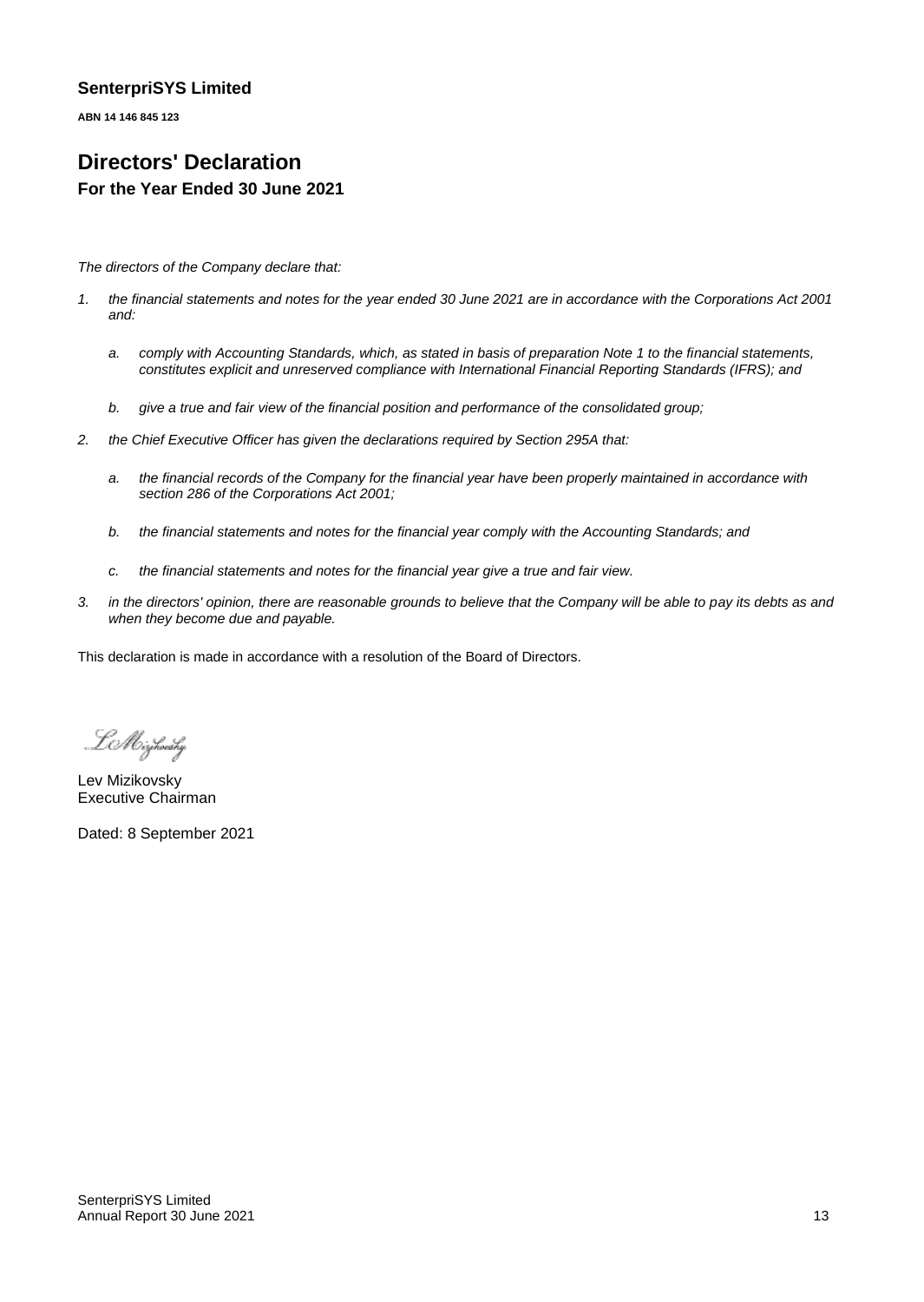**ABN 14 146 845 123**

# **Consolidated Statement of Profit or Loss and Other Comprehensive Income**

### **For the Year Ended 30 June 2021**

|                                                     |                | 2021          | 2020          |
|-----------------------------------------------------|----------------|---------------|---------------|
|                                                     | <b>Note</b>    | \$            | \$            |
| Revenue                                             | 2              | 1,015,169     | 709,979       |
| Other income                                        | $\overline{2}$ | 100,000       | 22            |
| Employee benefits expense                           |                | (454, 757)    | (243, 618)    |
| Depreciation and amortisation expense               |                | (89, 770)     | (23, 234)     |
| Director fees                                       |                | (40,000)      | (40,000)      |
| Professional fees                                   |                | (132, 541)    | (115, 572)    |
| Information, communication and technology costs     |                | (43,038)      | (55, 572)     |
| Rent                                                |                | (25, 289)     | (24, 614)     |
| Other operating expenses                            |                | (41, 334)     | (71, 215)     |
| Profit before income tax                            |                | 288,440       | 136,176       |
| Income tax benefit / (expense)                      | 3              | (22)          | 6,702         |
| Profit for the year                                 |                | 288,418       | 142,878       |
| Other comprehensive income for the year, net of tax |                |               |               |
| Total comprehensive income for the year             |                | 288,418       | 142,878       |
| <b>Earnings per share</b>                           |                |               |               |
| Basic earnings per share                            |                | $0.004$ cents | $0.002$ cents |
| Diluted earnings per share                          |                | $0.004$ cents | $0.002$ cents |

The Statement of Profit or Loss and Other Comprehensive Income should be read in conjunction with the accompanying notes.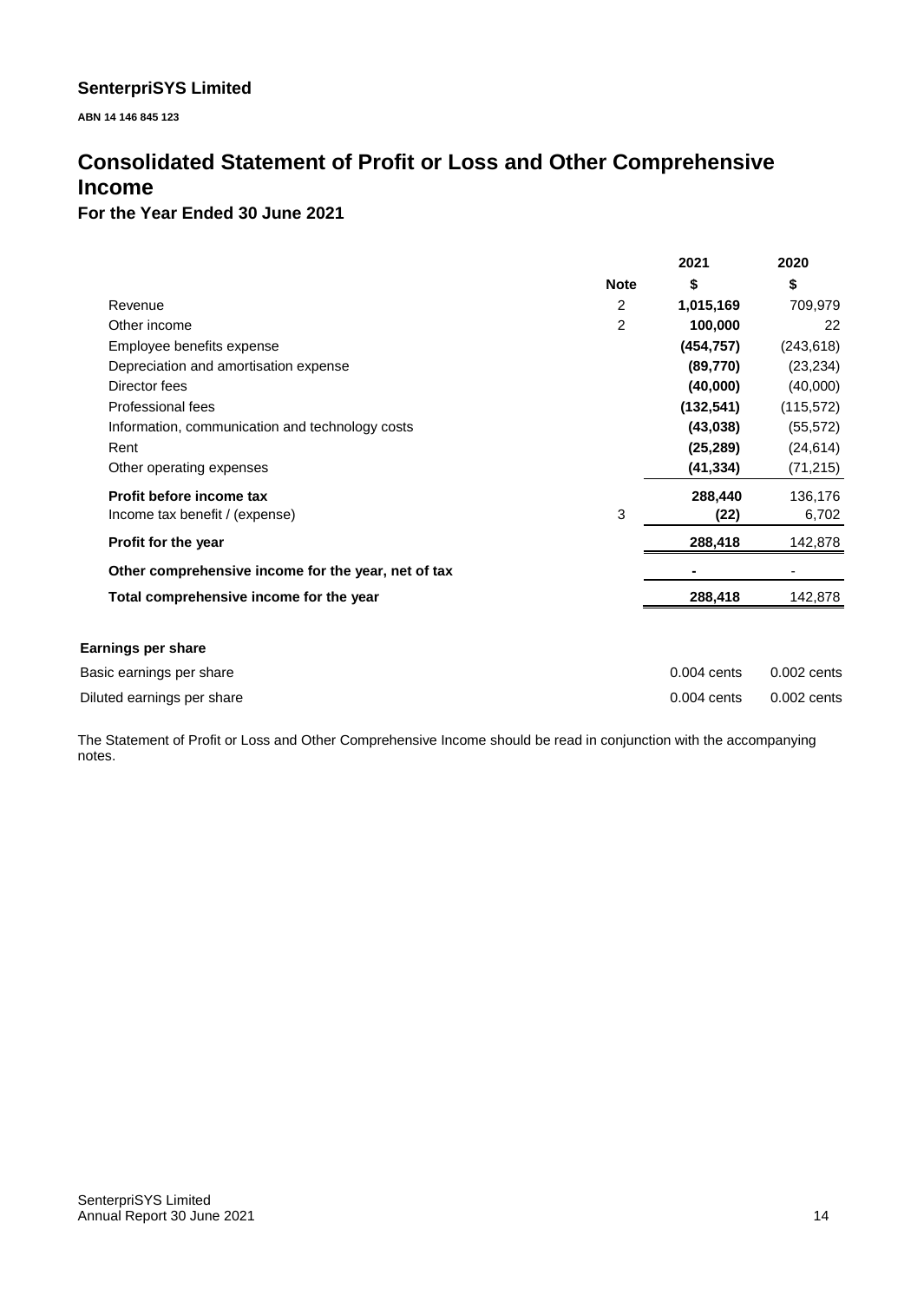**ABN 14 146 845 123**

# **Consolidated Statement of Financial Position As At 30 June 2021**

|                                |                | 2021      | 2020      |
|--------------------------------|----------------|-----------|-----------|
|                                | <b>Note</b>    | \$        | \$        |
| <b>ASSETS</b>                  |                |           |           |
| <b>CURRENT ASSETS</b>          |                |           |           |
| Cash and cash equivalents      |                | 352,947   | 65,599    |
| Trade and other receivables    | 6              | 56,230    | 30,989    |
| TOTAL CURRENT ASSETS           |                | 409,177   | 96,588    |
| <b>NON-CURRENT ASSETS</b>      |                |           |           |
| Property, plant and equipment  | $\overline{7}$ | 30,887    | 66,362    |
| Deferred tax assets            | 5              | 88,075    | 88,097    |
| Intangible assets              | 8              | 4,289,311 | 3,786,097 |
| TOTAL NON-CURRENT ASSETS       |                | 4,408,273 | 3,940,556 |
| <b>TOTAL ASSETS</b>            |                | 4,817,450 | 4,037,144 |
| <b>LIABILITIES</b>             |                |           |           |
| <b>CURRENT LIABILITIES</b>     |                |           |           |
| Trade and other payables       | $\mathsf g$    | 50,478    | 266,986   |
| Provisions                     | 10             | 146,446   | 139,648   |
| Unearned Income                | 11             | 9         | 9         |
| TOTAL CURRENT LIABILITIES      |                | 196,933   | 406,643   |
| <b>NON-CURRENT LIABILITIES</b> |                |           |           |
| Provisions                     | 10             | 47,607    | 42,780    |
| <b>Borrowings</b>              | 12             | 606,345   | 615,000   |
| TOTAL NON-CURRENT LIABILITIES  |                | 653,952   | 657,780   |
| <b>TOTAL LIABILITIES</b>       |                | 850,885   | 1,064,423 |
| <b>NET ASSETS</b>              |                | 3,966,565 | 2,972,721 |
|                                |                |           |           |
| <b>EQUITY</b>                  |                |           |           |
| Issued capital                 | 13             | 3,714,817 | 3,009,391 |
| Retained earnings              |                | 251,748   | (36, 670) |
| <b>TOTAL EQUITY</b>            |                | 3,966,565 | 2,972,721 |

The Statement of Financial Position should be read in conjunction with the accompanying notes.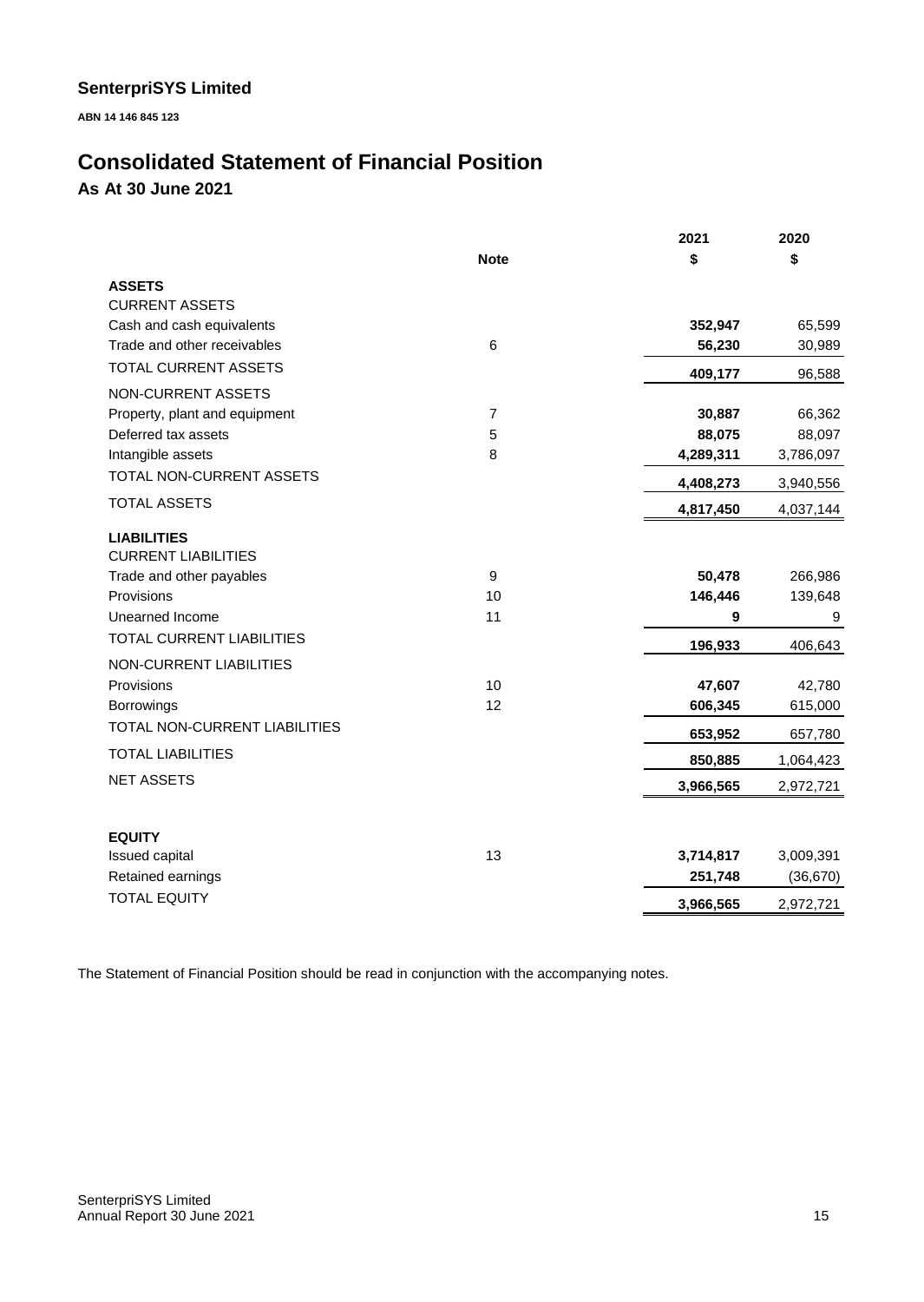**ABN 14 146 845 123**

# **Consolidated Statement of Changes in Equity**

**For the Year Ended 30 June 2021**

**2021**

|                                                      |             | Ordinary<br><b>Shares</b> | <b>Accumulated</b><br><b>Losses</b> | Total     |
|------------------------------------------------------|-------------|---------------------------|-------------------------------------|-----------|
|                                                      | <b>Note</b> | S                         | \$                                  | \$        |
| Balance at 1 July 2020                               |             | 3,009,391                 | (36, 670)                           | 2,972,721 |
| Profit (Loss) for the year                           |             | $\overline{\phantom{0}}$  | 288,418                             | 288,418   |
| Transactions with owners in their capacity as owners |             |                           |                                     |           |
| Shares issued during the year                        |             | 705.426                   |                                     | 705.426   |
| Balance at 30 June 2021                              |             | 3,714,817                 | 251.748                             | 3,966,565 |

**2020**

|                                                      |             | Ordinary<br><b>Shares</b> | <b>Accumulated</b><br>Losses | Total     |
|------------------------------------------------------|-------------|---------------------------|------------------------------|-----------|
|                                                      | <b>Note</b> |                           |                              | \$        |
| Balance at 1 July 2019                               |             | 3,009,391                 | (179, 548)                   | 2,829,843 |
| Profit (Loss) for the year                           |             | $\overline{\phantom{0}}$  | 142.878                      | 142.878   |
| Transactions with owners in their capacity as owners |             |                           |                              |           |
| Balance at 30 June 2020                              |             | 3,009,391                 | (36.670)                     | 2.972.721 |
|                                                      |             |                           |                              |           |

The Statement of Changes in Equity should be read in conjunction with the accompanying notes.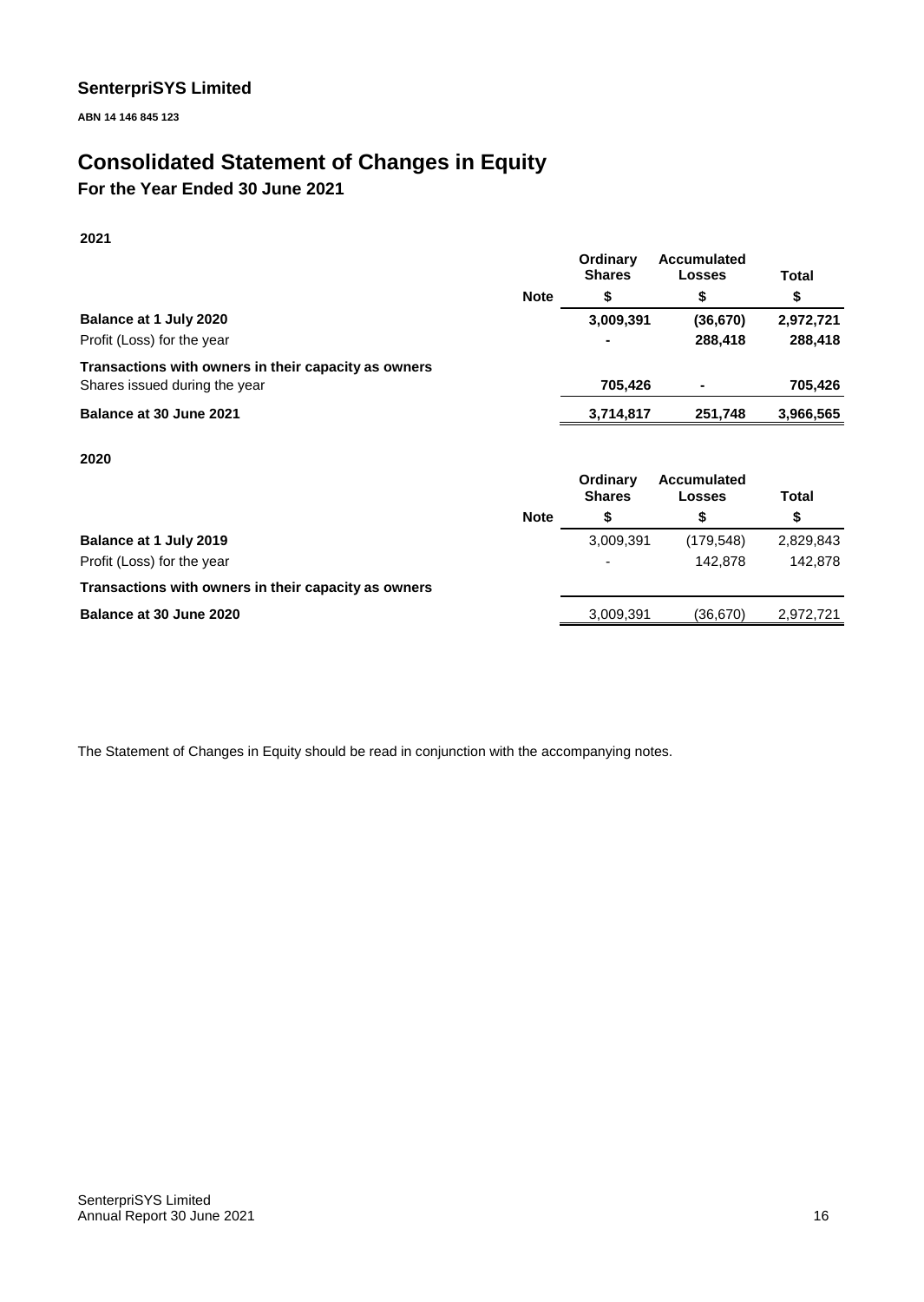**ABN 14 146 845 123**

# **Consolidated Statement of Cash Flows**

# **For the Year Ended 30 June 2021**

|                                                           |             | 2021        | 2020        |
|-----------------------------------------------------------|-------------|-------------|-------------|
|                                                           | <b>Note</b> | \$          | \$          |
| <b>CASH FLOWS FROM OPERATING ACTIVITIES:</b>              |             |             |             |
| Receipts from customers (including GST)                   |             | 1,158,314   | 751,422     |
| Payments to suppliers and employees (including GST)       |             | (1,010,368) | (336, 662)  |
| Interest received                                         |             | 140         | 356         |
| Net cash provided by/(used in) operating activities       | 14          | 148,086     | 415,116     |
|                                                           |             |             |             |
| <b>CASH FLOWS FROM INVESTING ACTIVITIES:</b>              |             |             |             |
| Proceeds from sale of plant and equipment                 |             |             | 14,230      |
| Capitalised software development costs                    |             | (557, 509)  | (1,060,789) |
| Purchase of property, plant and equipment                 |             |             | (11, 838)   |
| Net cash provided by/(used in) investing activities       |             | (557,509)   | (1,058,397) |
|                                                           |             |             |             |
| <b>CASH FLOWS FROM FINANCING ACTIVITIES:</b>              |             |             |             |
| Proceeds from issue of shares                             |             | 705,426     |             |
| Proceeds from / (repayment) of) borrowings                |             | (8,655)     | 615,000     |
| Net cash provided by/(used in) financing activities       |             | 696,771     | 615,000     |
|                                                           |             |             |             |
| Net increase/(decrease) in cash and cash equivalents held |             | 287,348     | (28, 281)   |
| Cash and cash equivalents at beginning of year            |             | 65,599      | 93,880      |
| Cash and cash equivalents at end of financial year        |             | 352,947     | 65,599      |

The Statement of Cash Flows should be read in conjunction with the accompanying notes.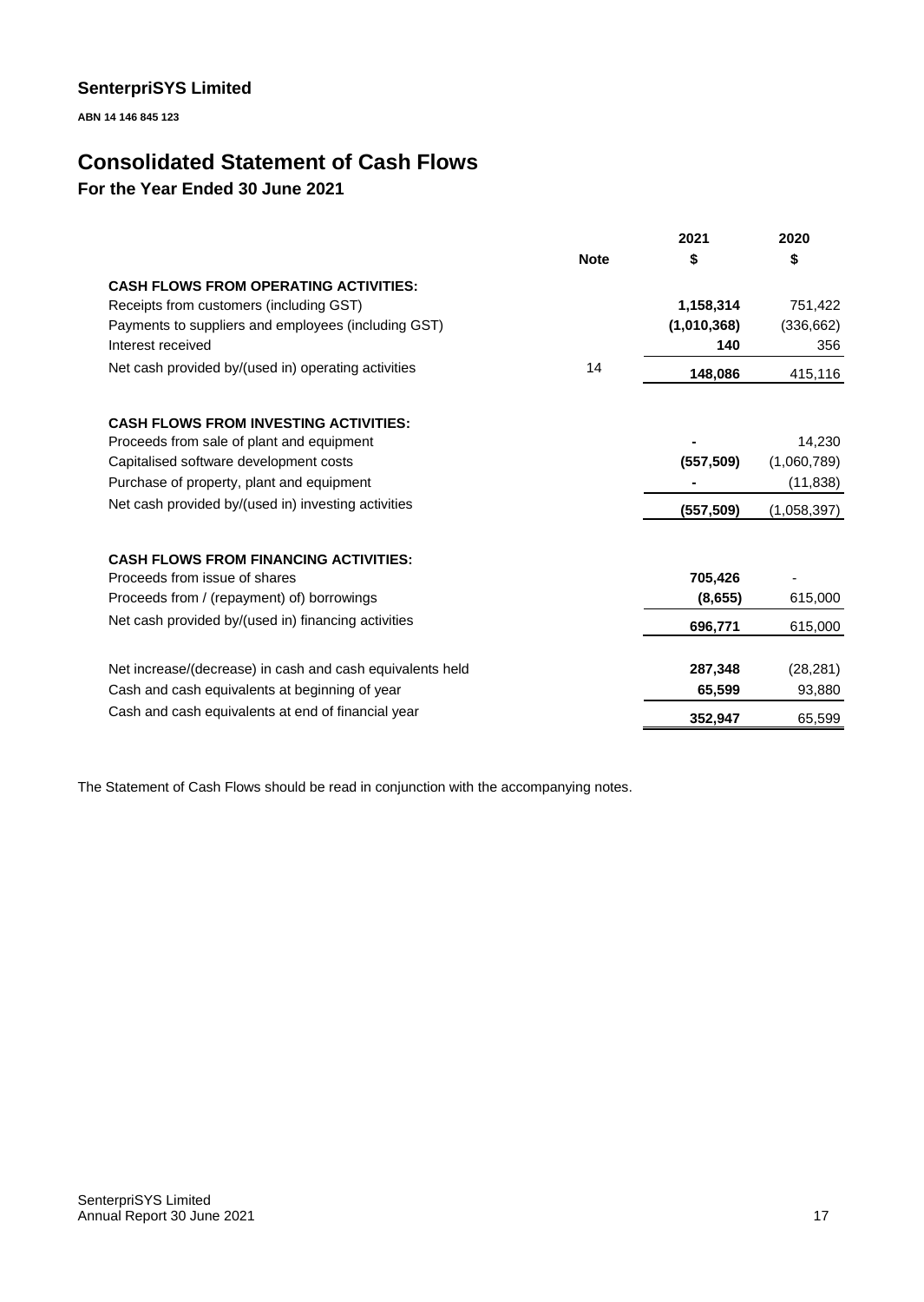**ABN 14 146 845 123**

# **Summary of Significant Accounting Policies For the Year Ended 30 June 2021**

#### **1 Summary of Significant Accounting Policies**

#### **(a) Basis of Preparation**

The financial statements are general purpose financial statements that have been prepared in accordance with Australian Accounting Standards, Australian Accounting Interpretations, other authoritative pronouncements of the Australian Accounting Standards Board and the *Corporations Act 2001*.

These financial statements and notes comply with International Financial Reporting Standards as issued by the International Accounting Standards Board.

The significant accounting policies used in the preparation and presentation of these financial statements are provided below and are consistent with prior reporting periods unless otherwise stated.

The financial statements, except for the cashflow information, have been prepared on an accruals basis and are based on historical costs, except for the measurement at fair value of selected non-current assets, financial assets and financial liabilities. Input additional text here.

#### **(b) Principles of Consolidation**

The consolidated financial statements include the financial position and performance of controlled entities from the date on which control is obtained until the date that control is lost.

Intragroup assets, liabilities, equity, income, expenses and cashflows relating to transactions between entities in the consolidated entity have been eliminated in full for the purpose of these financial statements.

Appropriate adjustments have been made to a controlled entity's financial position, performance and cash flows where the accounting policies used by that entity were different from those adopted by the consolidated entity. All controlled entities have a June financial year end.

#### **Subsidiaries**

Subsidiaries are all entities (including structured entities) over which the parent has control. Control is established when the parent is exposed to or has rights to variable returns from its involvement with the entity and has the ability to affect those returns through its power to direct the relevant activities of the entity.

A list of subsidiaries is contained in Note 16 to the financial statements.

#### **(c) Going concern**

The financial statements have been prepared on a going concern basis, which assumes the continuity of normal business activities, the realisation of assets and the settlement of liabilities in the ordinary course of business. For the year ended 30 June 2021 the consolidated entity earned a net profit of \$288,418 (2020: profit \$142,878). Net cash inflows from operating, activities for the current year totalled \$148,086 (2020: \$415,116). As at 30 June 2021 the consolidated entity had net tangible liabilities of \$410,821 (2020: net tangible liabilities of \$901,473).

The Group's ability to continue as a going concern is dependent on its ability to reverse the currently occurring operating position after funding software development costs by restructuring operations, increasing sales, and, if necessary, obtaining replacement debt or equity funding. Following the recent capital raising, the Group has sufficient working capital to meet its obligations for the next 18 months. In addition, Rainrose Pty Ltd, a related party has advanced \$606,345 (2020: \$615,000). Rainrose Pty Ltd has confirmed it will continue to support the Group and advance further funds in 2022 if required and has provided a letter of support to the Company.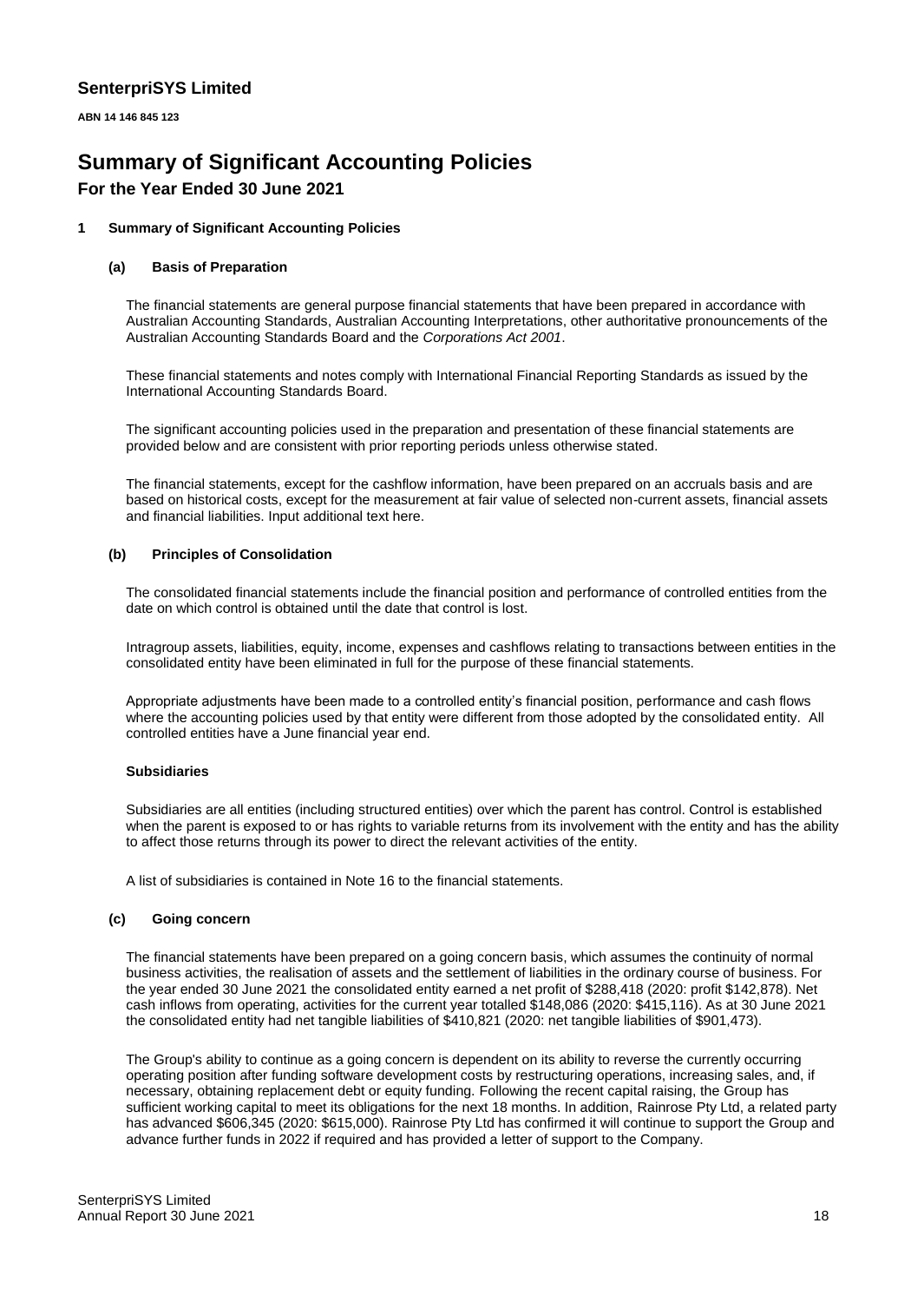**ABN 14 146 845 123**

# **Summary of Significant Accounting Policies**

# **For the Year Ended 30 June 2021**

#### **1 Summary of Significant Accounting Policies**

#### **(c) Going concern (continued)**

The Group's ability to continue as a going concern is dependent on the on-going support of its creditors and related parties.

#### **(d) Economic dependence**

SenterpriSYS is dependent on the related parties for the majority of the revenue used to operate the business. At the date of this report the directors have no reason to believe the related parties will not continue to support SenterpriSYS.

#### **(e) Comparative Amounts**

Comparatives are consistent with prior years, unless otherwise stated.

Where a change in comparatives has also affected the opening retained earnings previously presented in a comparative period, an opening statement of financial position at the earliest date of the comparative period has been presented.

#### **(f) Property, plant and equipment**

#### **Plant and equipment**

Plant and equipment are measured using the cost model. Where the cost model is used, the asset is carried at its cost less any accumulated depreciation and any impairment losses. Costs include purchase price, other directly attributable costs and the initial estimate of the costs of dismantling and restoring the asset, where applicable.

The depreciable amount of all property, plant and equipment, except for freehold land is depreciated on a reducing balance method from the date that management determine that the asset is available for use.

The depreciation rates used for each class of depreciable asset are shown below:

| <b>Fixed asset class</b>   | <b>Depreciation rate</b> |  |
|----------------------------|--------------------------|--|
| Motor Vehicles             | 28.57%                   |  |
| <b>Plant and Equipment</b> | 25 - 50%                 |  |

At the end of each annual reporting period, the depreciation method, useful life and residual value of each asset is reviewed. Any revisions are accounted for prospectively as a change in estimate.

When an asset is disposed, the gain or loss is calculated by comparing proceeds received with its carrying amount and is taken to profit or loss.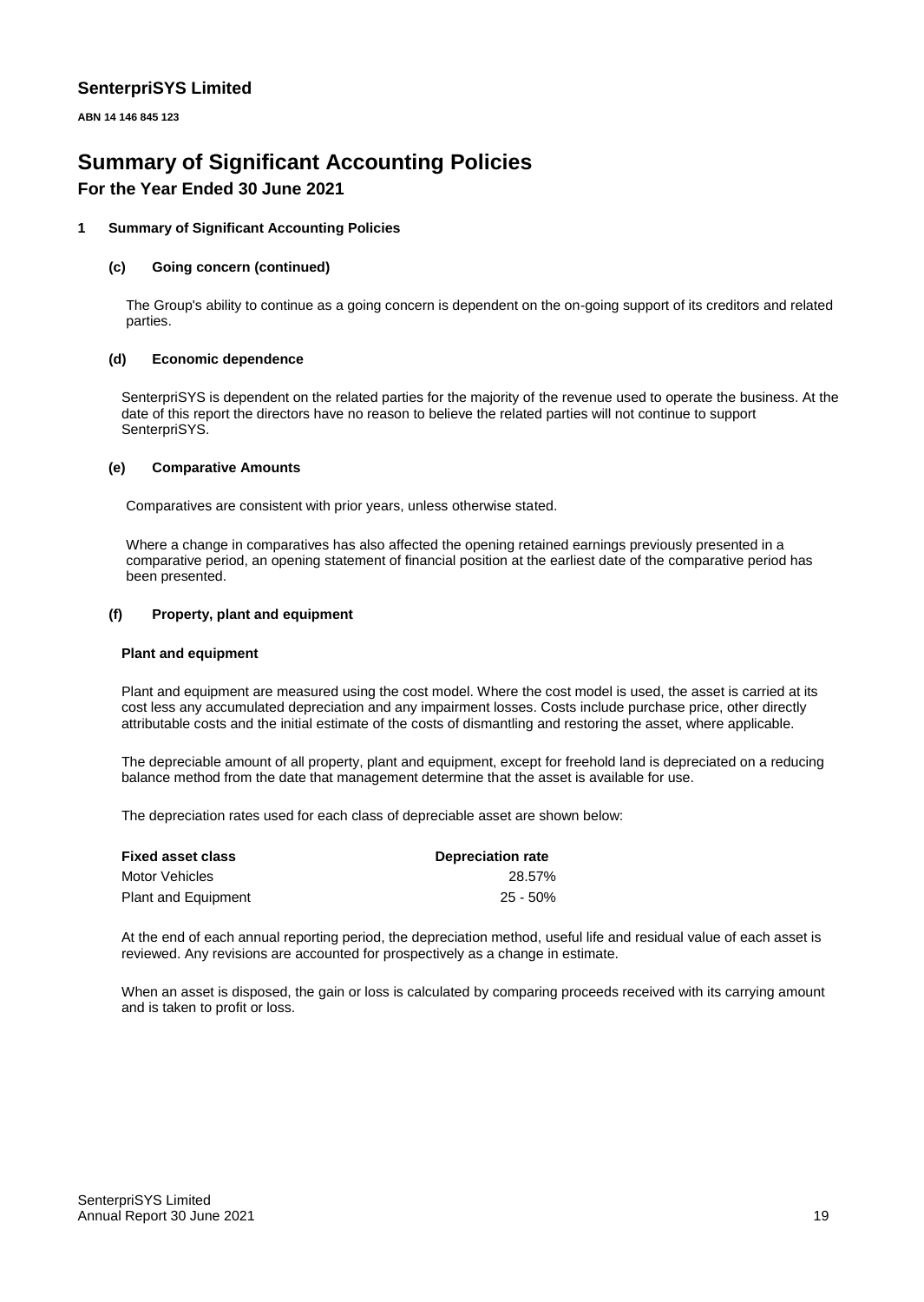**ABN 14 146 845 123**

# **Summary of Significant Accounting Policies For the Year Ended 30 June 2021**

#### **1 Summary of Significant Accounting Policies**

#### **(g) Trade and other receivables**

Trade receivables are initially recognised at fair value and subsequently measured at amortised cost using the effective interest method, less any allowance for expected credit losses. Trade receivables are generally due for settlement within 30 days.

#### **(h) Intangibles**

#### **Work in progress - software development**

The development of the software and related modules comprises a number of phases including initial development, testing processes, customer trials and feedback until it is shelf ready and commercially viable for sale.

The costs are capitalised to software development and once the products are fully approved, they will be transferred to software assets. Software assets are amortised over 10 years from the date available for use.

The expenditure completed includes the cost of materials and direct labour that are directly attributed to preparing the asset for its intended use.

#### **(i) Cash and cash equivalents**

Cash and cash equivalents comprises cash on hand, demand deposits and short-term investments which are readily convertible to known amounts of cash and which are subject to an insignificant risk of change in value.

Bank overdrafts also form part of cash equivalents for the purpose of the statement of cash flows and are presented within current liabilities on the statement of financial position.

#### **(j) Employee benefits**

Provision is made for the Group's liability for employee benefits arising from services rendered by employees to the end of the reporting period. Employee benefits that are expected to be wholly settled within one year have been measured at the amounts expected to be paid when the liability is settled.

Employee benefits expected to be settled more than twelve months after the end of the reporting period have been measured at the present value of the estimated future cash outflows to be made for those benefits. In determining the liability, consideration is given to employee wage increases and the probability that the employee may satisfy vesting requirements. Cashflows are discounted using market yields on corporate bonds with terms to maturity that match the expected timing of cashflows. Changes in the measurement of the liability are recognised in profit or loss.

Employee benefits are presented as current liabilities in the statement of financial position if the Company does not have an unconditional right to defer settlement of the liability for at least 12 months after the reporting date regardless of the classification of the liability for measurement purposes under AASB 119.

#### **(k) Share based payments**

The Group operates an equity settled share-based payment employee share scheme. The fair value of the equity to which employees become entitled is measured at grant date and recognised as an expense immediately with a corresponding increase to an equity account. The fair value of shares is ascertained as the market bid price.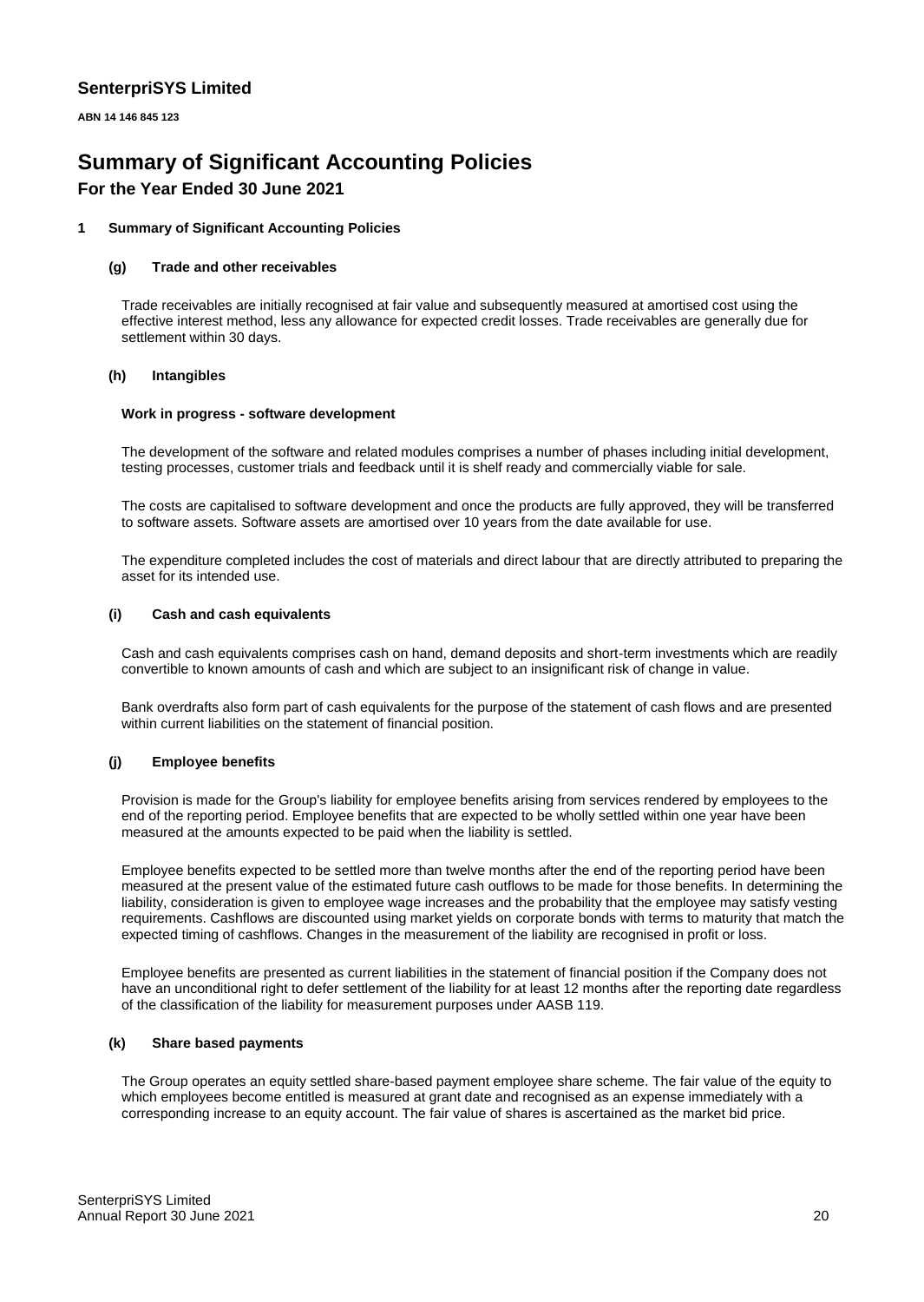**ABN 14 146 845 123**

# **Summary of Significant Accounting Policies For the Year Ended 30 June 2021**

#### **1 Summary of Significant Accounting Policies**

#### **(l) Income Tax**

The tax expense recognised in the statement of profit or loss and other comprehensive income relates to current income tax expense plus deferred tax expense (being the movement in deferred tax assets and liabilities and unused tax losses during the year).

Current tax is the amount of income taxes payable (recoverable) in respect of the taxable profit (loss) for the year and is measured at the amount expected to be paid to (recovered from) the taxation authorities, using the tax rates and laws that have been enacted or substantively enacted by the end of the reporting period. Current tax liabilities (assets) are measured at the amounts expected to be paid to (recovered from) the relevant taxation authority.

Deferred tax is provided on temporary differences which are determined by comparing the carrying amounts of tax bases of assets and liabilities to the carrying amounts in the consolidated financial statements.

Deferred tax is not provided for the following:

- The initial recognition of an asset or liability in a transaction that is not a business combination and at the time of the transaction, affects neither accounting profit nor taxable profit (tax loss).
- Taxable temporary differences arising on the initial recognition of goodwill.
- Temporary differences related to investment in subsidiaries, associates and jointly controlled entities to the extent that the Group is able to control the timing of the reversal of the temporary differences and it is probable that they will not reverse in the foreseeable future.

Deferred tax assets and liabilities are measured at the tax rates that are expected to apply to the period when the asset is realised or the liability is settled, based on tax rates (and tax laws) that have been enacted or substantively enacted by the end of the reporting period.

Deferred tax consequences relating to a non-monetary asset carried at fair value are determined using the assumption that the carrying amount of the asset will be recovered through sale.

Deferred tax assets are recognised for all deductible temporary differences and unused tax losses to the extent that it is probable that taxable profit will be available against which the deductible temporary differences and losses can be utilised.

Current tax assets and liabilities are offset where there is a legally enforceable right to set off the recognised amounts and there is an intention either to settle on a net basis or to realise the asset and settle the liability simultaneously.

Deferred tax assets and liabilities are offset where there is a legal right to set off current tax assets against current tax liabilities and the deferred tax assets and the deferred tax liabilities relate to income taxes levied by the same taxation authority on either the same taxable entity or different taxable entities which intend either to settle current tax liabilities and assets on a net basis, or to realise the assets and settle the liabilities simultaneously in each future period in which significant amounts of deferred tax liabilities or assets are expected to be settled or recovered.

Current and deferred tax is recognised as income or an expense and included in profit or loss for the period except where the tax arises from a transaction which is recognised in other comprehensive income or equity, in which case the tax is recognised in other comprehensive income or equity respectively.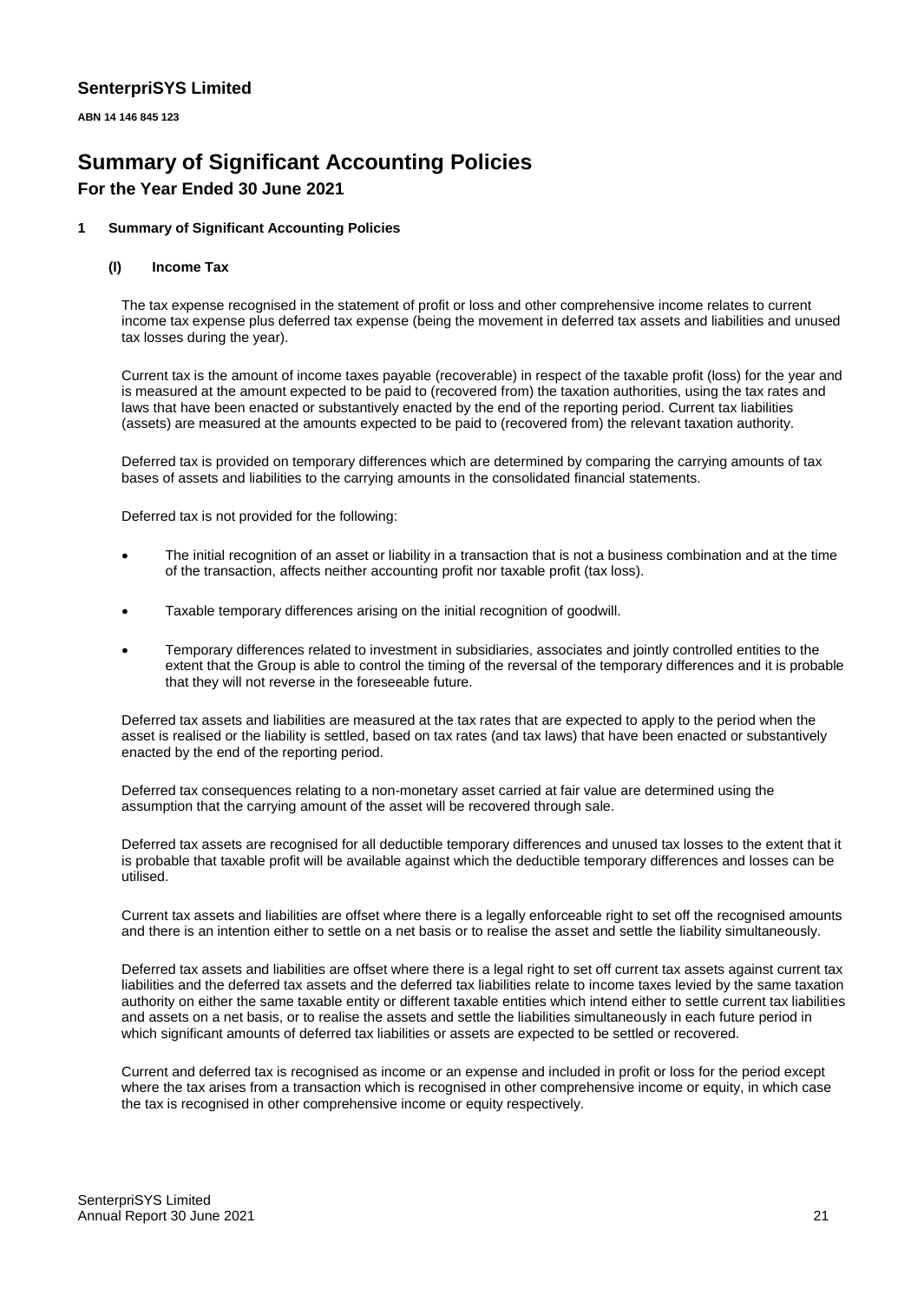**ABN 14 146 845 123**

# **Summary of Significant Accounting Policies For the Year Ended 30 June 2021**

#### **1 Summary of Significant Accounting Policies**

#### **(m) Revenue and other income**

Revenue is recognised when it is highly probable that a significant reversal will not occur.

#### *Maintenance and IT support*

Revenue for maintenance and IT support is recognised over time as the services are rendered based on either a fixed price or hourly rate. Invoices are paid on named control terms.

#### *Other Income*

Other income is recognised on an accruals basis when the Group is entitled to it.

#### **(n) Goods and services tax (GST)**

Revenue, expenses and assets are recognised net of the amount of goods and services tax (GST), except where the amount of GST incurred is not recoverable from the Australian Taxation Office (ATO).

Receivables and payable are stated inclusive of GST.

The net amount of GST recoverable from, or payable to, the ATO is included as part of receivables or payables in the statement of financial position.

Cash flows in the statement of cash flows are included on a gross basis and the GST component of cash flows arising from investing and financing activities which is recoverable from, or payable to, the taxation authority is classified as operating cash flows.

#### **(o) Trade and other payables**

These amounts represent liabilities for goods and services provided to the consolidated entity prior to the end of the financial year and which are unpaid. Due to their short-term nature, they are measured at amortised cost and are not discounted. The amounts are unsecured and are usually paid within 30 days of recognition.

#### **(p) Impairment of non-financial assets**

Goodwill and other intangible assets that have an indefinite useful life or not yet available for use are not subject to amortisation and are tested annually for impairment, or more frequently if events or changes in circumstances indicate that they might be impaired. Other non-financial assets are reviewed for impairment whenever events or changes in circumstances indicate that the carrying amount may not be recoverable. An impairment loss is recognised for the amount by which the asset's carrying amount exceeds its recoverable amount.

Recoverable amount is the higher of an asset's fair value less costs of disposal and value in use. The value in use is the present value of the estimated future cash flows relating to the asset using a pre-tax discount rate specific to the asset or cash generating unit to which the asset belongs. Assets that do not have independent cash flows are grouped together to form a cash generating unit.

#### **(q) Share capital**

Ordinary shares are classified as equity. Incremental costs directly attributable to the issue of ordinary shares and share options which vest immediately are recognised as a deduction from equity, net of any tax effects.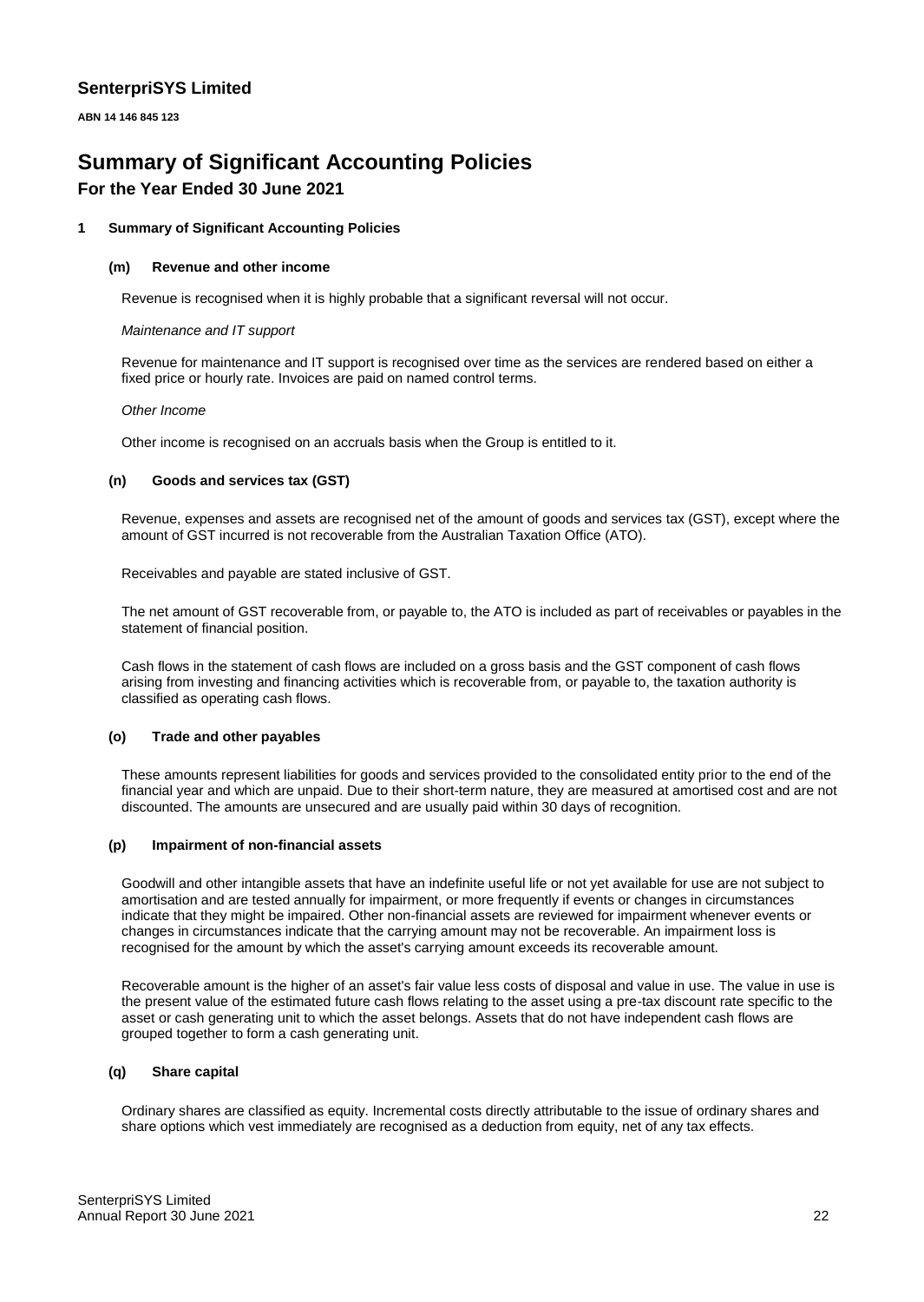**ABN 14 146 845 123**

# **Summary of Significant Accounting Policies For the Year Ended 30 June 2021**

#### **1 Summary of Significant Accounting Policies**

#### **(r) Earnings per share**

The Group presents basic and diluted earnings per share information for its ordinary shares.

Basic earnings per share is calculated by dividing the profit attributable to owners of the company by the weighted average number of ordinary shares outstanding during the year.

Diluted earnings per share adjusts the basic earnings per share to take into account the after-income tax effect of interest and other financing costs associated with dilutive potential ordinary shares and the weighted average number of additional ordinary shares that would have been outstanding assuming the conversion of all dilutive potential ordinary shares.

#### **(s) Borrowings**

Loans and borrowing are initially recognised at the fair value of the consideration received. They are subsequently measured at amortised cost using the effective interest method.

#### **(t) Critical Accounting Estimates and Judgments**

The directors make estimates and judgements during the preparation of these financial statements regarding assumptions about current and future events affecting transactions and balances.

These estimates and judgements are based on the best information available at the time of preparing the financial statements, however as additional information is known then the actual results may differ from the estimates.

The significant estimates and judgements made have been described below.

#### **Key estimates development costs**

Development expenditure incurred on an individual project is carried forward (capitalised) when management considers that its future recoverability can reasonably be regarded as assured.

Expenditure on research activities is recognised as an expense in the period in which it is incurred. An internally generated intangible asset arising from development (or from the development phase of an internal project) is recognised if, and only if, all of the following have been demonstrated:

• the technical feasibility of completing the intangible asset so that it will be available for use or sale;

- the intention to complete the intangible asset and use or sell it;
- the ability to use or sell the intangible asset;
- how the intangible asset will generate probable future economic benefits;

• the availability of adequate technical, financial and other resources to complete the development and to use or sell the intangible asset; and

• the ability to measure reliably the expenditure attributable to the intangible asset during its development.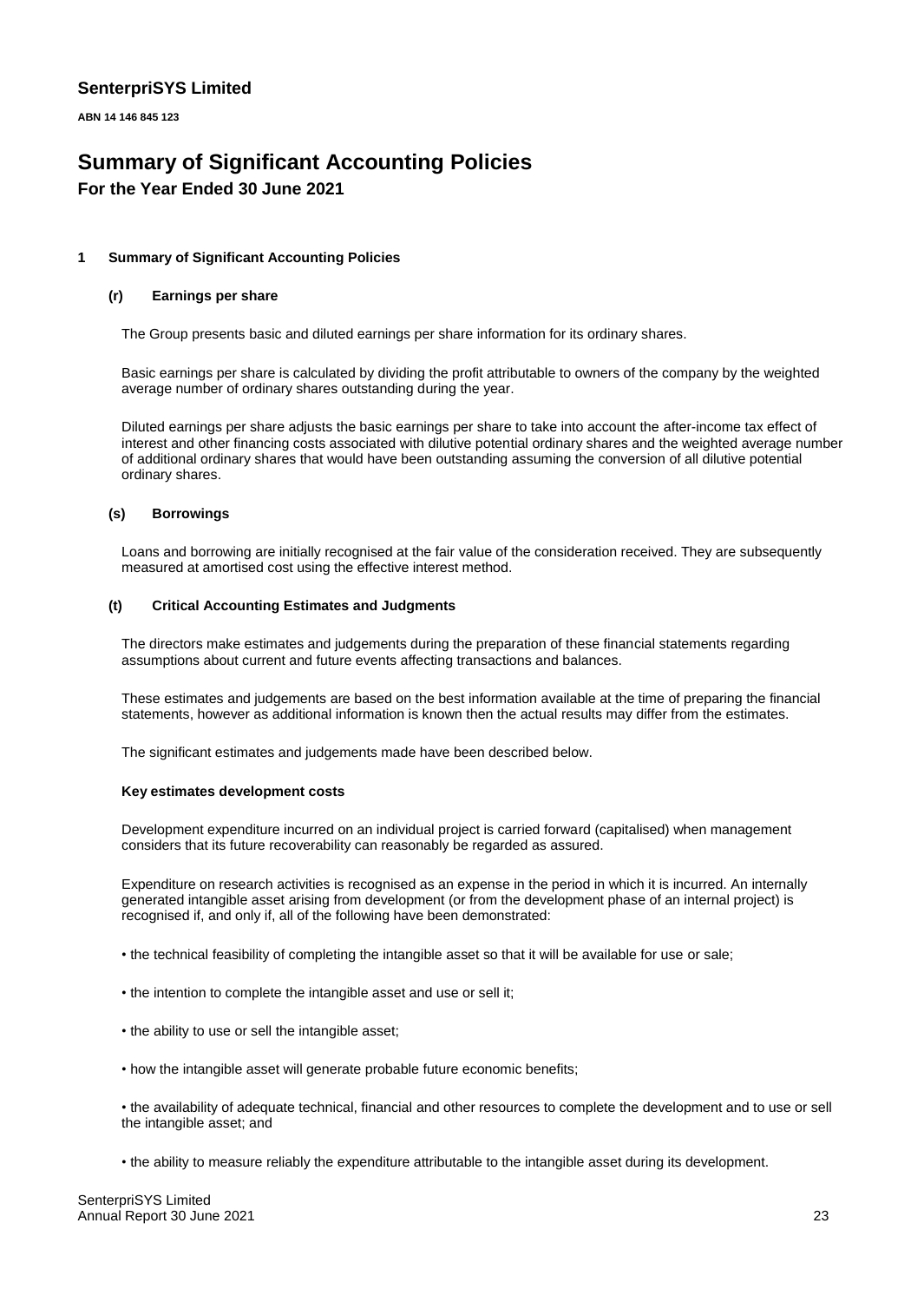**ABN 14 146 845 123**

# **Summary of Significant Accounting Policies For the Year Ended 30 June 2021**

#### **1 Summary of Significant Accounting Policies**

#### **(t) Critical Accounting Estimates and Judgments**

The amount initially recognised for internally generated intangible assets is the sum of the expenditure incurred from the date when the intangible asset first meets recognition criteria listed above. Where no internally generated intangible asset can be recognised, expenditure is recognised in profit or loss in the period in which it is incurred.

Subsequent to initial recognition, internally generated intangible assets are reported at cost less accumulated amortisation and accumulated impairment losses, on the same basis as intangible assets that are acquired separately.

#### **(u) New or amended Accounting Standards and Interpretations adopted**

The consolidated entity has adopted all of the new or amended Accounting Standards and Interpretations issued by the Australian Accounting Standards Board ('AASB') that are mandatory for the current reporting period.

Any new or amended Accounting Standards or Interpretations that are not yet mandatory have not been early adopted.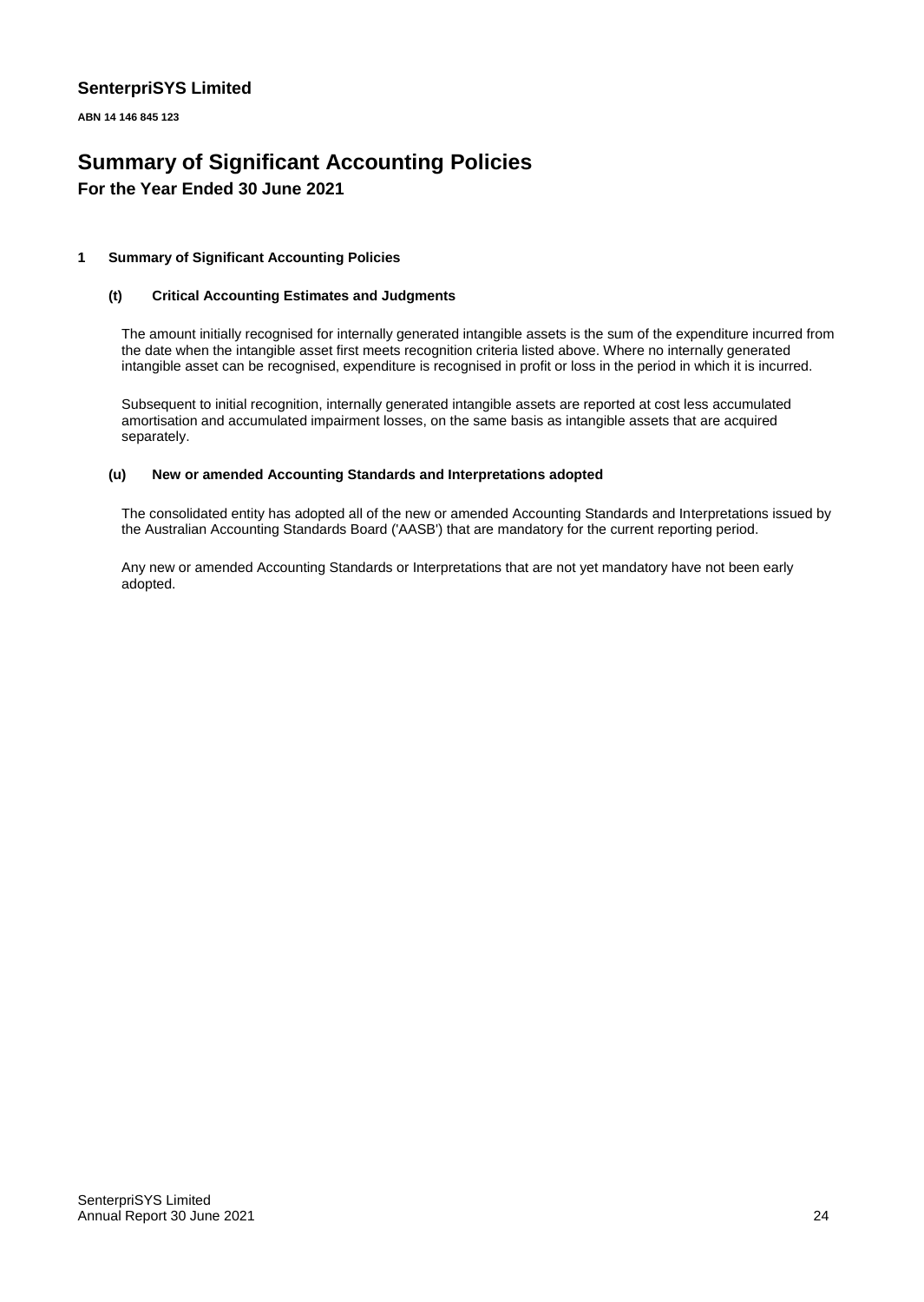**ABN 14 146 845 123**

# **Notes to the Financial Statements**

**For the Year Ended 30 June 2021**

#### **2 Revenue and Other Income**

|   | Revenue                                                           | 2021       | 2020       |
|---|-------------------------------------------------------------------|------------|------------|
|   |                                                                   | \$         | \$         |
|   | Sales revenue                                                     |            |            |
|   | - Rendering of services                                           | 1,015,029  | 709,623    |
|   | Other revenue<br>- interest received                              | 140        | 356        |
|   | <b>Total revenue</b>                                              | 1,015,169  | 709,979    |
|   | Other Income                                                      |            |            |
|   | - other income                                                    | 100,000    | 22         |
|   | <b>Total other income</b>                                         | 100,000    | 22         |
| 3 | Income Tax Expense / (benefit)                                    |            |            |
|   | (a) The major components of tax expense (income) comprise:        |            |            |
|   |                                                                   | 2021<br>\$ | 2020<br>\$ |
|   | Current tax expense                                               |            |            |
|   | Current tax                                                       |            |            |
|   | Adjust recognised for current tax of prior periods                |            |            |
|   | Deferred tax expense                                              |            |            |
|   | Relating to the origination and reversal of temporary differences | 22         | (6, 702)   |
|   | Income tax expense                                                | 22         | (6, 702)   |
|   | (b) Reconciliation of income tax to accounting profit:            |            |            |
|   |                                                                   | 2021       | 2020       |
|   |                                                                   | \$         | \$         |
|   | Profit before tax                                                 | 288,440    | 136,176    |
|   | Prima facie tax at 30%                                            | 86,532     | 40,853     |
|   | - Permanent differences                                           | (13, 635)  | 6,470      |
|   | - Other items                                                     | (72, 875)  | (54, 025)  |
|   | Income tax expense / (benefit)                                    | 22         | (6, 702)   |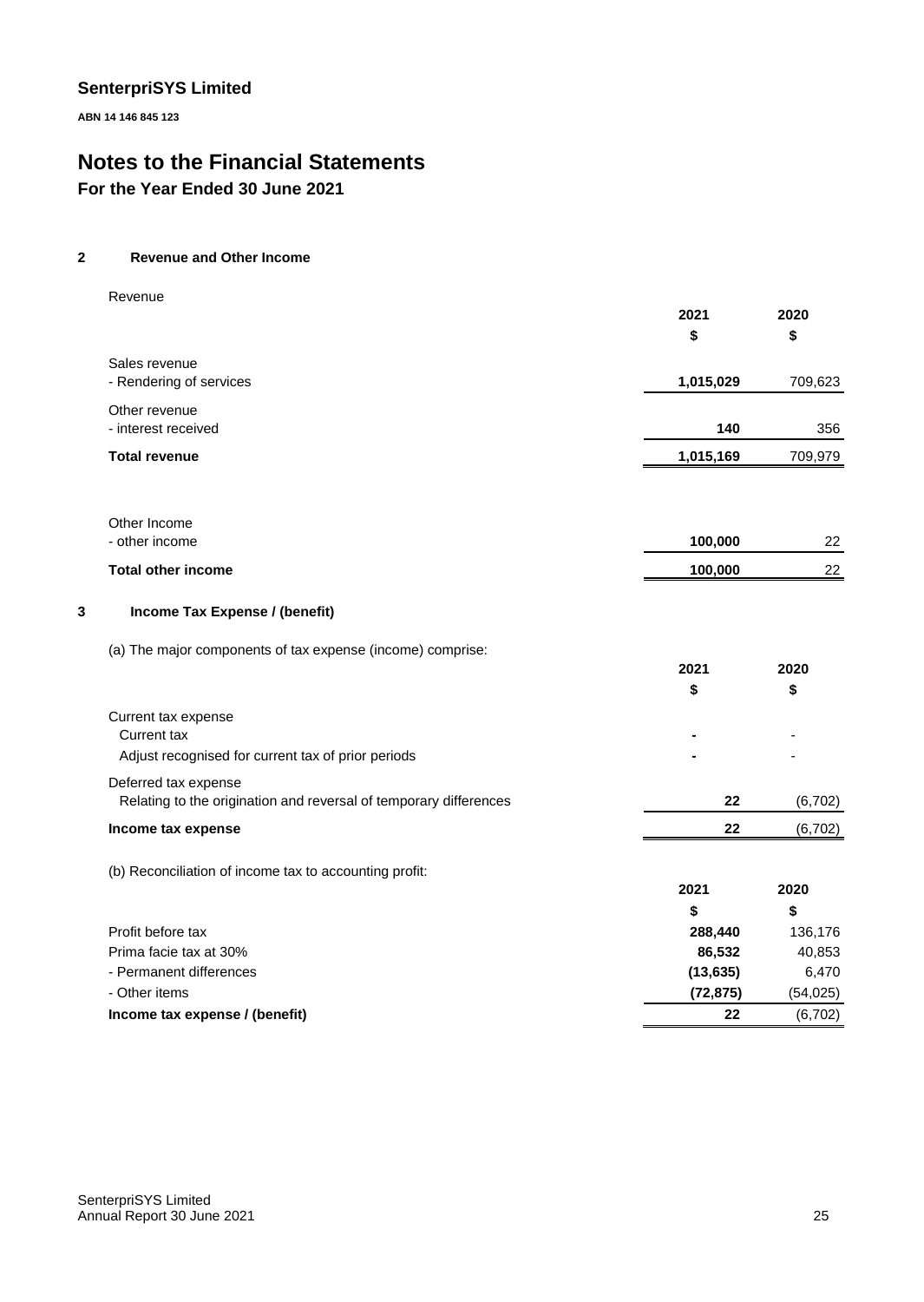**ABN 14 146 845 123**

# **Notes to the Financial Statements**

# **For the Year Ended 30 June 2021**

#### **4 Dividends**

#### **Franking account**

|                                                           | 2021                     | 2020                     |
|-----------------------------------------------------------|--------------------------|--------------------------|
|                                                           | S                        |                          |
| Balance of franking account at year end                   | 18.881                   | 18.881                   |
| Adjusted for franking credits arising from:               |                          |                          |
| Payment of provision for income tax                       | $\overline{\phantom{0}}$ | $\overline{\phantom{a}}$ |
| Franking credits available for subsequent financial years | 18,881                   | 18.881                   |
|                                                           |                          |                          |

The above available balance is based on the dividend franking account at year-end adjusted for:

- (a) Franking credits that will arise from the payment of the current tax liabilities;
- (b) Franking debits that will arise from the payment of dividends recognised as a liability at the year-end;
- (c) Franking credits that will arise from the receipt of dividends recognised as receivables at the end of the year.

The ability to use the franking credits is dependent upon the Group's future ability to declare dividends.

#### **5 Tax**

(a) Recognised Deferred Tax Assets and Liabilities

|                                         | 2021   | 2020   |
|-----------------------------------------|--------|--------|
|                                         |        | S      |
| Deferred tax assets                     | 88.075 | 88,097 |
| Net deferred tax assets / (liabilities) | 88,075 | 88,097 |
|                                         |        |        |

#### (b) Deferred Tax Assets

|                                | Opening<br><b>Balance</b> | <b>Charged to</b><br><b>Income</b> | <b>Closing</b><br><b>Balance</b> |
|--------------------------------|---------------------------|------------------------------------|----------------------------------|
|                                | \$                        | \$                                 | \$                               |
| Deferred tax assets            |                           |                                    |                                  |
| Provisions - employee benefits | 45.735                    | 8.993                              | 54,728                           |
| Employee benefits              | 2.274                     | 1,999                              | 4,273                            |
| Intangibles                    | 11,170                    | 1.338                              | 12,508                           |
| Other                          | 22,216                    | (5,628)                            | 16,588                           |
| Balance at 30 June 2020        | 81,395                    | 6,702                              | 88,097                           |
| Provisions - employee benefits | 54,728                    | 3,487                              | 58,215                           |
| Employee benefits              | 4,273                     | (2, 391)                           | 1,882                            |
| Intangibles                    | 12,508                    | (520)                              | 11,988                           |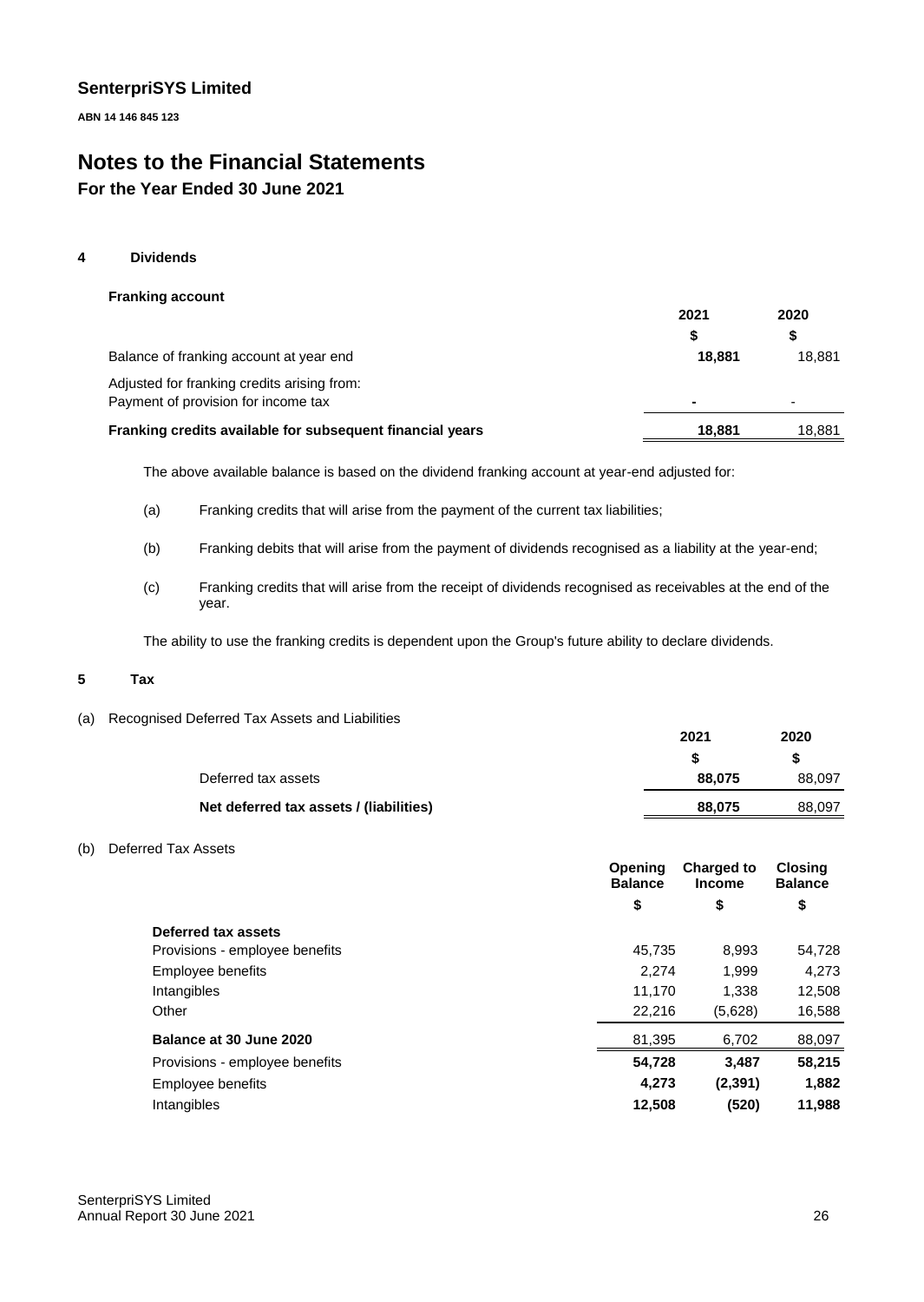**ABN 14 146 845 123**

# **Notes to the Financial Statements**

# **For the Year Ended 30 June 2021**

#### **5 Tax**

(b) Deferred Tax Assets

|                         | <b>Opening</b><br><b>Balance</b> | <b>Charged to</b><br><b>Income</b> | Closing<br><b>Balance</b> |
|-------------------------|----------------------------------|------------------------------------|---------------------------|
|                         | \$                               | \$                                 | \$                        |
| Deferred tax assets     |                                  |                                    |                           |
| Other                   | 16.588                           | (598)                              | 15,990                    |
| Balance at 30 June 2021 | 88,097                           | (22)                               | 88,075                    |
|                         |                                  |                                    |                           |

#### (c) Unrecognised Deferred Tax Assets

| Deferred tax assets have not been recognised in respect of the following: |      |      |
|---------------------------------------------------------------------------|------|------|
|                                                                           | 2021 | 2020 |
|                                                                           |      |      |

Non-refundable research and development offset **1,577,222** 752,367

Deferred tax assets have not been recognised in respect of these items because it is not probable that future taxable profit will be available against which the Group can utilise the benefits therein.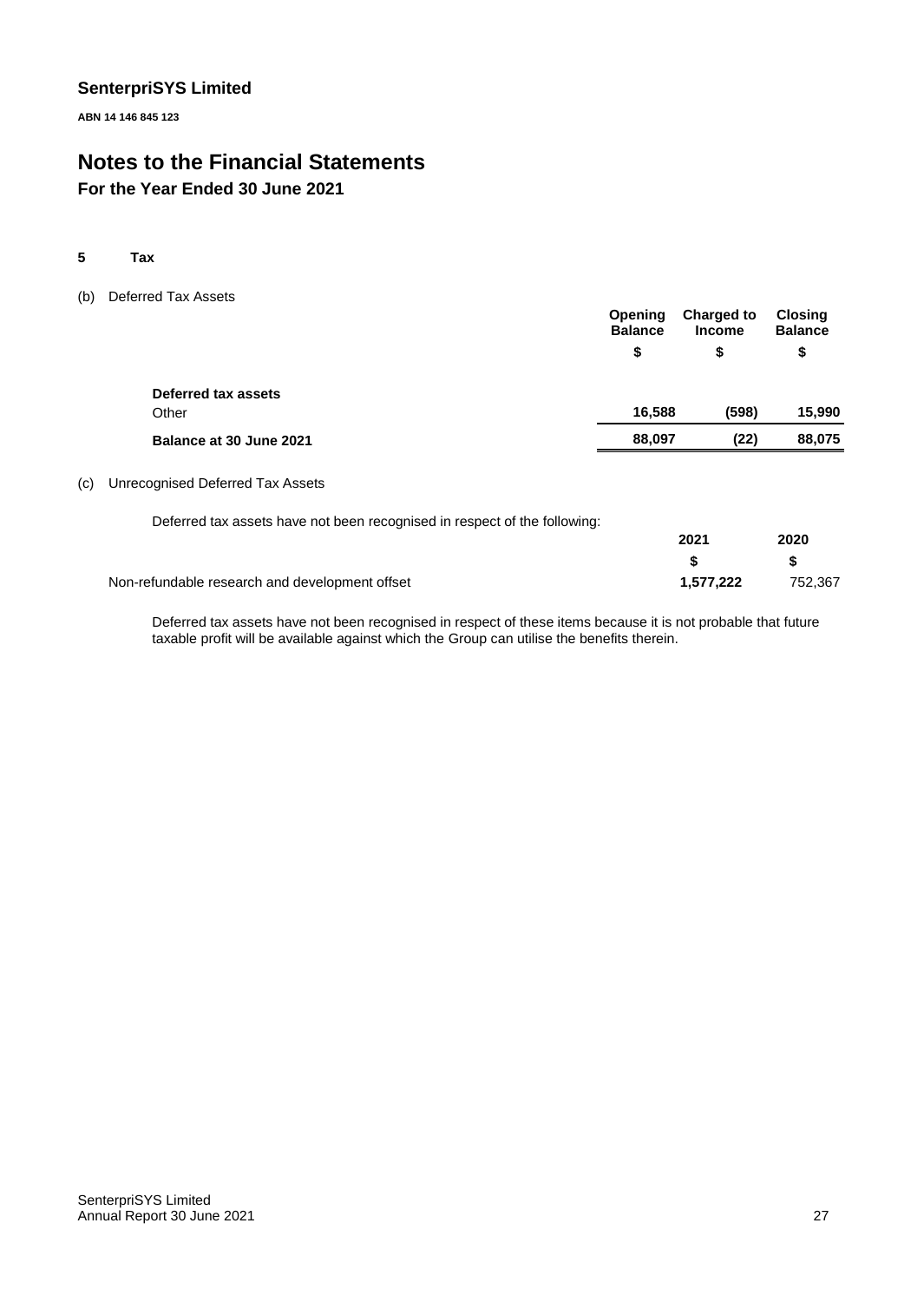**ABN 14 146 845 123**

# **Notes to the Financial Statements**

**For the Year Ended 30 June 2021**

#### **6 Trade and Other Receivables**

|                                           | 2021   | 2020   |  |
|-------------------------------------------|--------|--------|--|
|                                           | S      | S      |  |
| <b>CURRENT</b>                            |        |        |  |
| Trade receivables                         | 41,730 | 16,489 |  |
| Other receivables                         | 14.500 | 14,500 |  |
| Total current trade and other receivables | 56,230 | 30.989 |  |

#### **Credit risk**

The Company has concentration of credit risk with respect to related parties. The carrying value of trade receivables is considered a reasonable approximation of fair value due to the short-term nature of the balances. The maximum exposure to credit risk at the reporting date is the fair value of each class of receivable in the financial statements.

#### **7 Property, plant and equipment**

|                                     | 2021      | 2020      |
|-------------------------------------|-----------|-----------|
|                                     | \$        | \$        |
| <b>Motor vehicles</b>               |           |           |
| At cost                             | 31,680    | 31,680    |
| Accumulated depreciation            | (22, 226) | (18, 890) |
| <b>Total motor vehicles</b>         | 9,454     | 12,790    |
| <b>Office equipment</b>             |           |           |
| At cost                             | 21,239    | 21,239    |
| Accumulated depreciation            | (14, 565) | (12, 326) |
| <b>Total office equipment</b>       | 6,674     | 8,913     |
| <b>Computer equipment</b>           |           |           |
| At cost                             | 110,355   | 110,355   |
| Accumulated depreciation            | (95, 596) | (65, 696) |
| <b>Total computer equipment</b>     | 14,759    | 44,659    |
| Total property, plant and equipment | 30,887    | 66,362    |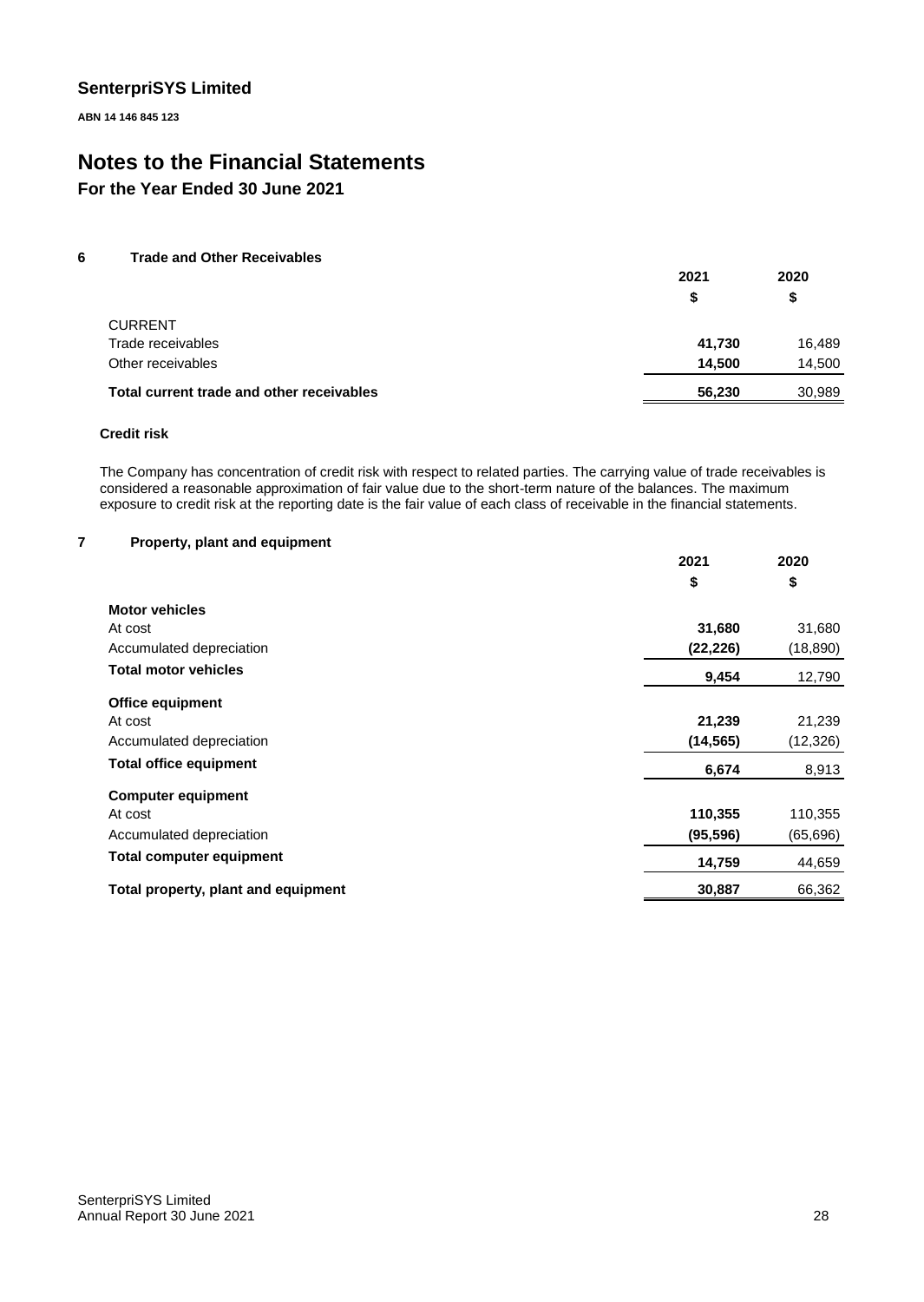**ABN 14 146 845 123**

# **Notes to the Financial Statements For the Year Ended 30 June 2021**

#### **7 Property, plant and equipment**

(a) Movements in carrying amounts of property, plant and equipment

Movement in the carrying amounts for each class of property, plant and equipment between the beginning and the end of the current financial year:

|                                  | <b>Motor</b><br><b>Vehicles</b> | <b>Office</b><br><b>Equipment</b> | <b>Computer</b><br><b>Equipment</b> | Total     |
|----------------------------------|---------------------------------|-----------------------------------|-------------------------------------|-----------|
|                                  | \$                              | \$                                | \$                                  | \$        |
| Year ended 30 June 2021          |                                 |                                   |                                     |           |
| Balance at the beginning of year | 12,790                          | 8,913                             | 44.659                              | 66,362    |
| Additions                        |                                 |                                   | $\blacksquare$                      | ۰         |
| <b>Disposals</b>                 |                                 |                                   | ۰                                   | ۰         |
| Depreciation expense             | (3, 336)                        | (2, 239)                          | (29,900)                            | (35, 475) |
| Balance at the end of the year   | 9.454                           | 6.674                             | 14.759                              | 30,887    |

|                                  | <b>Motor</b><br><b>Vehicles</b> | <b>Office</b><br><b>Equipment</b> | <b>Computer</b><br><b>Equipment</b> | Total     |
|----------------------------------|---------------------------------|-----------------------------------|-------------------------------------|-----------|
|                                  | \$                              | \$                                | \$                                  | \$        |
| Year ended 30 June 2020          |                                 |                                   |                                     |           |
| Balance at the beginning of year | 5,455                           | 8.924                             | 77.609                              | 91,988    |
| Additions                        | 8,934                           | 2.904                             | $\overline{\phantom{0}}$            | 11,838    |
| <b>Disposals</b>                 |                                 |                                   | (14, 230)                           | (14, 230) |
| Depreciation expense             | (1,599)                         | (2,915)                           | (18, 720)                           | (23, 234) |
| Balance at the end of the year   | 12.790                          | 8.913                             | 44.659                              | 66.362    |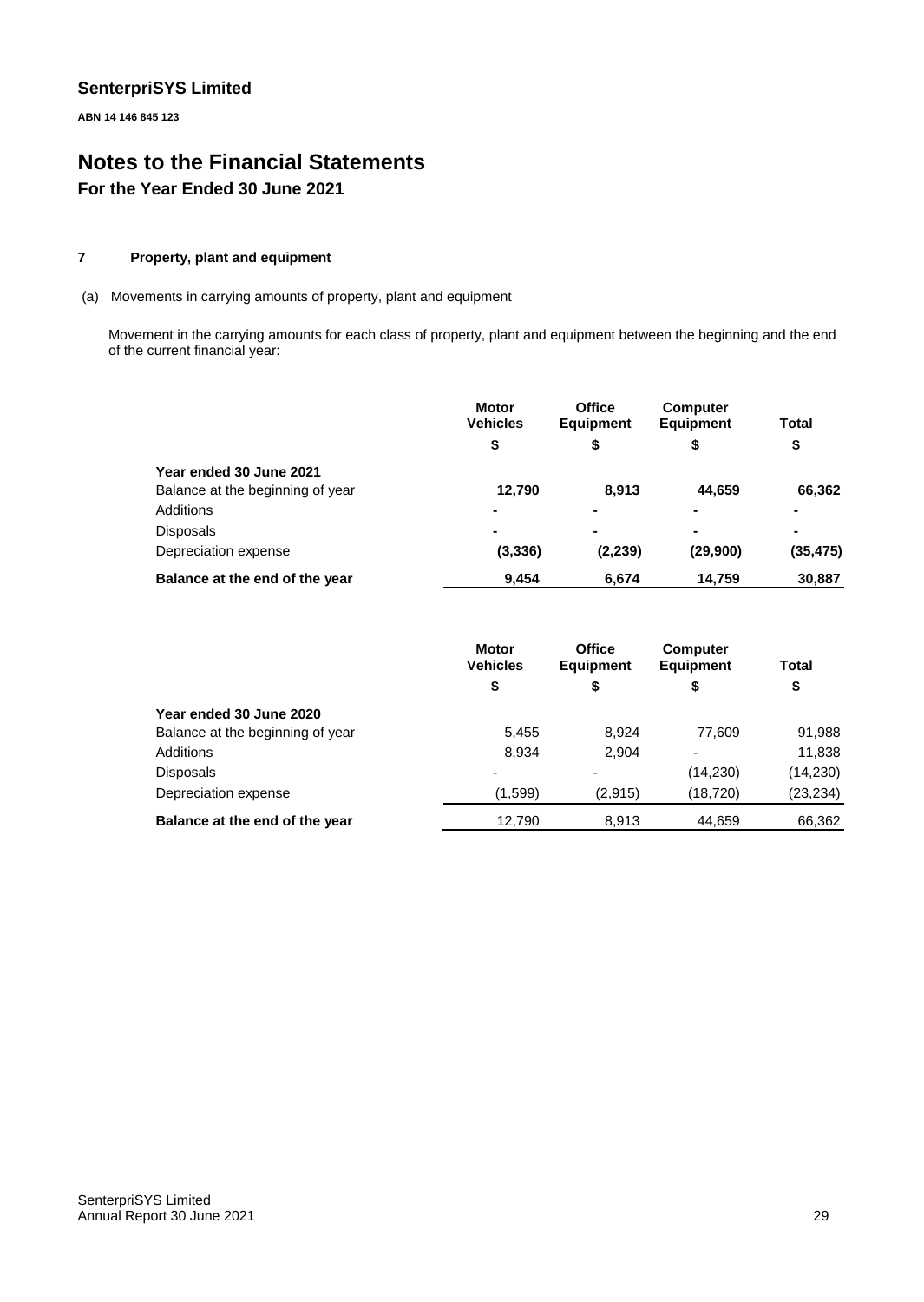**ABN 14 146 845 123**

# **Notes to the Financial Statements**

**For the Year Ended 30 June 2021**

#### **8 Intangible Assets**

|                                         | 2021      | 2020                     |
|-----------------------------------------|-----------|--------------------------|
|                                         | S         | \$                       |
| Computer software WIP                   | 3,257,704 | 3,786,097                |
| Computer software                       | 1,085,902 | $\overline{\phantom{a}}$ |
| Accumulated amortisation and impairment | (54, 295) |                          |
| Net carrying value                      | 4,289,311 | 3,786,097                |
| <b>Total Intangibles</b>                | 4,289,311 | 3,786,097                |

#### (a) Movements in carrying amounts of intangible assets

|                                      | <b>Computer</b><br><b>Software</b> | <b>Computer</b><br><b>Software WIP</b> | Total     |
|--------------------------------------|------------------------------------|----------------------------------------|-----------|
|                                      | \$                                 | \$                                     | \$        |
| Year ended 30 June 2021              |                                    |                                        |           |
| Balance at the beginning of the year | ۰                                  | 3,786,097                              | 3,786,097 |
| Additions - internally generated WIP | ۰                                  | 557,509                                | 557,509   |
| Transfer between classes             | 1,085,902                          | (1,085,902)                            | ۰         |
| Amortisation expense                 | (54, 295)                          |                                        | (54, 295) |
| Closing value at 30 June 2021        | 1,031,607                          | 3.257.704                              | 4,289,311 |

|                                      | <b>Computer</b><br><b>Software WIP</b><br>S | Total<br>\$ |
|--------------------------------------|---------------------------------------------|-------------|
| Year ended 30 June 2020              |                                             |             |
| Balance at the beginning of the year | 2,725,308                                   | 2.725.308   |
| Additions - internally generated WIP | 1.060.789                                   | 1,060,789   |
| Closing value at 30 June 2020        | 3,786,097                                   | 3,786,097   |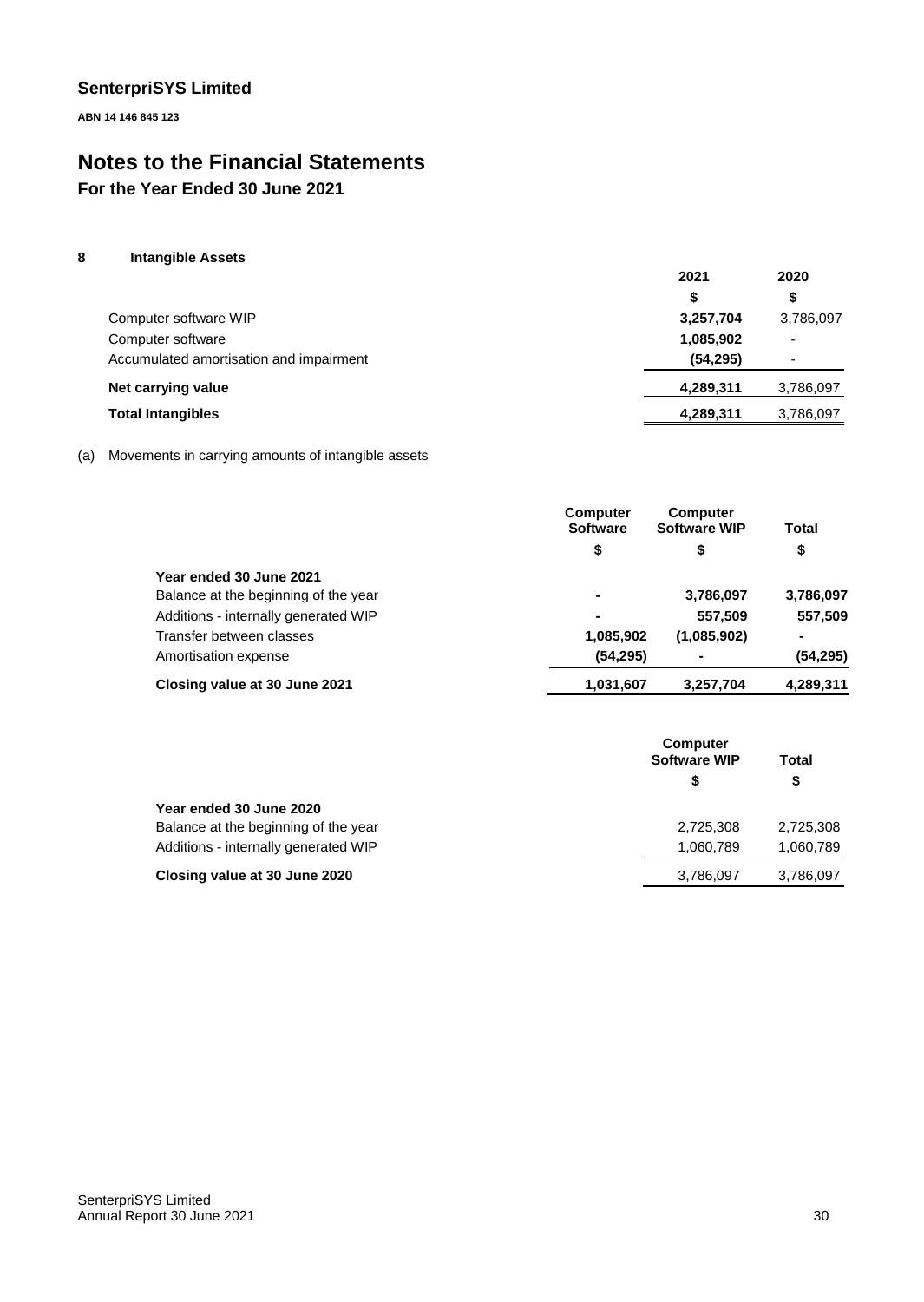**ABN 14 146 845 123**

# **Notes to the Financial Statements**

**For the Year Ended 30 June 2021**

#### **9 Trade and Other Payables**

| 2021   | 2020    |
|--------|---------|
| \$     | \$      |
|        |         |
|        |         |
| 23,672 | 134,394 |
| 26,806 | 72,066  |
|        | 60,526  |
| 50,478 | 266,986 |
|        |         |

Trade and other payables are unsecured, non-interest bearing and are normally settled within 30 days. The carrying value of trade and other payables is considered a reasonable approximation of fair value due to the short-term nature of the balances.

## **10 Provisions**

|    |                    | 2021             | 2020             |
|----|--------------------|------------------|------------------|
|    |                    | \$               | \$               |
|    | <b>CURRENT</b>     |                  |                  |
|    | Annual leave       | 97,436           | 90,638           |
|    | Long service leave | 49,010           | 49,010           |
|    |                    | 146,446          | 139,648          |
|    | NON-CURRENT        |                  |                  |
|    | Long service leave | 47,607           | 42,780           |
|    |                    | 47,607           | 42,780           |
| 11 | Deferred income    |                  |                  |
|    |                    | 2021             | 2020             |
|    |                    | \$               | \$               |
|    | <b>CURRENT</b>     |                  |                  |
|    | Deferred income    | $\boldsymbol{9}$ | 9                |
|    |                    | 9                | $\boldsymbol{9}$ |
| 12 | <b>Borrowings</b>  |                  |                  |
|    |                    | 2021             | 2020             |
|    |                    | \$               | \$               |
|    | NON-CURRENT        |                  |                  |
|    | Borrowings         | 606,345          | 615,000          |
|    |                    | 606,345          | 615,000          |

The borrowings are from Rainrose Pty Ltd, a related party, are unsecured, interest free and will not be called upon for at least 12 months from 30 June 2021.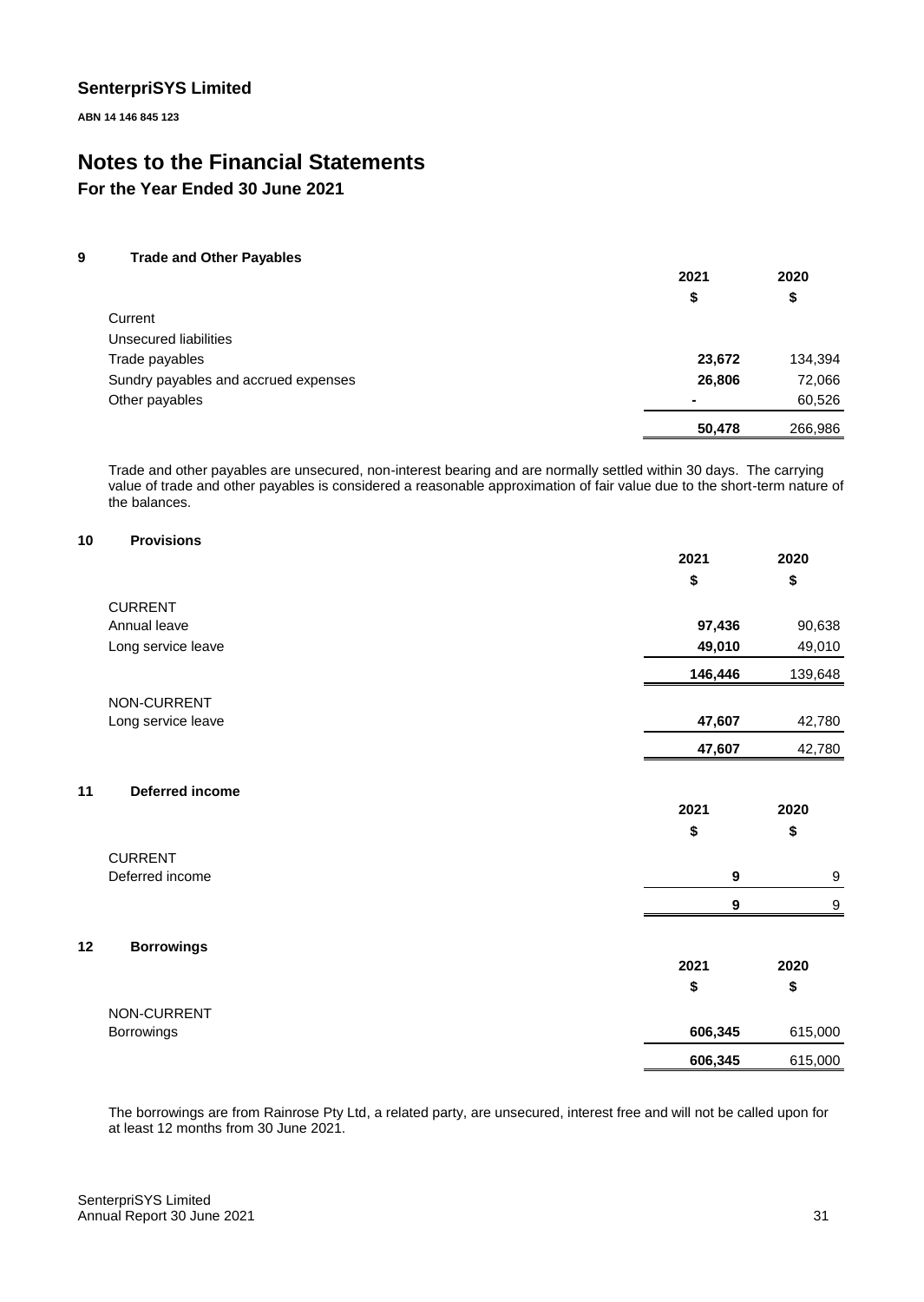**ABN 14 146 845 123**

# **Notes to the Financial Statements**

# **For the Year Ended 30 June 2021**

#### **13 Issued Capital**

|                                               | 2021      | 2020      |
|-----------------------------------------------|-----------|-----------|
| 94,056,612 (2020: 71,004,912) Ordinary shares |           | S         |
|                                               | 3,714,817 | 3,009,391 |
|                                               | 3,714,817 | 3,009,391 |

#### (a) Ordinary shares

|                                          | 2021       | 2020                     | 2021                     | 2020                     |
|------------------------------------------|------------|--------------------------|--------------------------|--------------------------|
|                                          | No.        | No.                      |                          | \$                       |
| At the beginning of the reporting period | 71,004,912 | 71,004,912               | 3.009.391                | 3,009,391                |
| Employee share scheme                    |            | $\overline{\phantom{0}}$ | $\overline{\phantom{0}}$ |                          |
| Former Employee shares cancelled         | (462, 500) | -                        | $\overline{\phantom{0}}$ | $\overline{\phantom{0}}$ |
| <b>Rights Issue</b>                      | 23,514,200 | -                        | 705.426                  | $\overline{\phantom{0}}$ |
| At the end of the reporting period       | 94,056,612 | 71,004,912               | 3,714,817                | 3,009,391                |

#### (b) Capital Management

Capital of the Company is managed in order to safeguard the ability of the company to continue as a going concern, so that the company can continue to develop its business and generate returns for shareholders.

The Company's capital comprises of shareholders equity and retained earnings.

There are no externally imposed capital requirements.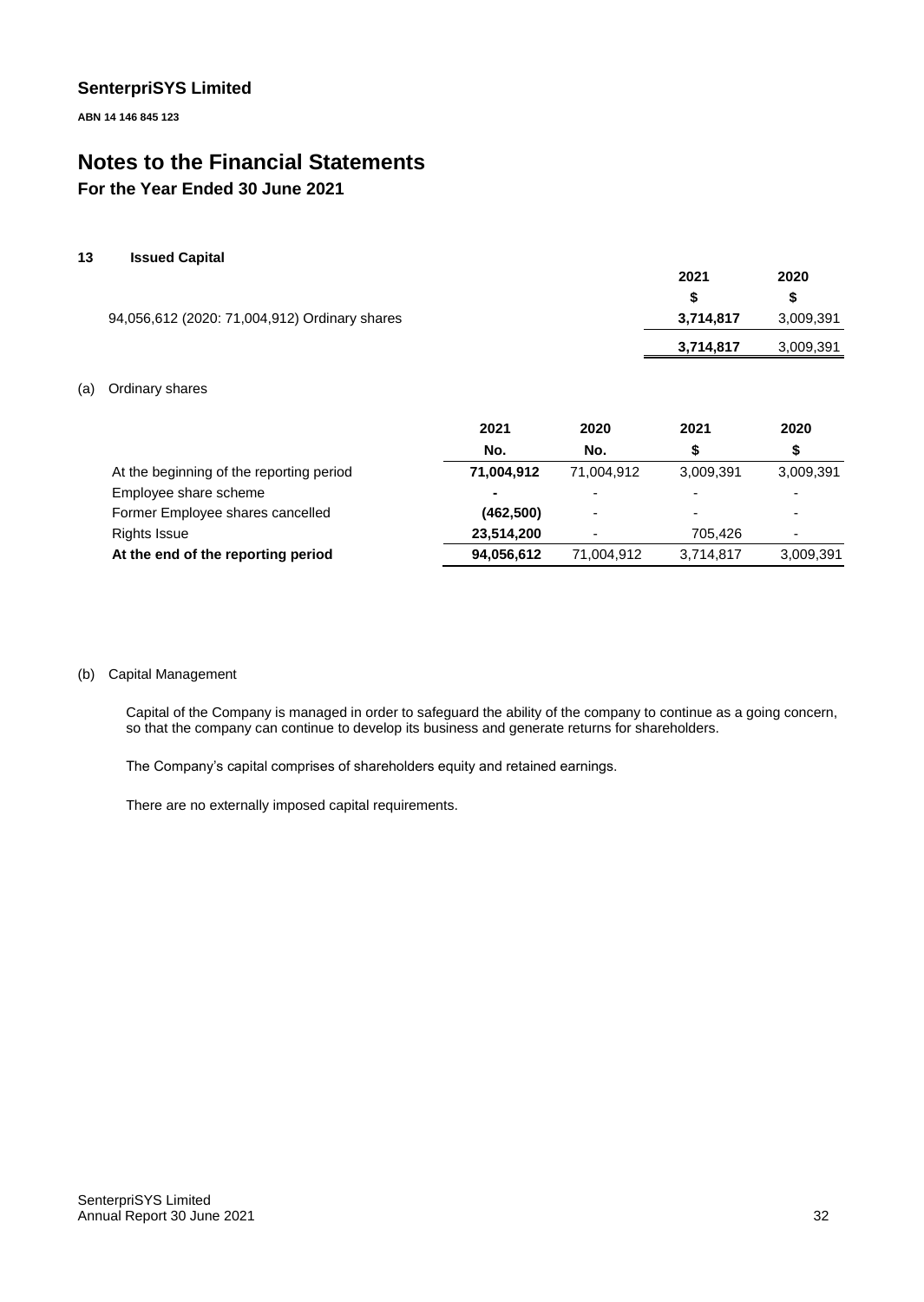**ABN 14 146 845 123**

# **Notes to the Financial Statements For the Year Ended 30 June 2021**

#### **14 Cash Flow Information**

#### (a) Reconciliation of result for the year to cashflows from operating activities

Reconciliation of net income to net cash provided by operating activities:

|                                                      | 2021       | 2020    |
|------------------------------------------------------|------------|---------|
|                                                      | \$         | \$      |
| Profit / (Loss) after tax for the year               | 288,418    | 142,878 |
| Non-cash flows in profit:                            |            |         |
| - amortisation                                       | 54.295     | ٠       |
| - depreciation                                       | 35,475     | 23.234  |
| Changes in assets and liabilities:                   |            |         |
| - (increase)/decrease in trade and other receivables | (25, 241)  | 4,596   |
| - (increase)/decrease in deferred tax asset          | 22         | (6,702) |
| - increase/(decrease) in trade and other payables    | (216, 508) | 221,133 |
| - increase/(decrease) in provisions                  | 11,625     | 29,977  |
| Cashflows from operations                            | 148,086    | 415,116 |

#### **15 Contingencies**

In the opinion of the Directors, the Group did not have any contingencies at 30 June 2021 (30 June 2020: None).

#### **16 Interests in Subsidiaries**

(a) Composition of the Group

| <b>Principal place of</b><br>business / Country of<br><b>Incorporation</b> | Percentage<br>Owned $(\%)^*$<br>2021 | Percentage<br>Owned $(\%)^*$<br>2020 |
|----------------------------------------------------------------------------|--------------------------------------|--------------------------------------|
|                                                                            |                                      | 100                                  |
|                                                                            | Brisbane, Australia                  | 100                                  |

\*The percentage of ownership interest held is equivalent to the percentage voting rights for all subsidiaries.

This company is dormant for the year ended 30 June 2021 (2020: dormant).

#### **17 Financial Risk Management**

The Group is exposed to a variety of financial risks through its use of financial instruments. This note discloses the Group's objectives, policies and processes for managing and measuring these risks. The Group does not speculate in financial assets.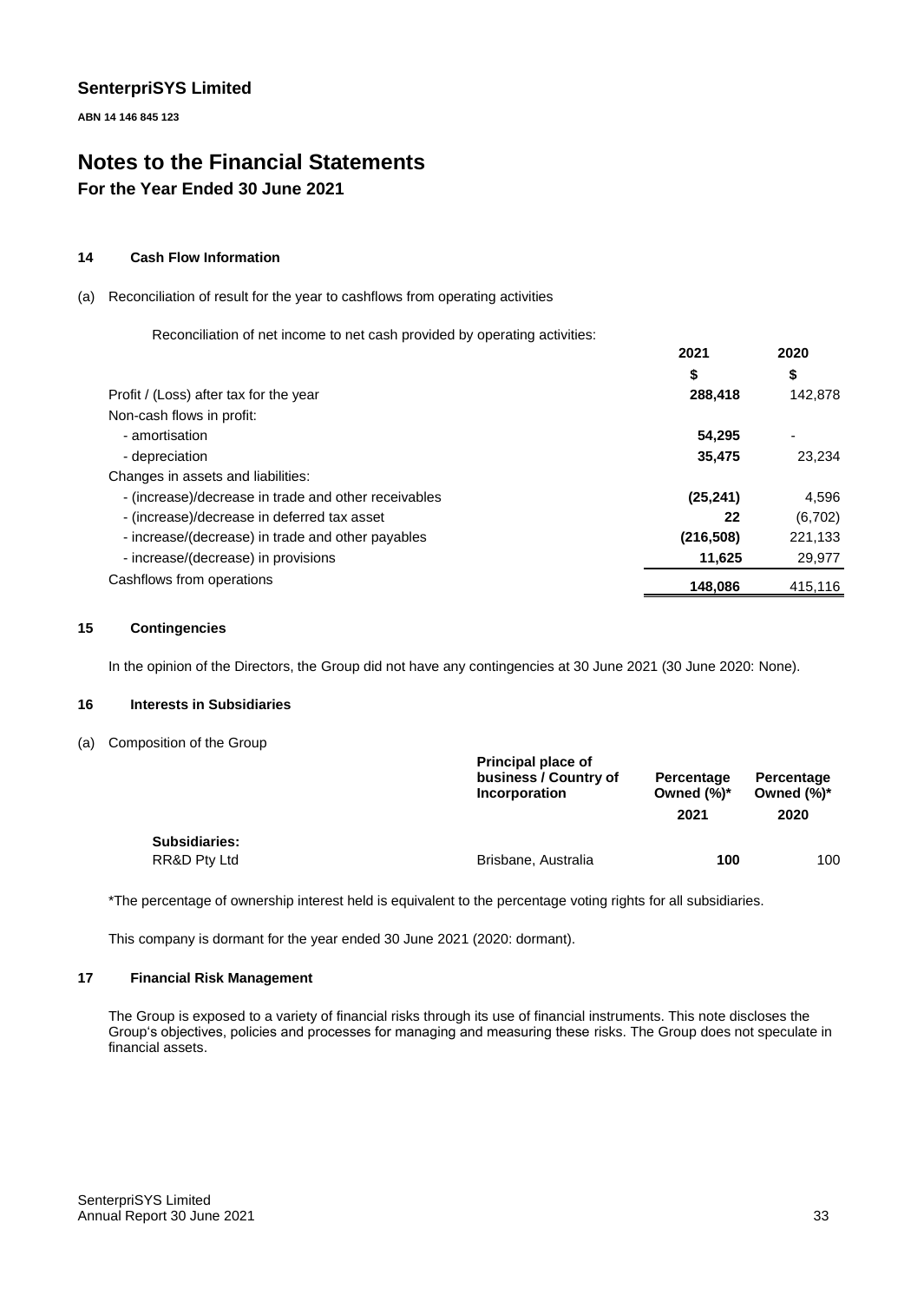**ABN 14 146 845 123**

# **Notes to the Financial Statements For the Year Ended 30 June 2021**

#### **17 Financial Risk Management**

#### **Financial instruments used**

The principal categories of financial instrument used by the Group are:

- Trade receivables
- Cash at bank
- Trade and other payables
- **Borrowings**

Liquidity risk

Liquidity risk arises from the Group's management of working capital. It is the risk that the Group will encounter difficulty in meeting its financial obligations as they fall due.

The Group's policy is to ensure that it will always have sufficient cash to allow it to meet its liabilities when they become due. Funding for short and long-term liquidity needs is additionally available through related parties.

Except for borrowings, the Group's liabilities are current and are either expected to be settled with in normal trade terms (i.e., 30 days) or are at call liabilities.

#### Credit risk

Credit risk refers to the risk that a counterparty will default on its contractual obligations resulting in a financial loss to the Group.

Credit risk arises from cash and cash equivalents, derivative financial instruments and deposits with banks and financial institutions, as well as credit exposure to wholesale and retail customers, including outstanding receivables and committed transactions.

The Group has adopted a policy of only dealing with creditworthy counterparties as a means of mitigating the risk of financial loss from defaults. Trade receivables are recorded with related parties.

The credit risk for liquid funds and other short-term financial assets is considered negligible since the counterparties are reputable banks with high quality external credit ratings.

#### Market risk

The Group exposures to market risk is limited to cash on deposit with Australian banks. Cash is deposited in floating rate, at-call accounts, where the risk of changes in interest rates affecting future cash flows is not considered material.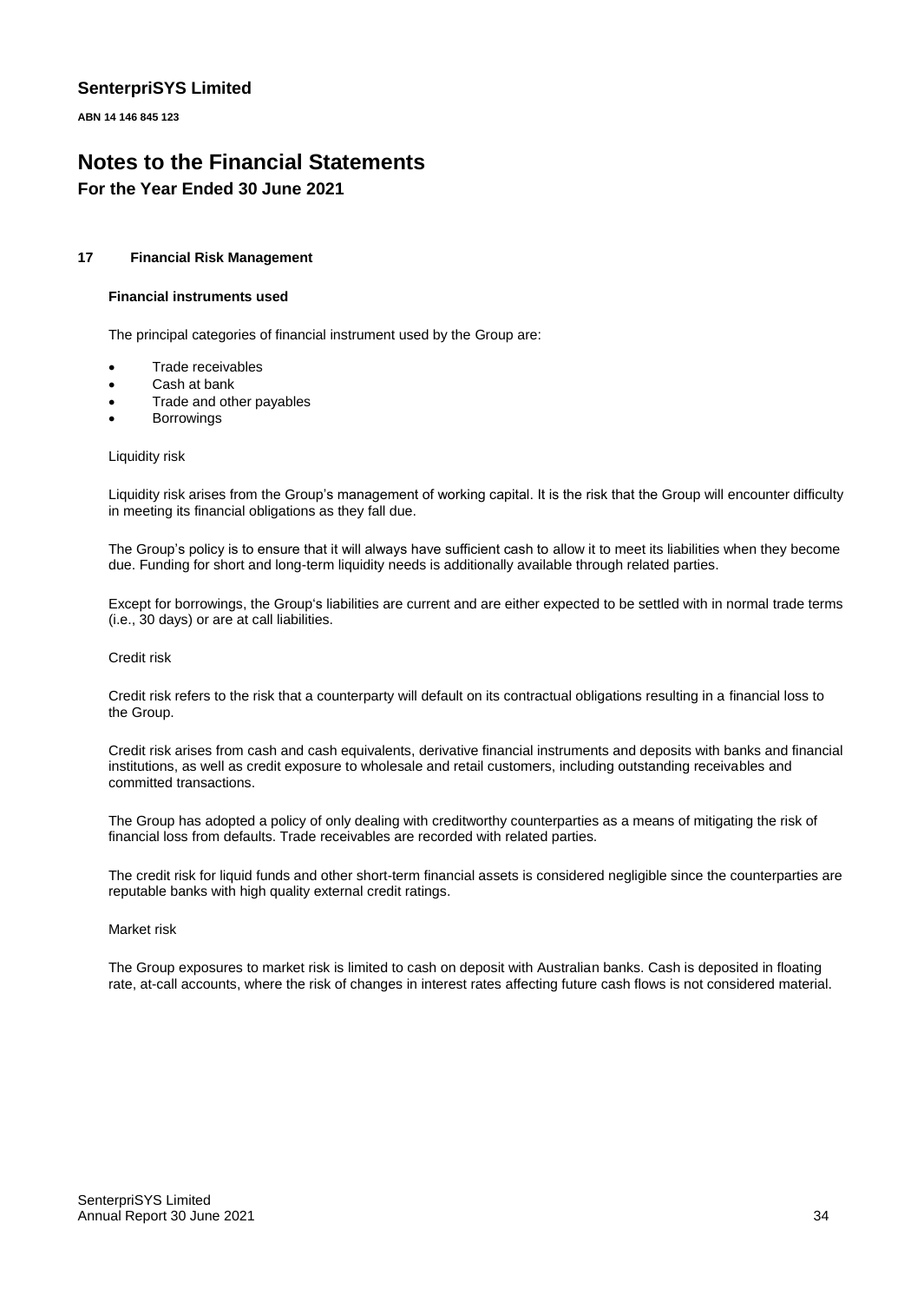**ABN 14 146 845 123**

# **Notes to the Financial Statements For the Year Ended 30 June 2021**

#### **18 Related Parties**

The Company's main related parties are as follows:

#### (a) Key management personnel

Any person(s) having authority and responsibility for planning, directing and controlling the activities of the entity, directly or indirectly, including any director (whether executive or otherwise) of that entity is considered key management personnel.

#### (b) Transactions with related parties

(i) Sales of goods

|                                                                                              | 2021<br>\$ | 2020<br>\$ |
|----------------------------------------------------------------------------------------------|------------|------------|
| <b>AstiVita Limited</b><br>- Sales to Astivita for IT Services and consumables               | 69,850     | 37,446     |
| <b>Advance NanoTek Limited</b><br>- Sales to Advance NanoTek for IT Services and consumables | 161,229    | 54.403     |
| <b>Tamawood Limited</b><br>- Sales for IT Services and consumables                           | 1,011,643  | 617.774    |

(ii) Purchase of goods and services

|        | LVLV   |
|--------|--------|
| \$     | \$     |
|        |        |
| 27,817 | 24,727 |
| 33,203 | 22,611 |
| 11,193 | ٠      |
|        |        |
| 14,165 | 22,785 |
|        |        |
| 330    |        |
|        |        |
| 3,951  |        |
|        |        |
| 5,115  | 6,100  |
|        |        |
| 16,828 | 20,417 |
|        | LVL I  |

**2021**

**2020**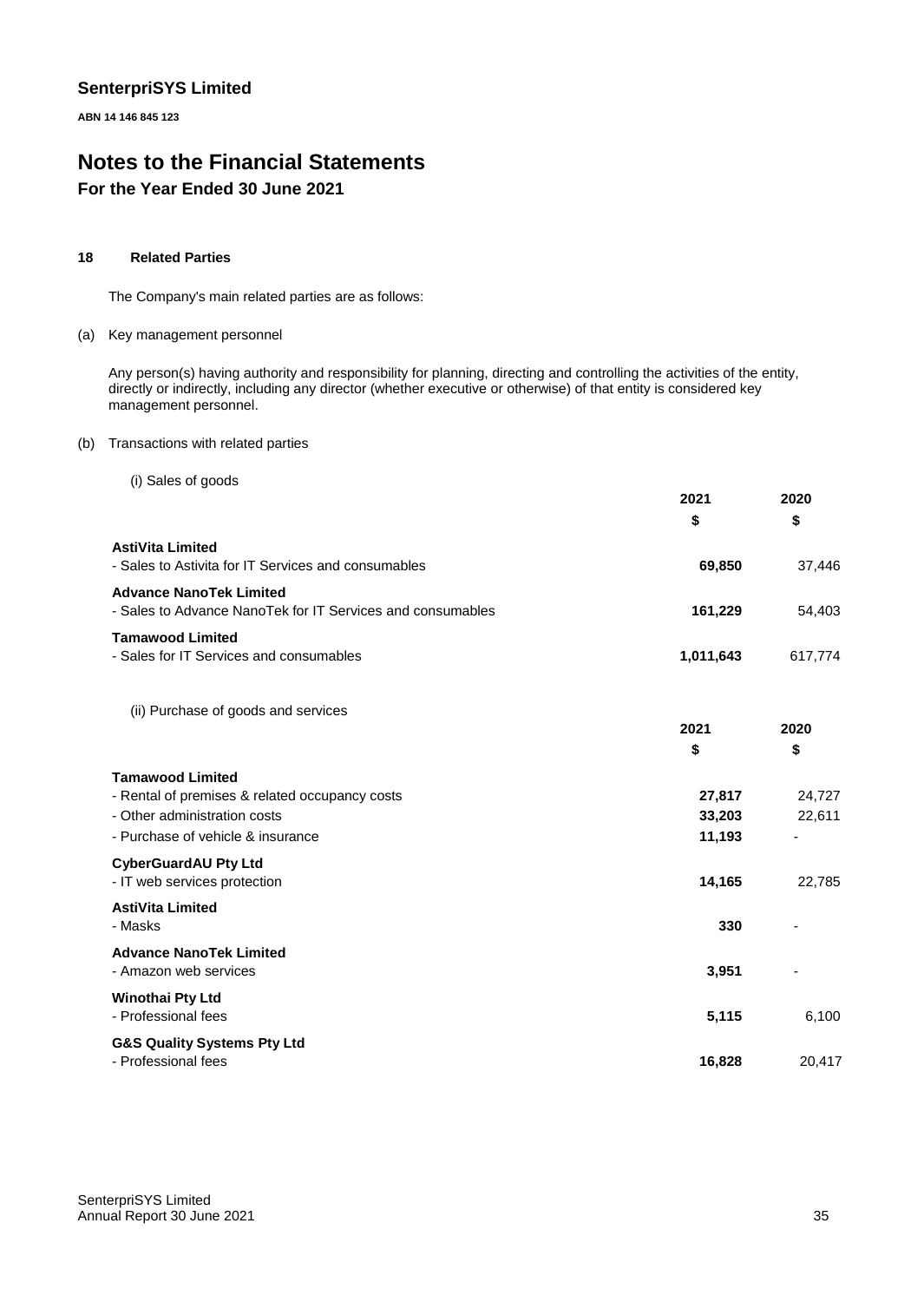**ABN 14 146 845 123**

# **Notes to the Financial Statements**

# **For the Year Ended 30 June 2021**

#### **18 Related Parties**

#### (b) Transactions with related parties

(iii) Outstanding balances

|                                                                             | 2021                     | 2020            |
|-----------------------------------------------------------------------------|--------------------------|-----------------|
|                                                                             | \$                       | \$              |
| <b>AstiVita Limited</b><br>- Amounts receivable                             | 9,392                    | 143             |
| <b>Advance NanoTek Limited</b><br>- Amounts receivable<br>- Amounts payable | 40,543<br>$\blacksquare$ | 42,535<br>7,186 |
| <b>Tamawood Limited</b><br>- Amounts payable<br>- Amounts receivable        | $\blacksquare$<br>517    | 47,167<br>٠     |
| <b>CyberGuardAU Pty Ltd</b><br>- Amounts payable                            |                          | 5,425           |

#### **19 Key Management Personnel Remuneration**

The total of remuneration paid to the key management personnel of SenterpriSYS during the year are as follows:

|                                                                | 2021    | 2020    |
|----------------------------------------------------------------|---------|---------|
|                                                                | \$      | \$      |
| Short-term employee benefits                                   | 201,940 | 226,458 |
| Post-employment benefits                                       | 14,739  | 14,798  |
| Long term benefits                                             | 2,602   |         |
|                                                                | 212,483 | 241,256 |
|                                                                |         |         |
| <b>Auditors' Remuneration</b><br>20                            | 2021    | 2020    |
|                                                                | \$      | \$      |
| Remuneration of the auditor [William Buck (VIC) Pty Ltd], for: |         |         |
| - auditing the financial statements                            | 15,000  | 15,000  |
|                                                                | 15,000  | 15,000  |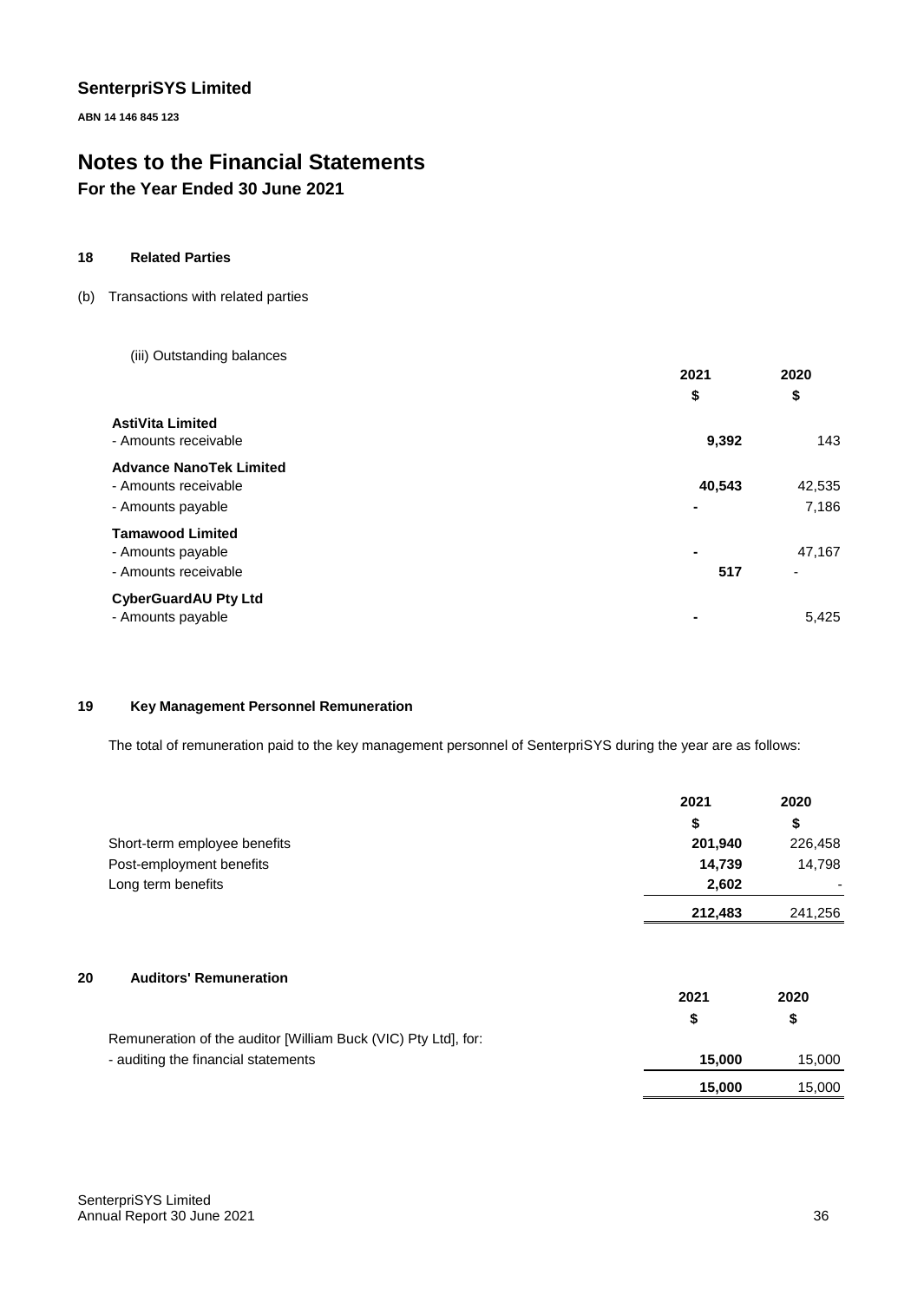**ABN 14 146 845 123**

# **Notes to the Financial Statements For the Year Ended 30 June 2021**

#### **21 Events Occurring After the Reporting Date**

No matters or circumstances have arisen since the end of the financial year which significantly affected or could significantly affect the operations of the Company, the results of those operations, or the state of affairs of the Company in future financial years.

#### **22 Company Details**

The registered office and principal place of business of the company is:

SenterpriSYS Limited

15 Suscatand Street

Rocklea, QLD 4106

#### **23 Earnings per Share**

|                                                                                                 | 2021       | 2020       |
|-------------------------------------------------------------------------------------------------|------------|------------|
|                                                                                                 | \$         | \$         |
| Profit attributable to members of parent entity used in calculation of<br>basic and diluted EPS | 288,418    | 142,878    |
|                                                                                                 |            |            |
| (b) Weighted average number of shares used                                                      |            |            |
|                                                                                                 | 2021       | 2020       |
|                                                                                                 | No.        | No.        |
| Weighted average number of ordinary shares outstanding during the                               |            |            |
| year used in calculating basic EPS                                                              | 74,430,970 | 71,004,912 |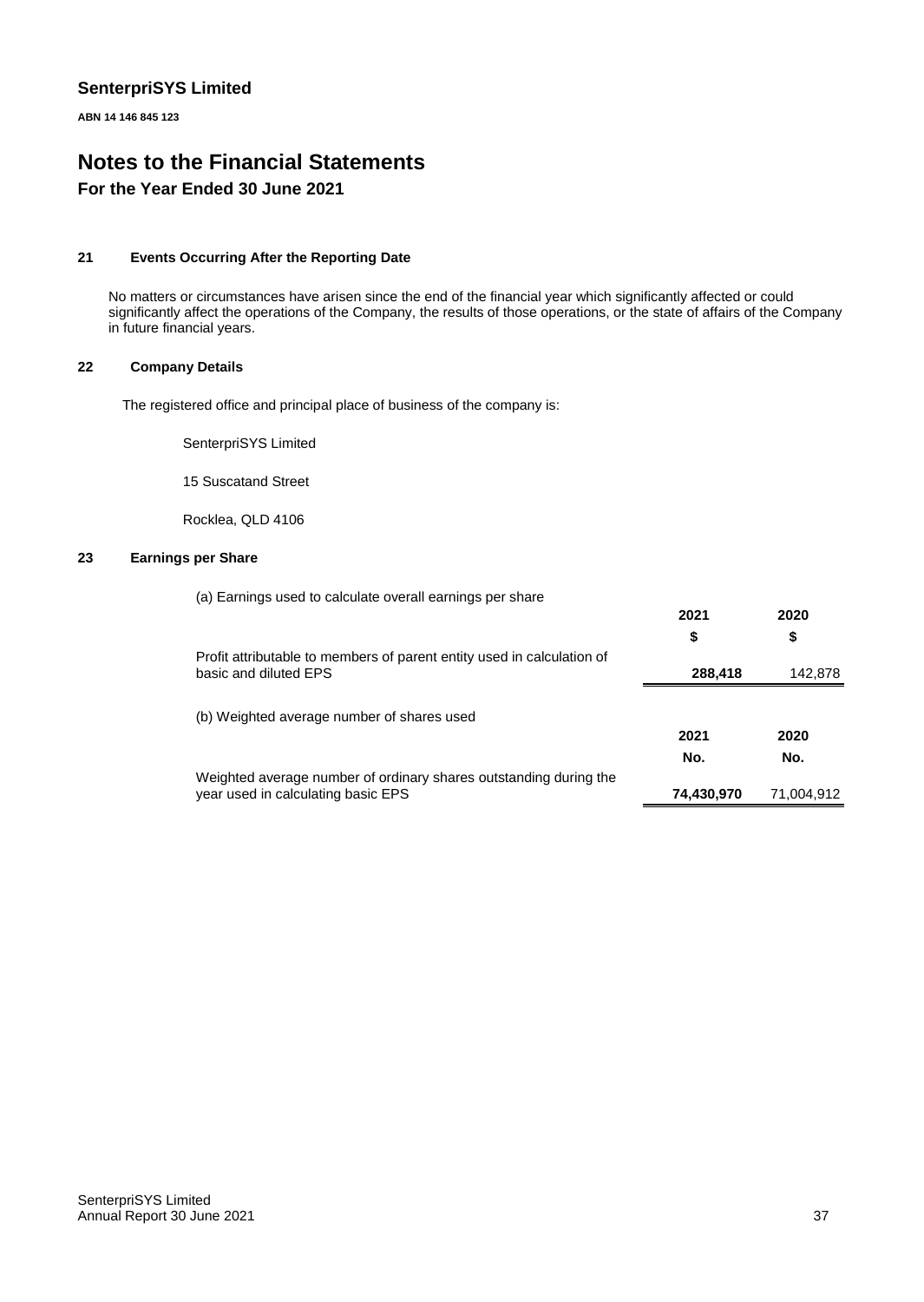

**Independent auditor's report to members**

# **Report on the Audit of the Financial Report**

#### **Opinion**

We have audited the financial report of SenterpriSYS Limited (the Group) and its subsidiaries (the Group)), which comprises the consolidated statement of financial position as at 30 June 2021, the consolidated statement of comprehensive income, the consolidated statement of changes in equity and the consolidated statement of cash flows for the year then ended, and notes to the financial statements, including a summary of significant accounting policies and other explanatory information, and the directors' declaration.

In our opinion, the accompanying financial report of the Group, is in accordance with the *Corporations Act 2001*, including:

- (i) giving a true and fair view of the Group's financial position as at 30 June 2021 and of its financial performance for the year ended on that date; and
- (ii) complying with Australian Accounting Standards and the *Corporations Regulations 2001*.

#### **Basis for Opinion**

(WB015\_2007)

We conducted our audit in accordance with Australian Auditing Standards. Our responsibilities under those standards are further described in the Auditor's Responsibilities for the Audit of the Financial Report section of our report. We are independent of the Group in accordance with the auditor independence requirements of the Corporations Act 2001 and the ethical requirements of the Accounting Professional and Ethical Standards Board's APES 110 Code of Ethics for Professional Accountants (including Independence Standards) (the Code) that are relevant to our audit of the financial report in Australia. We have also fulfilled our other ethical responsibilities in accordance with the Code.

We confirm that the independence declaration required by the *Corporations Act 2001*, which has been given to the directors of the Group, would be in the same terms if given to the directors as at the time of this auditor's report.

We believe that the audit evidence we have obtained is sufficient and appropriate to provide a basis for our opinion.

#### **ACCOUNTANTS & ADVISORS**

Level 20, 181 William Street Melbourne VIC 3000 Telephone: +61 3 9824 8555 williambuck.com

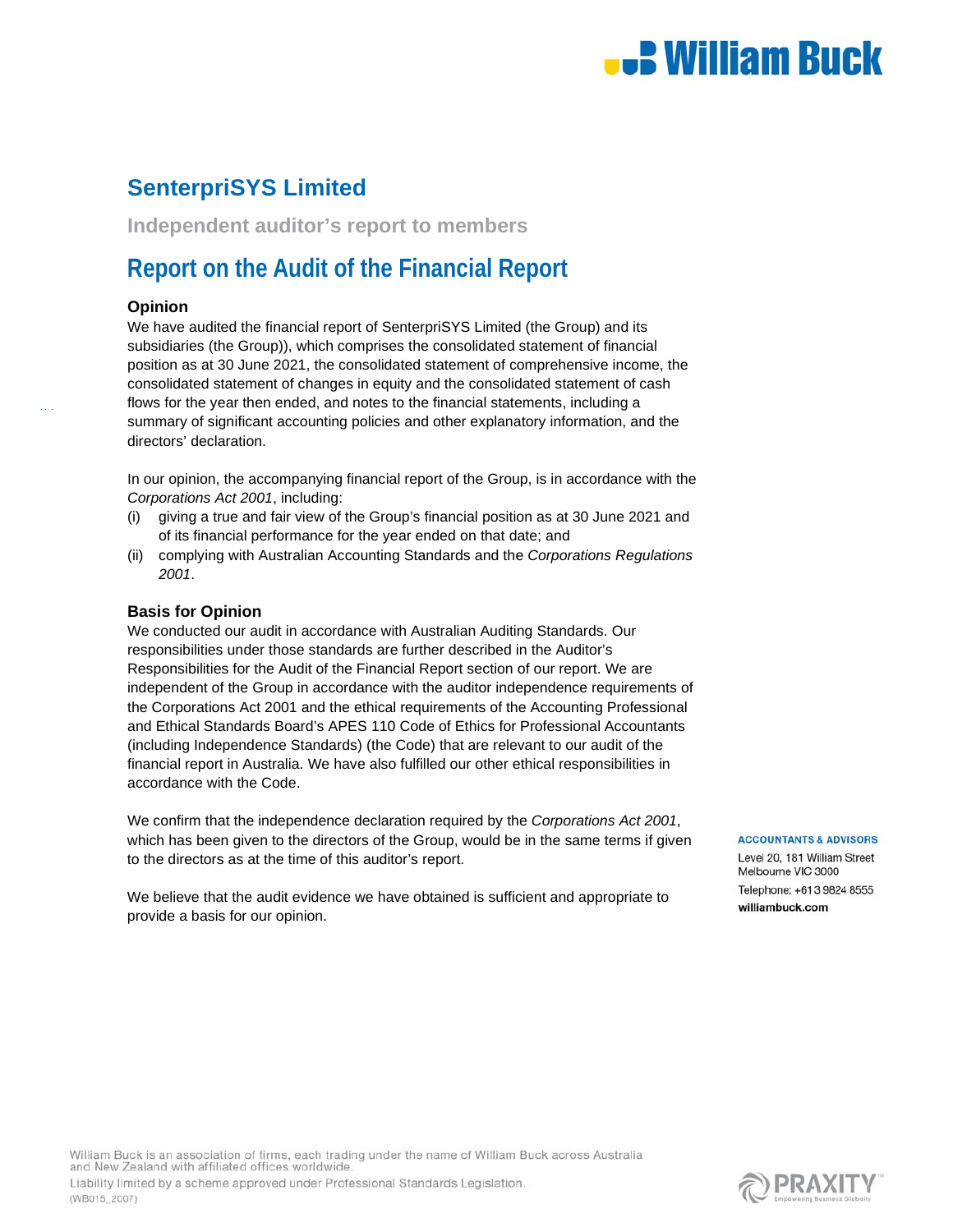

#### **Material Uncertainty Related to Going Concern**

We draw attention to Note 1(c) in the financial report, which indicates that the Group's tangible liabilities exceeded its tangible assets by \$410,821. As stated in Note 1(c), these events or conditions, along with other matters as set forth in Note 1(c), indicate that a material uncertainty exists that may cast significant doubt on the Group's ability to continue as a going concern. Our opinion is not modified in respect of this matter.

#### **Key Audit Matters**

Key audit matters are those matters that, in our professional judgement, were of most significance in our audit of the financial report of the current period. These matters were addressed in the context of our audit of the financial report as a whole, and in forming our opinion thereon, and we do not provide a separate opinion on these matters.

| <b>RELATED PARTY TRANSACTIONS</b>                                                                                                                                                                                                                                                                                                                                                                                                                                                                                                                       |                                                                                                                                                                                                                                                                                                                                                                                                                                                                                                                                                                                                                                                                                                                                                                                                                                                                                                                                    |  |  |
|---------------------------------------------------------------------------------------------------------------------------------------------------------------------------------------------------------------------------------------------------------------------------------------------------------------------------------------------------------------------------------------------------------------------------------------------------------------------------------------------------------------------------------------------------------|------------------------------------------------------------------------------------------------------------------------------------------------------------------------------------------------------------------------------------------------------------------------------------------------------------------------------------------------------------------------------------------------------------------------------------------------------------------------------------------------------------------------------------------------------------------------------------------------------------------------------------------------------------------------------------------------------------------------------------------------------------------------------------------------------------------------------------------------------------------------------------------------------------------------------------|--|--|
| Area of focus<br>Refer also to Remuneration report on page 5 to 9 and<br>Notes 1 (c) and Note 18                                                                                                                                                                                                                                                                                                                                                                                                                                                        | How our audit addressed it                                                                                                                                                                                                                                                                                                                                                                                                                                                                                                                                                                                                                                                                                                                                                                                                                                                                                                         |  |  |
| The Group conducted material related party<br>transactions with entities where key<br>management personnel have interests and/or<br>are directors. As such, there is a risk that not all<br>related party transactions are disclosed in the<br>financial report or that related party transactions<br>have been made on non-arm's length basis.<br>This could result in insufficient information being<br>provided in order to enable the reader to<br>understand the nature and effect of the various<br>related party relationships and transactions. | Our audit procedures included:<br>Assessment of the Group's controls to<br>identify and disclose related party<br>transactions and transactions in accordance<br>with the relevant accounting standards and<br>the Corporations Act 2001;<br>Comparing the list of related parties<br>provided by the directors with internal<br>sources:<br>Conducting an ASIC search for external<br>directorships held by the Board members to<br>evaluate whether all related party<br>relationships and transactions had been<br>appropriately identified and disclosed; and<br>Assessing whether related party<br>transactions were conducted at arms-length<br>by comparing the basis of the transactions<br>to external sources.<br>For each class of related party transaction, we<br>compared the financial statement disclosures<br>against the underlying transactions and the<br>accounting and Corporations Act 2001<br>requirements |  |  |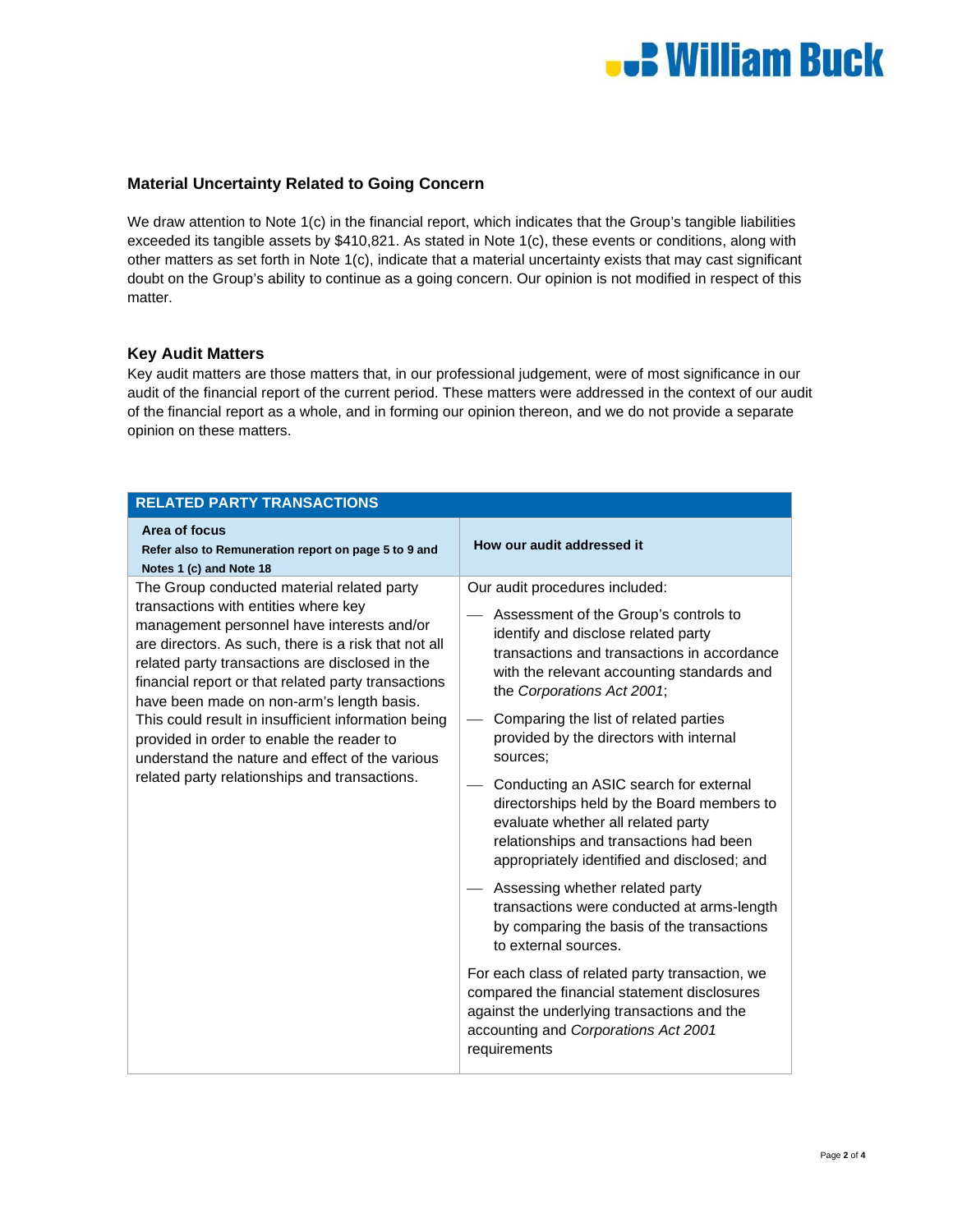# **E William Buck**

| <b>CARRYING VALUE OF INTANGIBLES</b>                                                                                                                                                                                                                                                                                                                                                                                                                                              |                                                                                                                                                                                                                                                                                                                                                                                                                                                                                                                                                                                        |  |
|-----------------------------------------------------------------------------------------------------------------------------------------------------------------------------------------------------------------------------------------------------------------------------------------------------------------------------------------------------------------------------------------------------------------------------------------------------------------------------------|----------------------------------------------------------------------------------------------------------------------------------------------------------------------------------------------------------------------------------------------------------------------------------------------------------------------------------------------------------------------------------------------------------------------------------------------------------------------------------------------------------------------------------------------------------------------------------------|--|
| Area of focus<br>Note 1(h), note 1(t) and Note 8                                                                                                                                                                                                                                                                                                                                                                                                                                  | How our audit addressed it                                                                                                                                                                                                                                                                                                                                                                                                                                                                                                                                                             |  |
| The Group continued to invest in the software<br>development of its small enterprise management<br>systems for the housing industry and<br>subcontractors and capitalised \$557,509 for the<br>year ended 30 June 2021.<br>Valuation, capitalisation and impairment testing<br>of the capitalised software development costs<br>required critical estimations and judgements of<br>those charged with governance to accurately<br>account for the intangible assets of the Group. | Our audit procedures included:<br>Reviewing internal management<br>documentation and accounting policy in<br>respect of development costs; and<br>Assessing whether intangible assets were<br>eligible for capitalisation by examining and<br>re-calculating the remuneration of<br>employees conducting work on their<br>software development, including a check to<br>internal timesheets, as well as the nature of<br>the asset and assessing the extent of<br>impairment of intangible assets.<br>We also assessed the adequacy of the Group's<br>financial statement disclosures. |  |

#### **Other Information**

The directors are responsible for the other information. The other information comprises the information in the Group's annual report for the year ended 30 June 2021 but does not include the financial report and the auditor's report thereon.

Our opinion on the financial report does not cover the other information and we do not express any form of assurance conclusion thereon.

In connection with our audit of the financial report, our responsibility is to read the other information and, in doing so, consider whether the other information is materially inconsistent with the financial report or our knowledge obtained in the audit or otherwise appears to be materially misstated.

If, based on the work we have performed, we conclude that there is a material misstatement of this other information, we are required to report that fact. We have nothing to report in this regard.

#### **Responsibilities of the Directors for the Financial Report**

The directors of the Group are responsible for the preparation of the financial report that gives a true and fair view in accordance with Australian Accounting Standards and the *Corporations Act 2001*  and for such internal control as the directors determine is necessary to enable the preparation of the financial report that gives a true and fair view and is free from material misstatement, whether due to fraud or error.

In preparing the financial report, the directors are responsible for assessing the ability of the Group to continue as a going concern, disclosing, as applicable, matters related to going concern and using the going concern basis of accounting unless the directors either intend to liquidate the Group or to cease operations, or has no realistic alternative but to do so.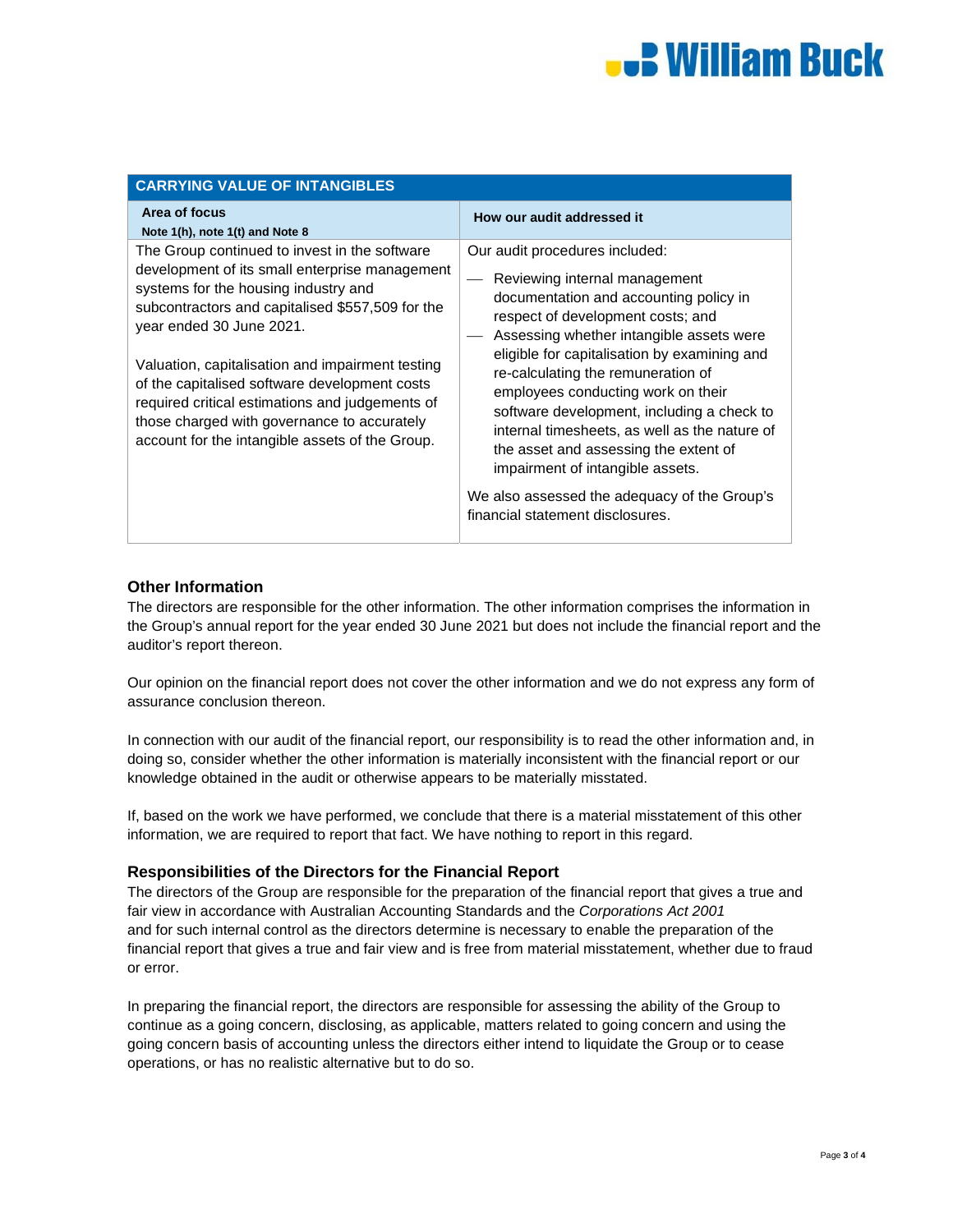

#### **Auditor's Responsibilities for the Audit of the Financial Report**

Our objectives are to obtain reasonable assurance about whether the financial report as a whole is free from material misstatement, whether due to fraud or error, and to issue an auditor's report that includes our opinion. Reasonable assurance is a high level of assurance, but is not a guarantee that an audit conducted in accordance with the Australian Auditing Standards will always detect a material misstatement when it exists. Misstatements can arise from fraud or error and are considered material if, individually or in the aggregate, they could reasonably be expected to influence the economic decisions of users taken on the basis of this financial report.

A further description of our responsibilities for the audit of these financial statements is located at the Auditing and Assurance Standards Board website at:

http://www.auasb.gov.au/auditors\_responsibilities/ar2.pdf

This description forms part of our independent auditor's report.

# **Report on the Remuneration Report**

#### **Opinion on the Remuneration Report**

We have audited the Remuneration Report included in the directors' report for the year ended 30 June 2021.

In our opinion, the Remuneration Report of SenterpriSYS Limited, for the year ended 30 June 2021, complies with section 300A of the *Corporations Act 2001*.

#### **Responsibilities**

The directors of the Group are responsible for the preparation and presentation of the Remuneration Report in accordance with section 300A of the *Corporations Act 2001*. Our responsibility is to express an opinion on the Remuneration Report, based on our audit conducted in accordance with Australian Auditing Standards.

William Bek

**William Buck Audit (Vic) Pty Ltd**  ABN: 59 116 151 136

**J. C. Luckins Director** 

Melbourne, 8 September 2021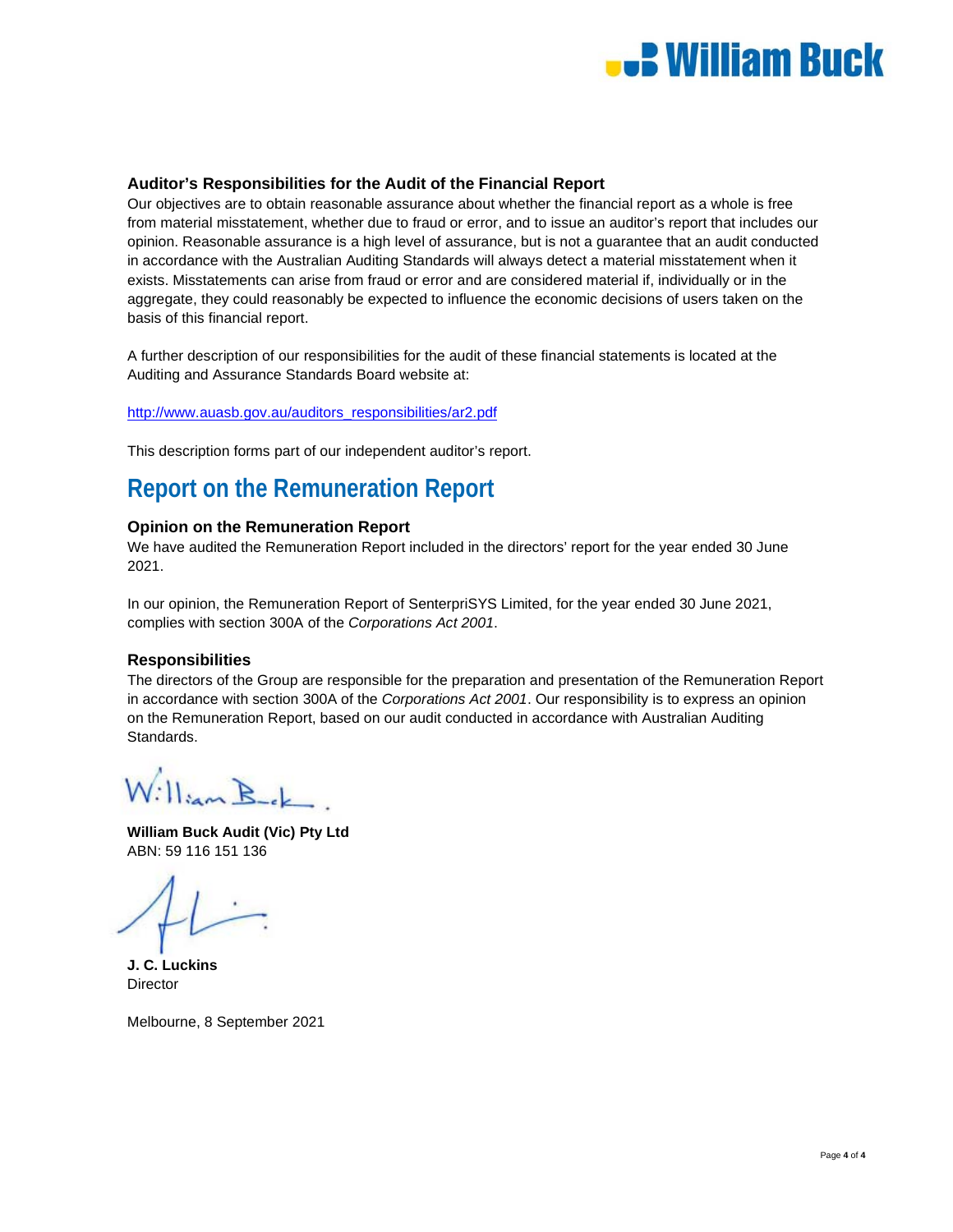**ABN 14 146 845 123**

# **Shareholder Information**

# **For the Year Ended 30 June 2021**

#### **NSX Additional Information**

Additional information required by the National Stock Exchange of Australia Listing Rules and not disclosed elsewhere in this report is set out below. This information is effective as at 26 August 2021.

#### **Substantial shareholders**

The number of substantial shareholders and their associates are set out below:

#### **Voting rights**

#### *Ordinary Shares*

On a show of hands, every member present at a meeting in person or by proxy shall have one vote and upon a poll each share shall have one vote.

*Options* No voting rights.

#### **Distribution of equity security holders**

|                  | <b>Ordinary shares</b> |                  |
|------------------|------------------------|------------------|
| <b>Holding</b>   | No. of<br>holders      | No. of<br>shares |
| $1 - 1,000$      | 1,887                  | 454.538          |
| $1,001 - 5,000$  | 855                    | 2,120,568        |
| $5,001 - 10,000$ | 180                    | 1,276,700        |
| 10,001 - 100,000 | 173                    | 4,313,796        |
| 100,001 and over | 53                     | 85,891,796       |
|                  | 3.148                  | 94.056.612       |

# **Corporate Governance Statement**

#### **30 June 2021**

The objective of the Board of SenterpriSYS is to create and deliver long term shareholder value through a range of diversified but interrelated activities involving software development.

The company's charters, committees and corporate governance principles are on our website www.senterprisys.com